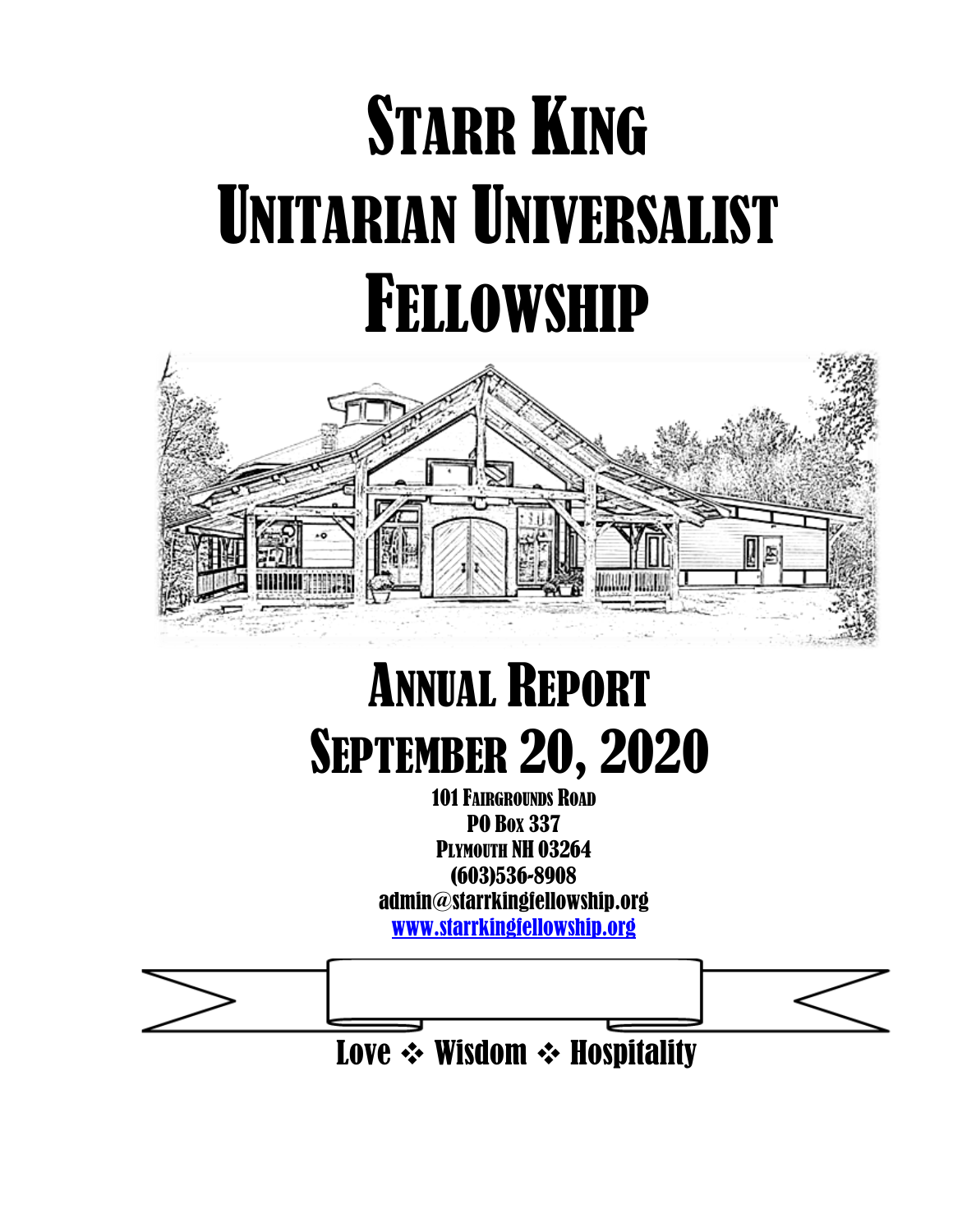# Table of Contents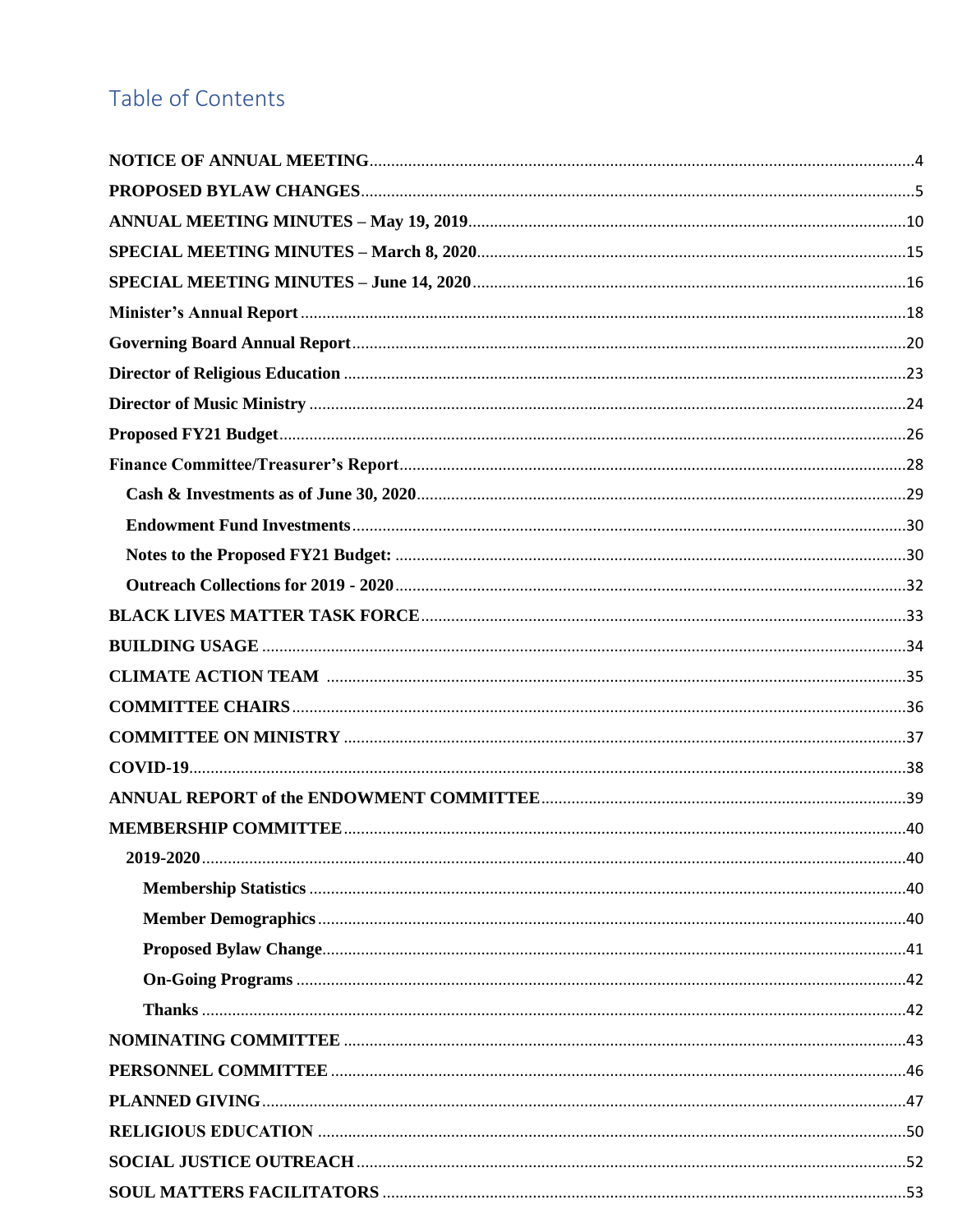| <b>SUMMER SERVICES</b> |  |
|------------------------|--|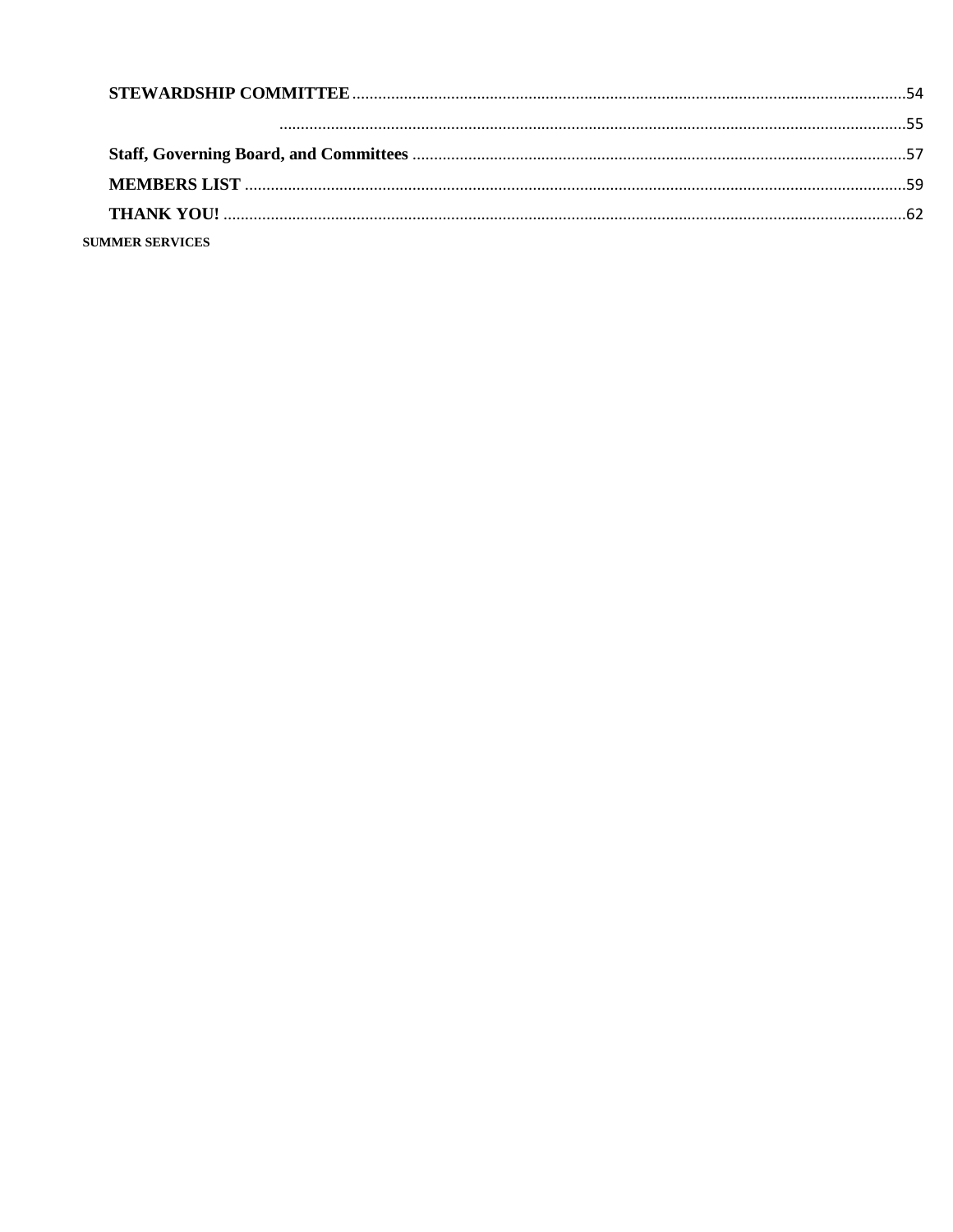#### <span id="page-3-0"></span>**NOTICE OF ANNUAL MEETING Starr King Unitarian Universalist Fellowship**

#### **STARR KING UNITARIAN UNIVERSALIST NOTICE OF ANNUAL MEETING**

In accordance with Article 9 of the By-laws, notice is hereby given of the Starr King Unitarian Universalist Fellowship Annual Meeting to be held on September 20, 2020 at 11:00 AM via Zoom. A link will be sent out to all members prior to the meeting date. A quorum of 30% of the Membership is required for the Annual Meeting.

AGENDA **Call to Order** Mary Crowell **Opening Words** The Rev. Dr. Linda Barnes **Count of Members Present** Stephanie Halter

**Approval of Annual Mtg. Minutes 5/14/19** Mary Crowell **Approval of Minutes of 3/8/20** Mary Crowell **Approval of Minutes of 6/14/20** Mary Crowell

**Presentation and Vote of 2021 Budget** Janet Englund

#### **Warrant Article: By-law Changes** Mary Crowell

Recommendations: Please read the attached documents before the meeting and if you have questions, comments or concerns please bring it to the Board on Monday September 7<sup>th</sup> or Monday September 14<sup>th</sup>. This will help move our virtual annual meeting along.

Article 7 & 13: number agreement Article 4: Membership Article 6: Voting Article 9: Meetings and Notices of Meetings Article 11: Nominating Committee Article 15: Endowment Fund

**Thank you's**

**Adjournment**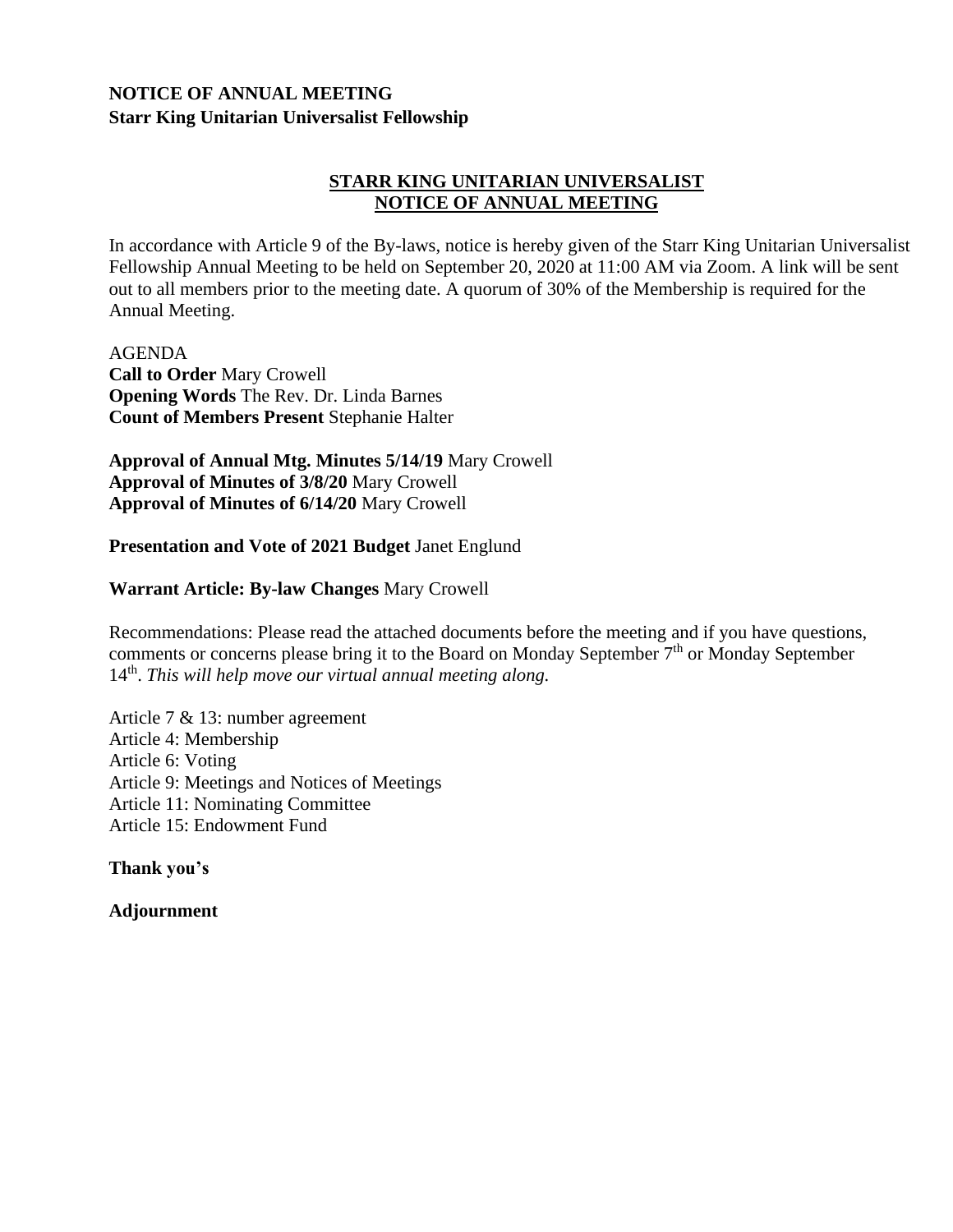#### <span id="page-4-0"></span>**PROPOSED BYLAW CHANGES Starr King Unitarian Universalist Fellowship**

#### **STARR KING UNITARIAN UNIVERSALIST FELLOWSHIP BYLAWS - Proposed Changes**

#### **Blue: Addition/Revision Red: Deletion**

#### **ARTICLE 7: REAL ESTATE ACQUISITION AND MORTGAGE**

A two-thirds majority of votes cast is required to authorize the Fellowship to purchase and sell real estate, construct significant structures thereon, significantly reconstruct or modify existing structures, or pledge the Fellowship's real estate as security for a loan. A quorum of 50% (fifty percent) of the membership is required for any meeting to act on such matters.

#### **ARTICLE 13: MINISTER**

The minister shall be responsible for the conduct of worship within the Fellowship and the Fellowship's spiritual interests and affairs. The minister shall have freedom of the pulpit as well as freedom to express his or her opinion outside the pulpit.

Upon recommendation of the Ministerial Search Committee, the Fellowship may call a minister by a 95% (ninety five percent) majority vote of members present at a meeting called for that purpose. The quorum for such a meeting shall be 60% (sixty percent) of the membership……….

#### **ARTICLE 4: MEMBERSHIP**

Any person sixteen years of age or older who is in accord with the purposes and programs of the Fellowship may become a member by signing the Membership Book. To remain active, an official member of Starr King, a member should participate in the affairs of the Fellowship and contribute services and funds as able. The Membership Committee, in concert with the minister and at least one member from the Stewardship Committee, the Finance Committee, and the Board, shall **periodically** annually review the membership rolls to identify any inactive members. The Membership Committee will and may inquire of any member identified as inactive whether he or she wishes to remain a member and shall remove from the official membership roll anyone who responds in the negative or fails to respond. The Board may remove from membership anyone who responds in the negative, who has been inactive for more than one year and fails to respond or,

A member may request to be removed from the membership list at any time by submitting a request in writing to the Membership Chair.

By two-thirds vote of the entire Board, a member may be removed who threatens the well-being of the Fellowship.

#### **ARTICLE 6: VOTING**

Members of the Fellowship are entitled to vote on all matters brought before the Fellowship. However, members must be present, either in person or virtually as circumstances require, to vote. No proxies are allowed.Unless another provision of these Bylaws requires a different percentage, a simple majority of votes cast shall decide all issues.

#### **ARTICLE 9: MEETINGS AND NOTICES OF MEETINGS**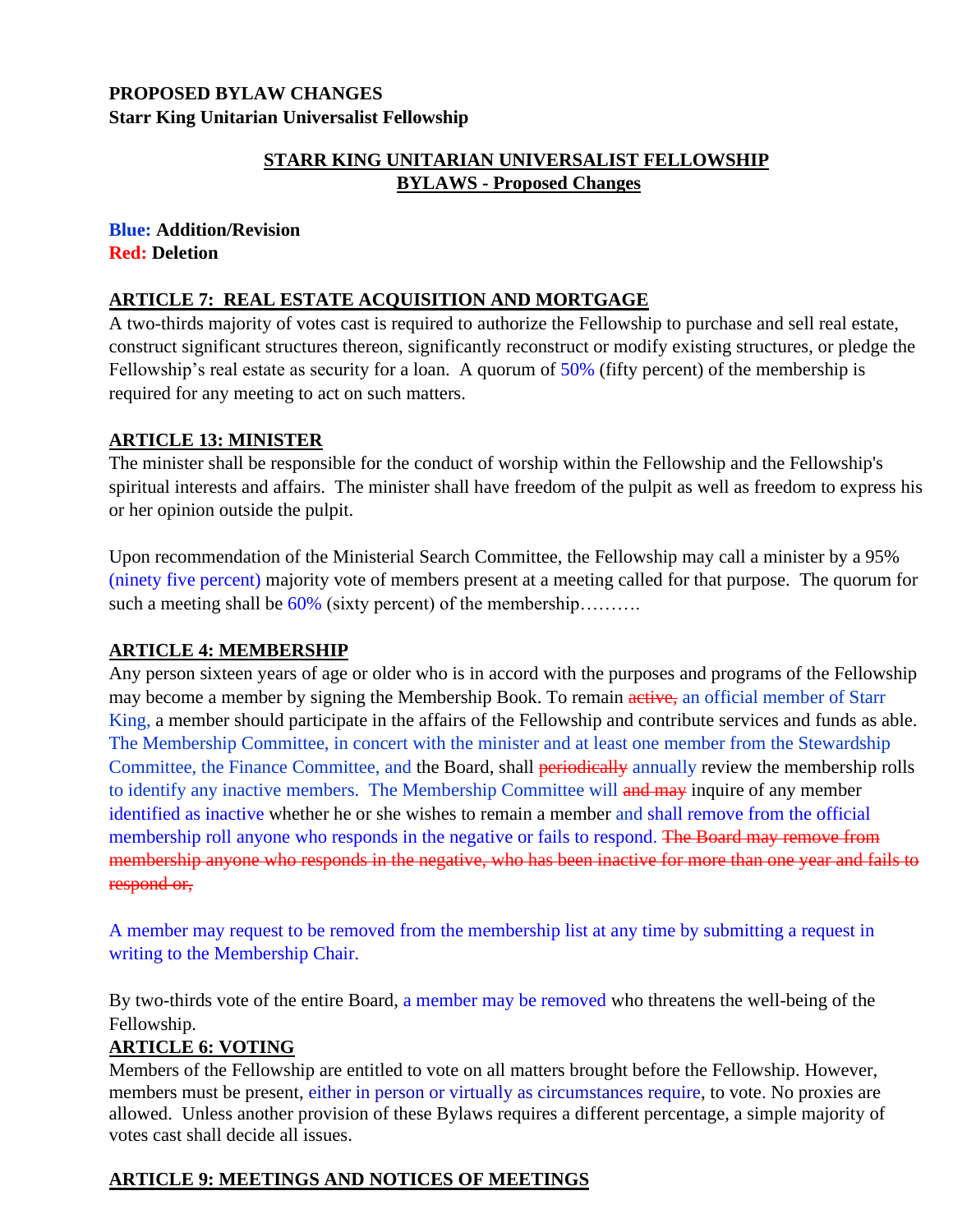The Fellowship shall hold its Annual Meeting each year in the month of May or June at a time and place determined by the Board. If circumstances require, the Board may elect to postpone the meeting until a later date. The Board may call special meetings at such times as it deems prudent. Meetings will be conducted in person as long as it is deemed safe to do so. If need be, meetings may be held virtually. Meetings shall be either all in person or all virtual. The Board shall call a special meeting upon receipt of a written request signed by 10% (ten percent) of the membership. The Board shall provide members with written notice stating the time and place for each meeting and identifying the matter(s) that the meeting will consider. A notice of meeting delivered in-hand, sent electronically to the email address on file, or sent by first class mail, at least fifteen (15) days prior to the meeting, shall be sufficient in all cases. A notice delivered or mailed to one member shall be sufficient to provide notice to all other members residing at the same address. Any member may waive the notice requirement of any meeting. A member who attends a meeting waives notice by his or her attendance unless the member raises the issue of notice at the outset of the meeting. It is the member's responsibility to provide the Board with any changes of address, including email address. Notice sent to the last address provided by the member shall be sufficient.

If circumstances require, the Board may call an emergency meeting of the Fellowship by providing telephonic notice by phone, electronically or otherwise to members using any means that the Board deems reasonably calculated to reach as many members as possible. The Board shall determine how much notice is required based on the circumstances that caused the Board to call the emergency meeting.

Unless these Bylaws require otherwise,  $30\%$  (thirty percent) of the membership shall constitute a quorum. If a quorum is not present, those attending may adjourn the meeting from time to time without further notice until a quorum is present. Once a quorum is present, the membership may continue to transact any business properly before the meeting regardless of whether the quorum remains for the rest of the meeting.

#### **ARTICLE 11: NOMINATING COMMITTEE**

The Nominating Committee shall work with committees to help meet their membership needs and shall recruit members to serve on the Board, Nominating Committee, and Ministerial Search Committee. The Nominating Committee is responsible for leadership training and encouraging current and potential leaders to attend relevant workshops and conferences. The Nominating Committee shall consist of three members of the Fellowship elected to staggered three-year terms. The Fellowship shall elect one member of the Nominating Committee at each Annual Meeting and may fill any vacancy on the Nominating Committee for the remainder of a term. The Board may appoint members to fill any vacancies on the Nominating Committee until the next Annual Meeting……..

#### **ARTICLE 15: ENDOWMENT FUND**

An Endowment Fund, whose purpose, governance, and operational procedures shall be defined by special resolution adopted by the congregation, shall be established. This Resolution does not preclude the establishment of other separately named funds for similar purposes.

#### A. RESOLUTION TO IMPLEMENT THE STARR KING UNITARIAN UNIVERSALIST FELLOWSHIP ENDOWMENT FUND

WHEREAS, Stewardship involves the faithful management of all the gifts we have been given: time, talents, the created world and money, including accumulated, inherited and appreciated resources; and WHEREAS, we can to support the religious mission and work of this congregation through transfers of property (cash, stocks, bonds, real estate, etc.), charitable bequests in wills, charitable remainder and other trusts, pooled income funds, charitable gift annuities, and assignment of life insurance and retirement plans; and WHEREAS, it is the desire of the congregation to encourage, receive, and administer these gifts in a manner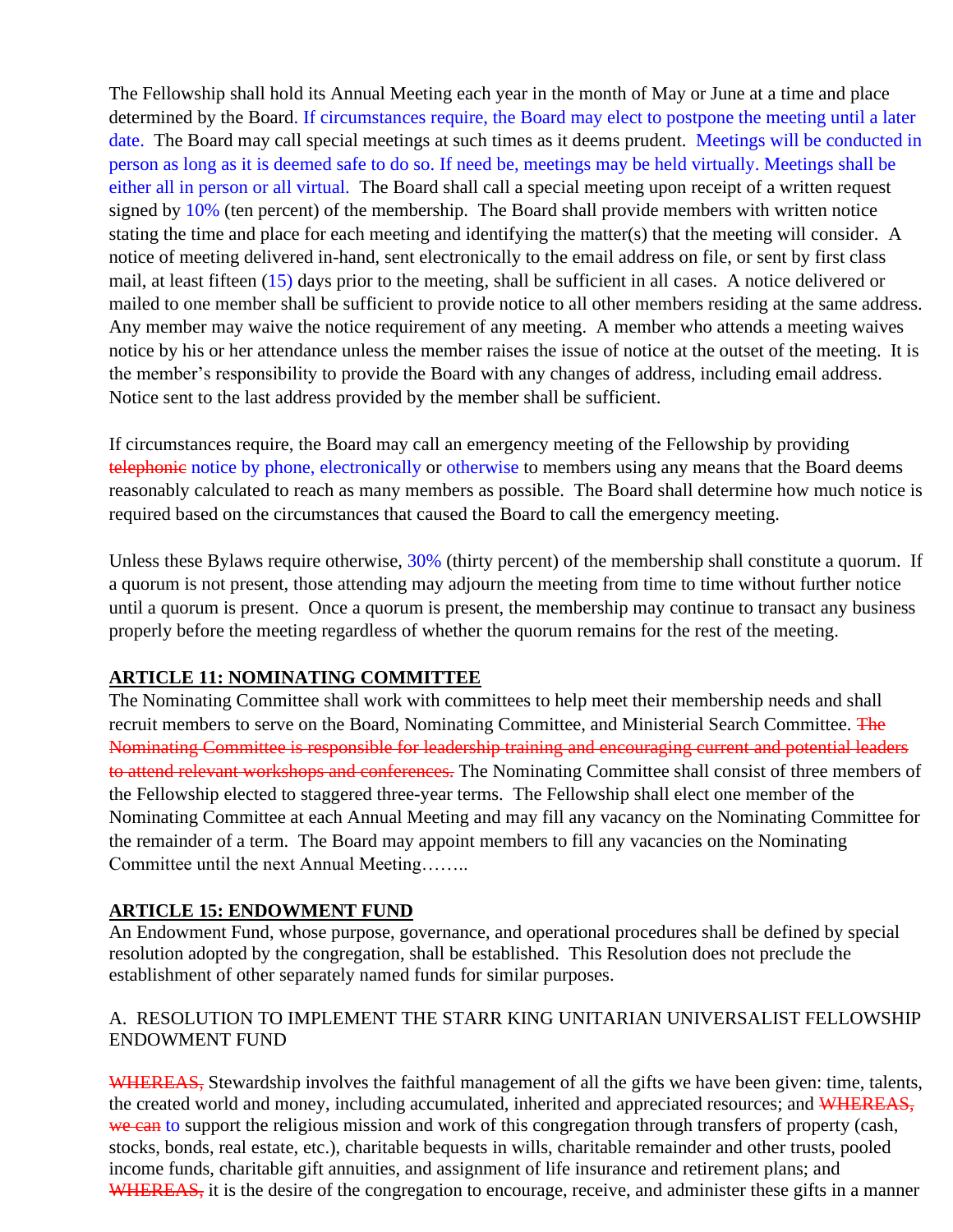consistent with the loyalty and devotion expressed by the grantors and in accord with the policies of this congregation.

THEREFORE BE IT RESOLVED, that This congregation, in at the annual meeting assembled on May 22, 2004, approved and established on the records of the congregation a new and separate fund to be known as the STARR KING UNITARIAN UNIVERSALIST FELLOWSHIP ENDOWMENT FUND, (hereafter called the "FUND"); be it also resolved that this resolution recognizes that separately named funds for similar purposes may also be created by the Endowment Committee as circumstances warrant.

BE IT FURTHER RESOLVED, that [moved the following to 15.B.3] The purpose of this FUND is to enhance the mission of Starr King Unitarian Universalist Fellowship apart from the general operation of the congregation; that no portion of distributions from the FUND shall be used for the annual operating budget of the congregation; and that except where specifically authorized otherwise in the terms of a gift, distributions from the FUND will be made annually, in amounts not to exceed 5% of the average fair market value of the FUND over the previous thirteen quarters.

BE IT FURTHER RESOLVED, that an The Endowment Fund Committee shall be the administrator of the receipts and disbursements of the Fund; responsible for all duties related to the FUND, with the exception of 15.B.2, pertaining to investment oversight which is the responsibility of the Finance Committee;

BE IT FURTHER RESOLVED, that The following Plan of Operation sets forth the administration and management of the FUND.

#### B. PLAN OF OPERATION

#### 1. The Endowment Committee

The Endowment Committee shall consist of five (5) members, all of whom shall be voting members of Starr King Unitarian Universalist Fellowship. Except as herein limited, the term of each member shall be three (3) years. The minister and a representative of the Governing Board shall be advisory non-voting members of the Endowment Committee.

Upon adoption of this resolution by the congregation, the Governing Board shall appoint five (5) members of the Endowment Committee: Two (2) for a term of three (3) years; two (2) for a term of two (2) years; and one (1) for a term of one (1) year. Thereafter, at each annual meeting, the congregation shall elect the necessary number for a term of three (3) years.

No member shall serve more than two consecutive three-year terms. After a lapse of one (1) year, former Endowment Committee members may be re-elected.

The Nominating Committee of the congregation shall nominate new members for the Endowment Committee and report at the annual congregational meeting in the same manner as for other offices and committees.

In the event of a vacancy on the Endowment Committee, the Board shall appoint a member to fill the vacancy until the next annual meeting of the congregation, at which time the congregation shall elect a member to fulfill the term of the vacancy.

The Endowment Committee shall meet at least quarterly, or more frequently as deemed by it in the best interest of the FUND. A quorum shall consist of three (3) members. A majority present and voting shall carry any motion or resolution. The committee shall elect from its membership a chairperson and a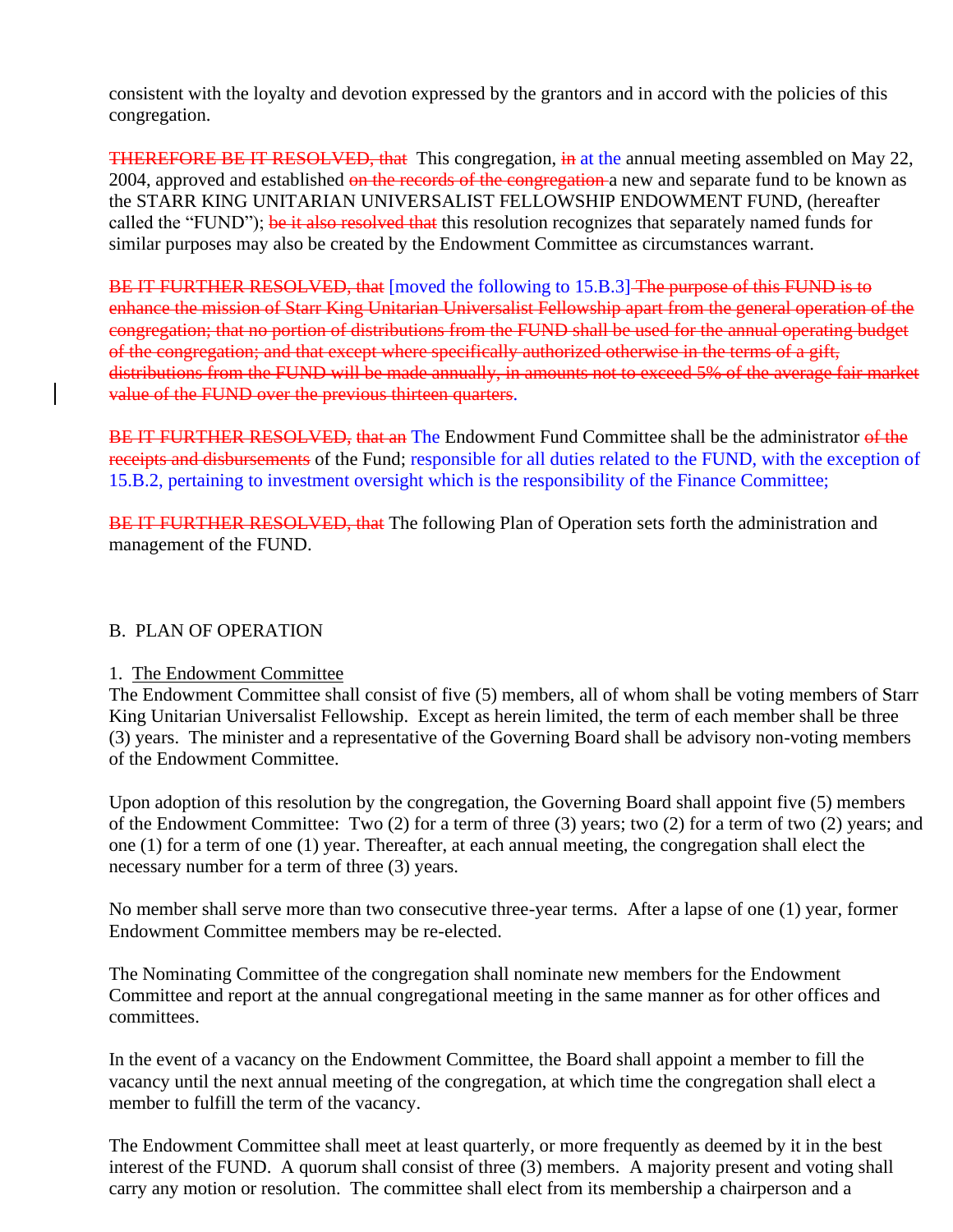recording secretary. The chairperson, or member designated by the chairperson, shall preside at all committee meetings.

The recording secretary shall maintain complete and accurate minutes of all meetings of the Endowment Committee and supply a copy thereof to each member of the Endowment Committee. The recording secretary shall also supply a copy of the minutes to the Governing Board.

The chairperson shall assist the congregation's treasurer in maintaining complete and accurate books of accounts for the FUND and shall submit to the treasurer on behalf of the Endowment Committee written requests for checks payable from the FUND. All other necessary documents on behalf of the congregation in furtherance of the purposes of the FUND shall be signed by the President after review by the Governing Board.

The books may be audited by a certified public accountant or other appropriate person who is not a member of the Endowment Committee, annually or at such other times as the Governing Board may determine. The Governing Board will also determine the scope of any audit authorized as in its best judgment will provide adequate information about the management of the FUND. The cost of any audit authorized by the Governing Board will be borne by the FUND (taken from the annual distribution amount or undistributed capital appreciation). The Endowment Committee shall report on a quarterly basis to the Board and, at each annual meeting of the congregation, shall render a full and complete account of the administration of the FUND during the preceding year.

The Endowment Committee shall establish guidelines for gift acceptance, subject to the approval of the Governing Board.

#### 2. **Budget and Finance Committee**

Investment oversight of the FUND will be the responsibility of the Budget and Finance Committee.

The Budget and Finance Committee may, with the approval of the Governing Board, at the expense of the FUND (taken from the annual distribution amount or undistributed capital appreciation), provide for such professional counseling on investments or legal matters as it deems to be in the best interest of the FUND.

Members of the **Budget and** Finance Committee shall not be liable for any losses which may be incurred upon the investments of the assets of the FUND except to the extent that such losses shall have been caused by bad faith or gross negligence. No member shall be personally liable as long as she or he acts in good faith and with ordinary prudence. Each member shall be liable only for his/her own willful misconduct or omissions and shall not be liable for the acts or omissions of any other member. No member shall engage in any self-dealing or transactions with the FUND in which the member has direct or indirect financial interest and shall at all times refrain from any conduct in which her or his personal interests would conflict with the interest of the FUND.

All assets are to be held in the name of Starr King Unitarian Universalist Fellowship Endowment Fund.

Recommendations to hold, sell, exchange, rent, lease, transfer, convert, invest, reinvest, and in all other respects to manage and control the assets of the FUND, including stocks, bonds, debentures, mortgages, notes, or other securities, as in their judgment and discretion they deem wise and prudent, are to be made by the Budget and Finance Committee for approval by the Governing Board, with subsequent execution by the delegated member of the **Budget and** Finance Committee.

#### 3. Distributions

The Endowment Committee shall abide by and keep a record of the terms and restrictions of all gifts to the FUND. and shall determine what is principal and income according to accepted accounting procedures. Records shall be kept in a secure location at the Meetinghouse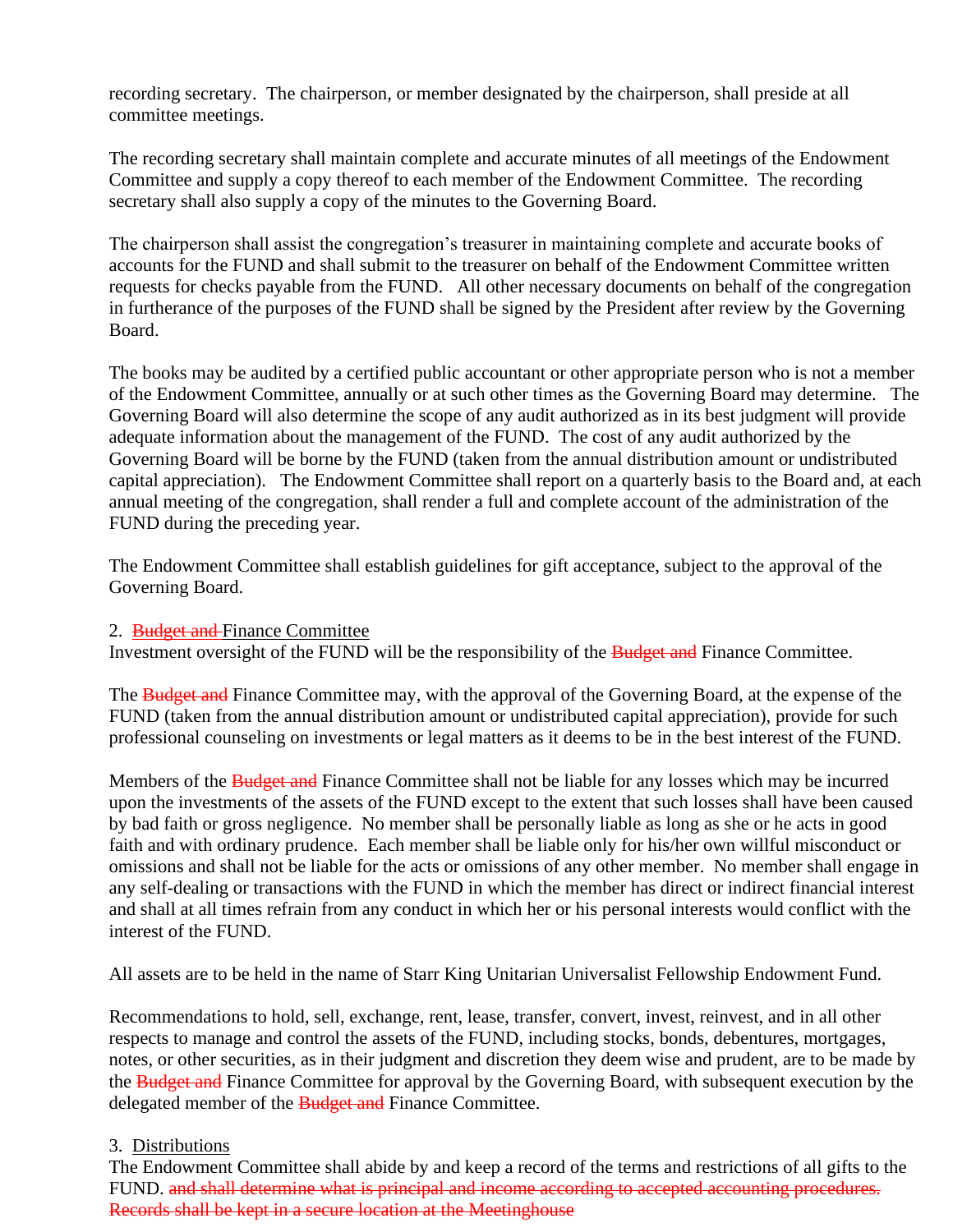[moved from 15.A paragraph 3] The purpose of this FUND is to enhance the mission of Starr King Unitarian Universalist Fellowship apart from the general operation of the congregation; that no portion of distributions from the FUND shall be used for the annual operating budget of the congregation; and that except where specifically authorized otherwise in the terms of a gift, distributions from the FUND will be made annually, in amounts not to exceed 5% (five percent) of the average fair market value of the FUND over the previous thirteen quarters.

Distributions from the FUND shall be made annually and at such other times as deemed necessary and/or feasible to accomplish the following purposes:

a. For outreach into the community, including, but not limited to, grants to UU camps and conferences, theological schools, local social service agencies or institutions to which this congregation relates, and to special programs designed for those persons in our community who are in spiritual and/or economic need; and leadership or theological training.

b. To create, enhance or supplement special Starr King Unitarian Universalist Fellowship programs that are external to, or above and beyond, operating fund programs.

Programs for support shall be recommended by the Endowment Committee and approved by the Governing Board for funding.

#### 4. Amending the Resolution Article

BE IT FURTHER RESOLVED, that Any amendment to this the article shall be adopted by two thirds vote of the members present at a meeting called for the purpose of amending this resolution. Such meeting shall require a quorum of 50% (fifty percent) of the Fellowship**.** Therefore, any change is prohibited with less than 50% (fifty percent) quorum rather than the 30% (thirty percent) required for most other matters, it may become necessary to ignore the changes recommended below in order to protect the important provisions of the FUND. A secret ballot may be utilized based on the sense of the meeting.

#### 5. Disposition or Transfer of FUND

BE IT FURTHER RESOLVED, that In the event Starr King Unitarian Universalist Fellowship ceases to exist either through merger or dissolution, disposition or transfer of the FUND shall be at the discretion of the Governing Board in conformity with the approved congregational Bylaws.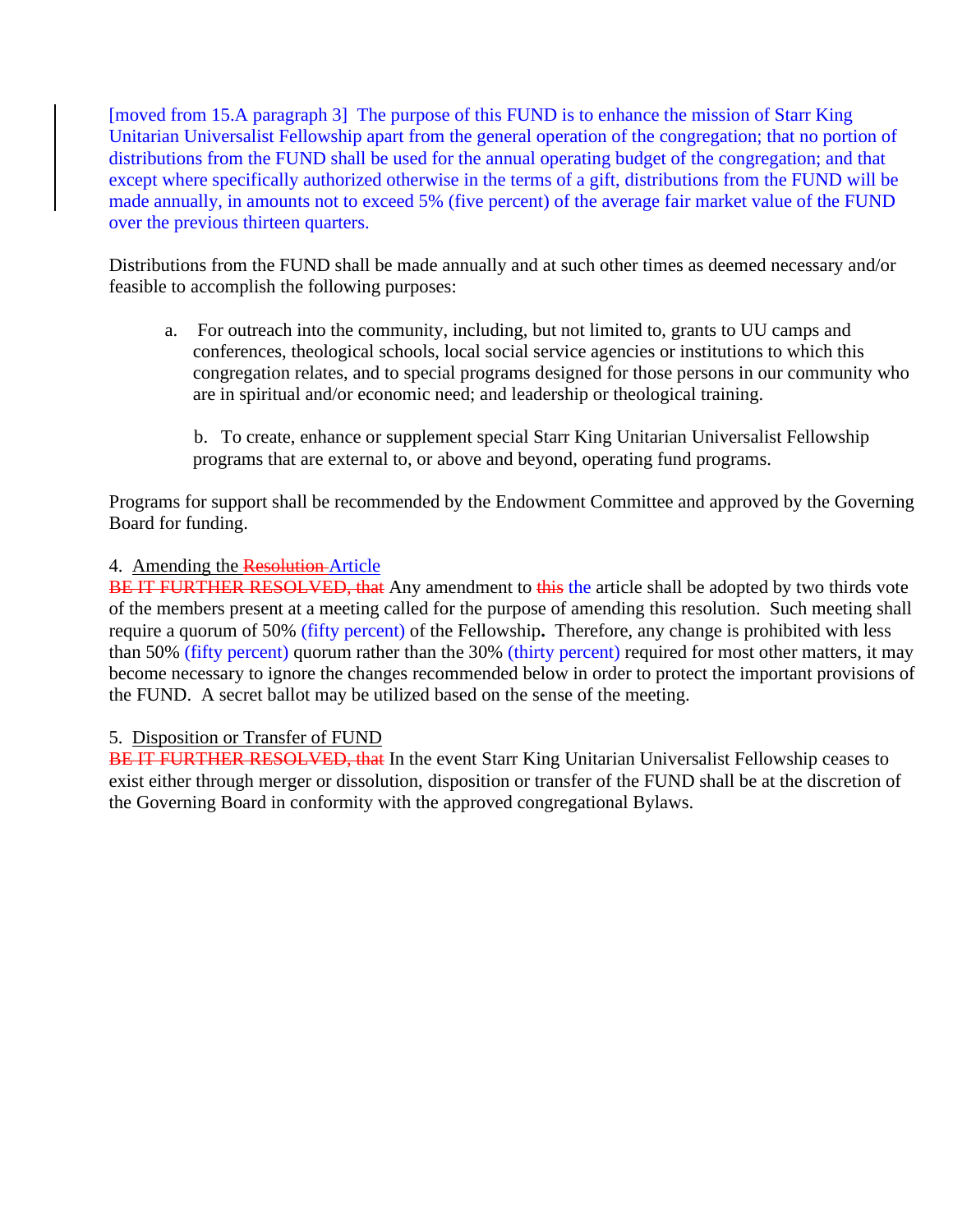#### <span id="page-9-0"></span>**ANNUAL MEETING MINUTES – May 19, 2019 Starr King Unitarian Universalist Fellowship**

#### **DRAFT Starr King Unitarian Universalist Fellowship Minutes of the Annual Meeting Sunday, May 19, 2019 11 am to 1 pm**

**Call to order:** The meeting was convened by President Deedie Kriebel.

**Opening Words:** The Rev. Linda Barnes.

**Count of Members Present:** A quorum of 30% of the Membership is required for the Annual Meeting. Secretary Sally Gove reported there were 69 members present, exceeding the quorum of 43.

**Approval of minutes of the Annual Meeting of May 20, 2018:** Deedie asked for a motion to approve. Patsy Kendall so moved; Betty Ann Trought seconded. All voted Aye with none against and no abstentions. The motion carried.

**Approval of minutes of a Special Meeting of November 18, 2018:** Deedie asked for a motion to approve. Susan Jacobs so moved; Cappy Hahn seconded. All voted Aye with none against and no abstentions. The motion carried.

**Presentation and Election of Nominees:** Eric Hoffman explained that three trustees were nominated. One replaces an outgoing trustee. The two others are filling newly created positions. Thus, they will serve terms different lengths in order to ensure staggered turnover on the board.

He introduced the nominees:

| Board Trustee, 3-year term        | 2019-2022 | Cindy Spring  |
|-----------------------------------|-----------|---------------|
| Board Trustee, 2-year term        | 2019-2021 | Diana Pamplin |
| Board Trustee, 1-year term        | 2019-2020 | Ed Van Dorn   |
| Endowment Committee, 3-year term  | 2019-2022 | Jim Hostetler |
| Nominating Committee, 3-year term | 2010-2022 | Linda Haskins |

Deedie asked for a motion to cast one ballot for the entire slate. Paul Phillips so moved; Cappy Hahn seconded. All voted Aye with none against and no abstentions.

The slate of nominees was elected.

**Presentation and vote of 2020 budget:** Susan Jacobs presented the budget. She acknowledged the Stewardship Committee for their great work in beginning this whole process by raising the funds needed for next year. She also acknowledged the Budget and Finance Committee for the many hours of work they had put in on the budget.

We have a deficit budget this year, of about \$1000.00. Susan reminded us that this is not necessarily a bad thing, and that the budget is a projected guideline of expense and income for the coming year, which may, if necessary, be adjusted.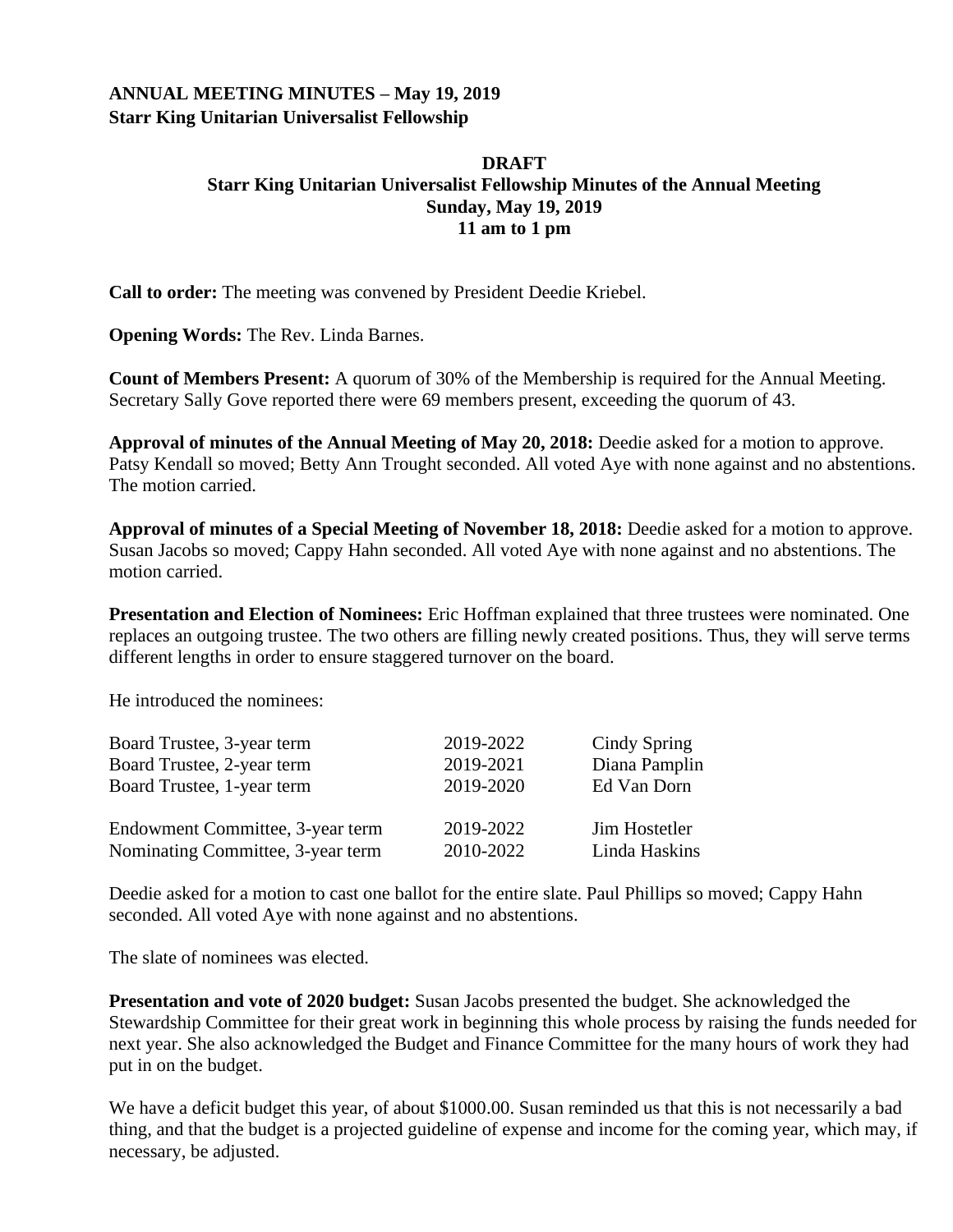A push this year was to keep salaries up to UUA guidelines. This is especially important as we are approaching the 150-member mark and at that time will be considered a medium size church. That will result in UUA recommendations for higher salaries.

Susan opened the floor to questions.

Betty Ann Trought asked for specifics on the amount of the deficit. It is \$942.00.

Gigi Estes spoke to remind us of our earlier years. It felt risky to build a building, but the Fellowship forged ahead, and even met without heat for a while.

Fred Kelsey expressed concern about Capital Reserves, remarking they need to be built up, and asking what thoughts were on how to do that.

Susan replied Budget and Finance had done the best they could in a difficult situation.

Tom Hahn (member of Budget and Finance) said they struggled with some issues this year, and with just not having enough money for all we want to do, including building up Capital Reserves. He mentioned we have a current surplus of \$6,000.00 and past surpluses of \$25,000.00, so there is some cushion. Additionally, we have not had a capital campaign for some time, so we could do one if and when needed.

Kathy Kelsey also expressed concern about funding the Capital Reserves, and in addition noted concern that we are not fully funding the Sabbatical account.

Deedie Kriebel asked for a motion to accept the budget.

Bob Clay raised a question: Will \$6,000.00 go into reserves? Susan answered yes.

Bob Gannet made a motion to accept the budget; Betty Anne Trought seconded.

Discussion: Doug Grant asked about the budget item for property taxes.

Paul Tierney replied that we are taxed on part of the lot we own down below the Fellowship.

There was some confusion about when Amendments to the budget could be proposed. Betty Ann withdrew her second to accept the budget until that was cleared up.

Bob Gannett again made a motion to accept the budget; Betty Anne Trought seconded. Floor was opened to discussion.

Kathy Kelsey made a motion to amend the budget to place \$2000.00 of the surplus into reserve funds. Motion seconded by Doug Grant.

Bob Clay pointed out that the surplus always goes into the reserve, so there was no need for the amendment.

Chuck Kriebel noted that if there is a deficit, it will come out of reserves.

Becky Noel asked why the allocation had changed. Bob Clay replied that last year we had the money to fund it, but not this year.

Gigi asked where the surplus was from. Bob Clay replied from this year's budget.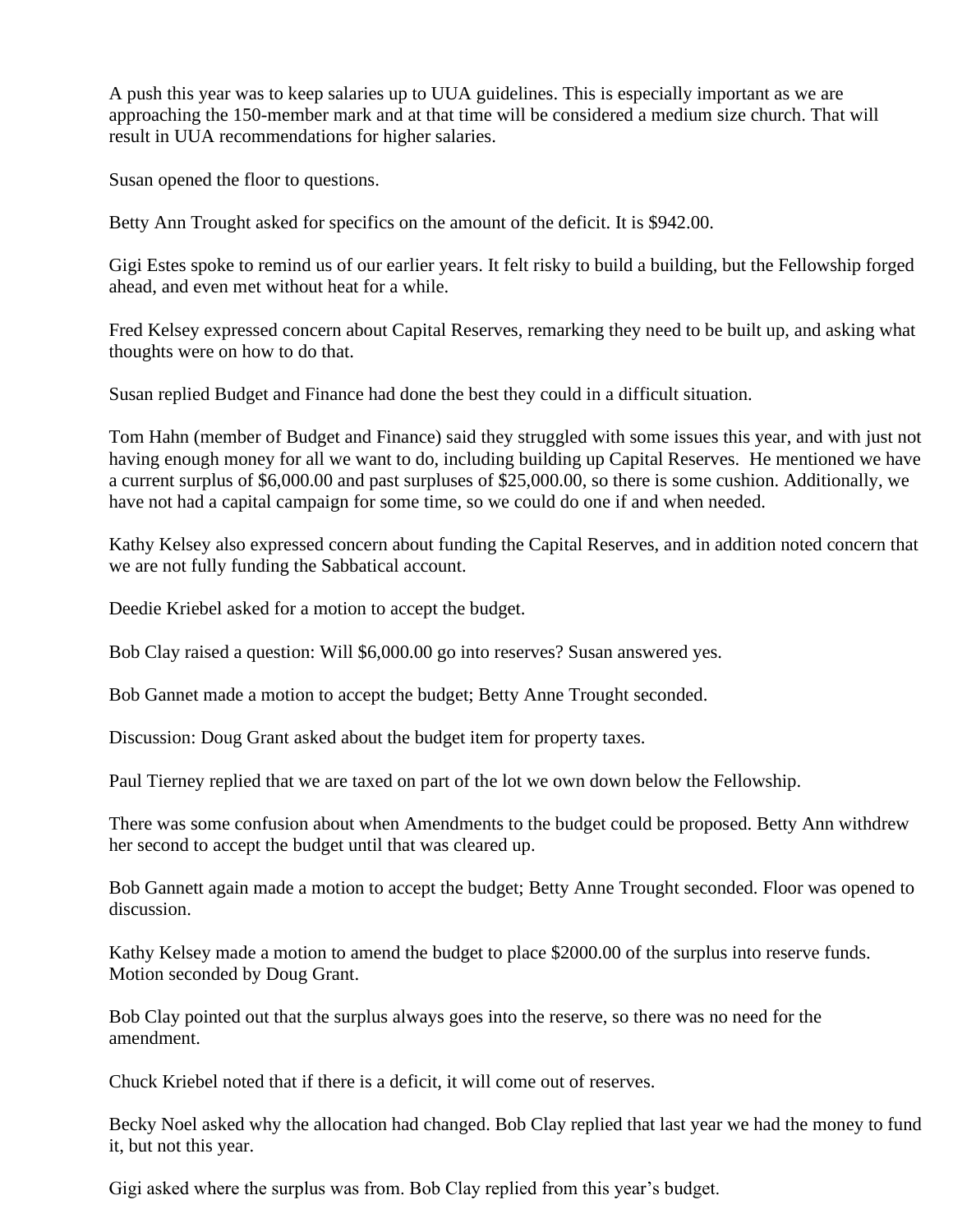Gary Walker remarked that the budget is a guideline.

Doug Grant said it is likely that the loudspeaker system will fail this year, and that could be a \$500.00 expense.

A vote was taken on the motion to amend the budget to place \$2,000.00 of the surplus into reserve funds. Eleven were in favor, 9 abstained and 49 were against. The motion did not pass.

Doug Grant then made a motion to amend the budget to add \$500.00 for technology in anticipation of needing to spend that on the loudspeaker system.

Bob Clay responded the Board can redistribute funds as needed, so there was no need for that amendment.

A vote was taken on the motion to amend the budget by adding \$500.00 for technology. Six were in favor, 4 abstained, and 59 were opposed. The motion did not pass.

A vote was taken to accept the budget. All voted in favor. The budget was passed.

Warrant Article: By – laws Change: Deedie Kriebel presented the recommendation:

#### Article 9: MEETINGS AND NOTICES OF MEETINGS. Paragraph 1:

**Change:** "A notice of meeting delivered in-hand or sent by first class mail and postmarked at least fifteen days prior to the meeting shall be sufficient in all cases. A notice delivered or mailed to one member shall be sufficient to provide notice to all other members residing at the same address. A member may request, in writing, that the Board provide meeting notices by electronic or others means. A notice sent fifteen days prior to the meeting by any requested alternative method shall be sufficient notice of the meeting."

**To**: "A notice of meeting delivered in-hand, sent electronically to the email address on file, or sent by first class mail at least fifteen days prior to the meeting shall be sufficient in all cases. A notice delivered or mailed to one member shall be sufficient to provide notice to all other members residing at the same address."

Paul Philips made a motion to accept the change, seconded by Cindy Spring.

Discussion and questions ensued, mostly having to do with email. If two or more folks reside together, and each has a separate email account, is it sufficient to notify just one of them? Does the 15-day notice apply to both US mail and email?

No. The notice would be sent to all the email addresses for members the Fellowship has on file, and the 15 day notice would apply to both email and US mail.

Sue Chadwick made a motion to change the language of the proposed Warrant Article to clarify – that notice would be sent to all emails on file, and any sent via US Mail shall be for all at that address. Motion was seconded by Betty Ann Trought.

Various suggestions were made.

Paul Philips made a motion to amend the amendment to say "A notice of meeting delivered in-hand, sent electronically to the email address on file or sent by first class mail at least fifteen days prior to the meeting shall be sufficient in all cases*. A print copy of a notice of meeting delivered or mailed to a physical address shall be sufficient to provide notice to all other members residing at the same address."*

Sue Chadwick seconded the motion and rescinded her previous motion.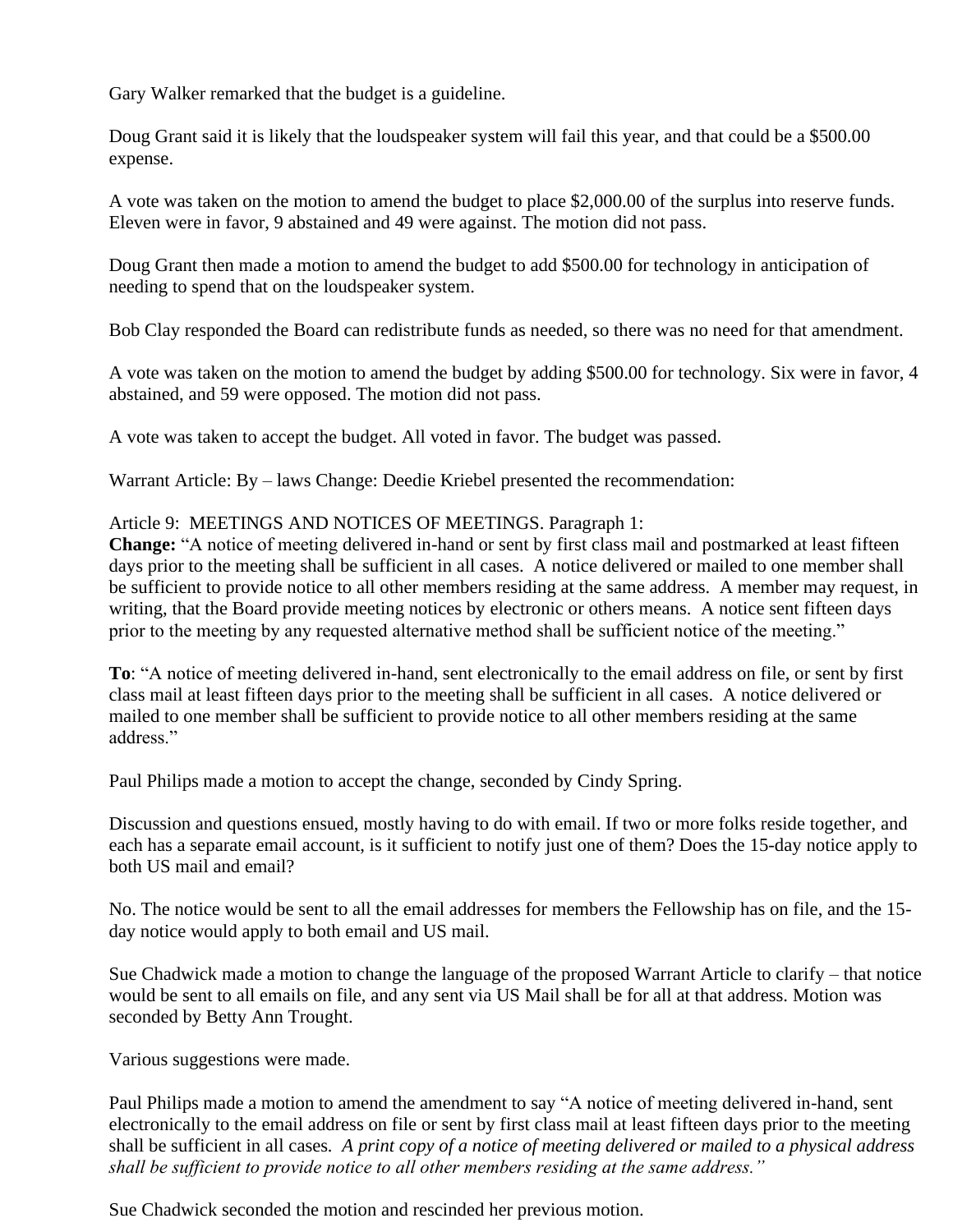A vote was taken to accept the motion to amend. Five were opposed, 64 in favor. The motion to amend was accepted.

Gigi Estes suggested adding two commas, as follows: "A notice of meeting delivered in-hand, sent electronically to the email address on file, or sent by first class mail, at least fifteen days prior to the meeting, shall be sufficient in all cases. A notice delivered or mailed to one member shall be sufficient to provide notice to all other members residing at the same address."

A vote was taken. Twenty-six were in favor, 14 opposed, and 10 abstained.

A vote was taken to accept the Warrant Article as amended. Forty-eight were in favor, 4 opposed, and 5 abstained.

**Music and Singing:** Sarah Dan provided us with a much-needed music break, including singing!

**Green Energy Solutions:** Deedie introduced our heating problems. Both of our boilers failed to pass state inspection. Some repairs have been made, and we hope to get another year out of them, but they must be replaced. This is an opportunity to go green!

Friend of the Fellowship Ted Vansant is active in solar power and other forms of renewable energy. He graciously provided some options for us in the form of a presentation.

His suggestions:

- Do an energy audit (the Endowment Committee has already agreed to pay for this).
- Install heat pumps in the large rooms upstairs Sanctuary, Fellowship Hall, and entry area.
- Choose a boiler and energy source heating system best suited for us, considering cost, efficiency, and values.
- Install solar arrays.

Replacing our heating system can be seen as a three-part project:

- Heat pumps
- New boiler
- Solar array installation

Heat pumps will be about \$15,000.00 with a potential \$4,000.00 rebate Solar arrays, enough to cover all our electric costs, would be about \$70,000.00 Boiler cost will depend on selection.

Heat pumps would come first, and the second two parts could happen in either order.

Options for the boilers are:

- Oil
- Propane
- Wood pellet
- Electric (but not baseboard resistant)

Ted used a PowerPoint to explain the options and their costs and levels of efficiency. The PowerPoint will be made available to us.

He will also give the same presentation after service on the first Sunday in June.

Ted opened the floor for questions. We expressed a great deal of enthusiasm!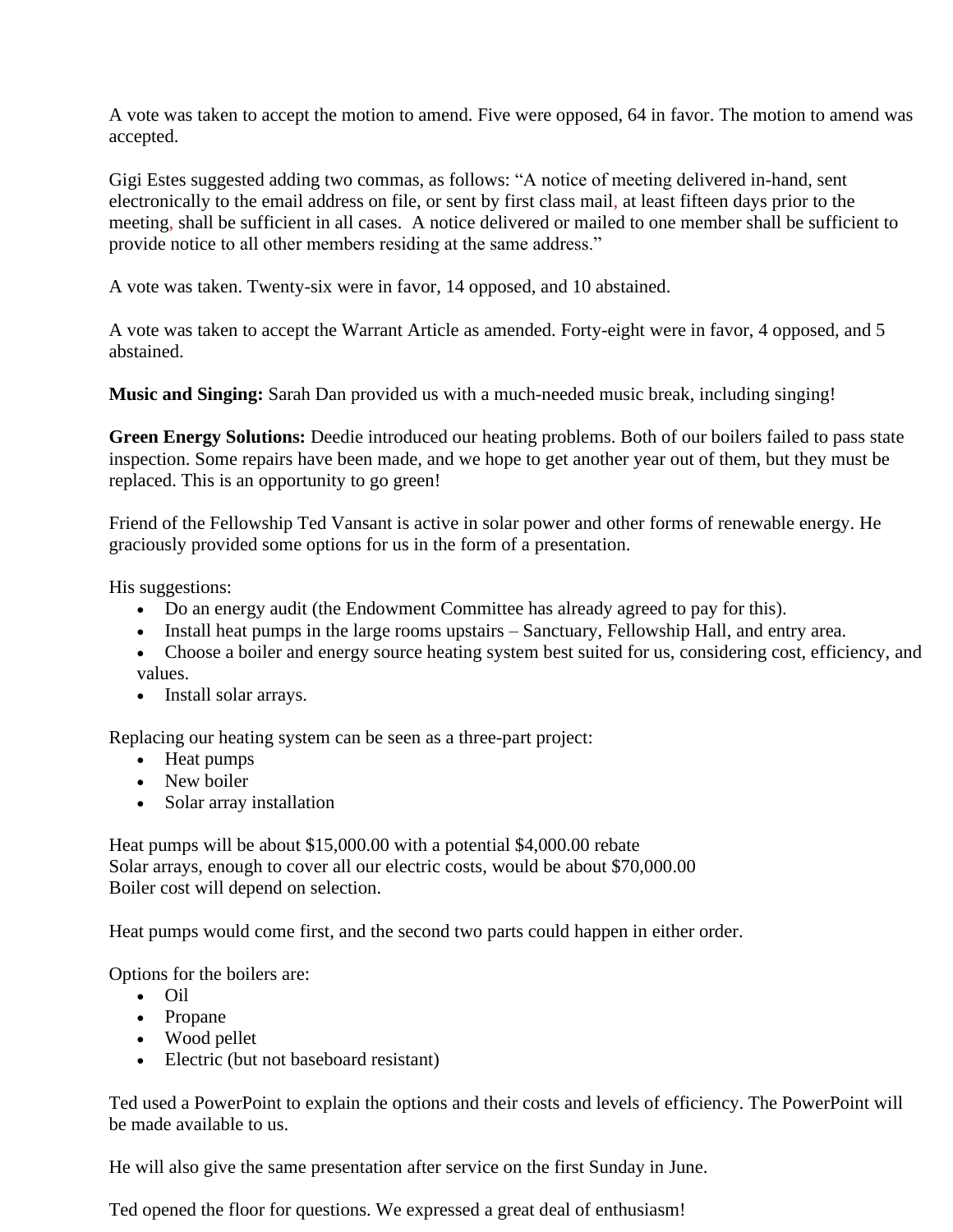Among the questions:

- Will placement of the array affect the labyrinth? No.
- Considered solar hot water heating? Yes, but complicated and not as efficient for us.

• Who delivers wood pellets? How often would we load up? Several dealers in New England do automatic delivery.

• Heat pumps are also use for air conditioning. Would that work in our smaller rooms? A bit difficult- heat pumps best for larger areas.

- Are heat pumps noisy? No.
- How long is the pay back for installing heat pumps and solar energy? Not sure, but Ted will research.

• How about an electric boiler? Not as efficient as other options, and would need to upgrade electrical service.

- How about ventilation? Energy audit will measure that and we can make needed adjustments.
- Could we become a net provider, i.e. perhaps provide electricity to others? Not with what is currently proposed, but a bigger array could handle that.

Many people expressed their thanks to Ted and several have already pledged financial support! In particular, Gigi and Paul Estes have pledged \$2000.00 per year for the next five years in matching funds!

**Recognition and Awards:** We acknowledged and celebrated three important groups in our Fellowship this year: Smooth Sunday Team Leaders, The Kitchen Task Force, and the Pastoral Care Committee.

**Adjournment:** Deedie called for a motion to adjourn. Becky Noel so moved, Mike Randall seconded, all were in accord and the meeting was adjourned.

Respectfully submitted,

Sally Gove Board Secretary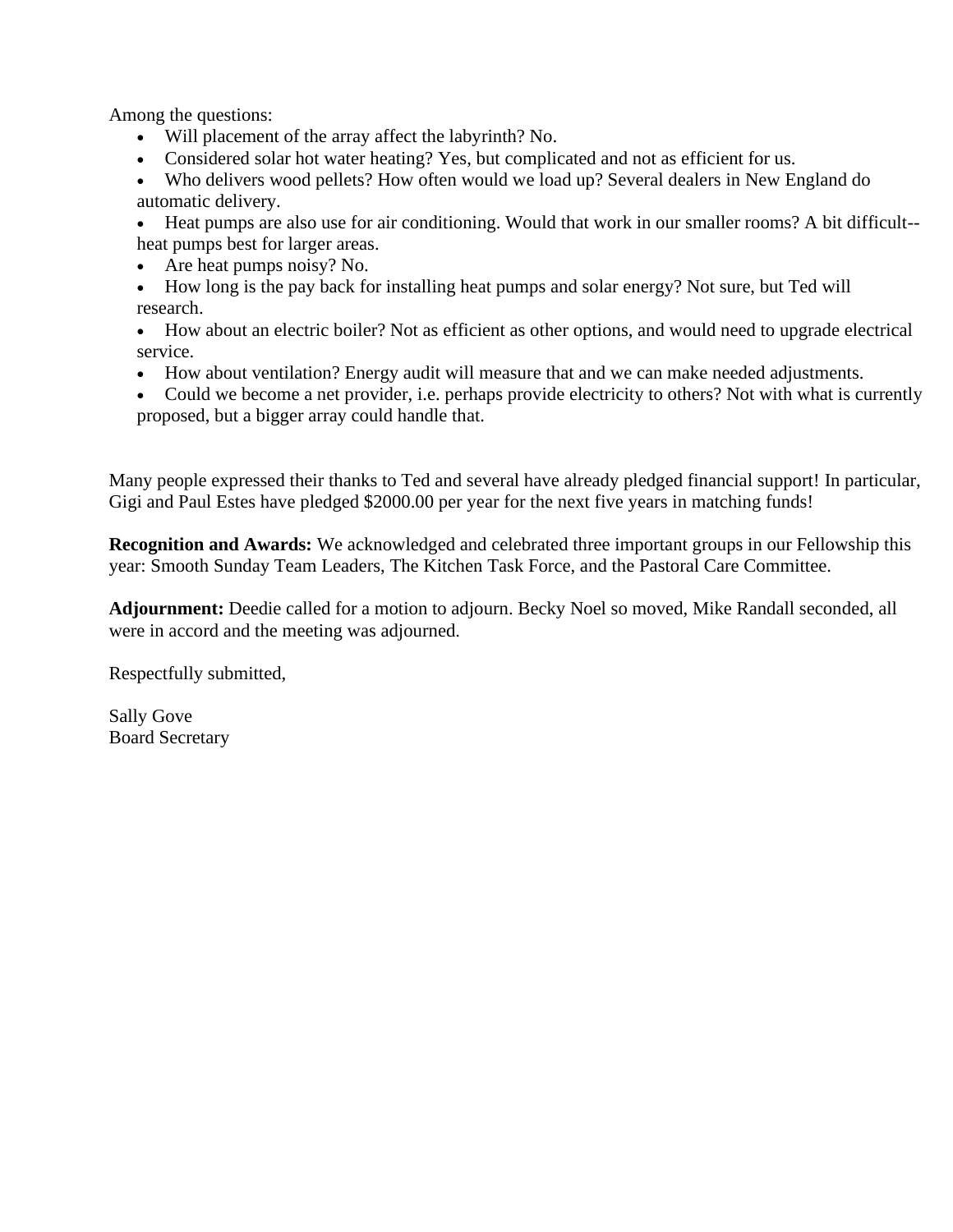#### <span id="page-14-0"></span>**SPECIAL MEETING MINUTES – March 8, 2020 Starr King Unitarian Univesralist Fellowship**

#### **Starr King Unitarian Universalist Fellowship   Minutes of Special Meeting to vote on contract to build solar array Sunday, March 8, 2020**

A special meeting was called for the purpose of voting on a contract to be entered into with Barrington Power, LLC, to build a solar energy system on our property at 101 Fairgrounds Road that would provide 100% of the Fellowship's estimated annual energy use. The contract is a Power Purchase Agreement by which Barrington Power would own the system, and we would agree to purchase all power produced by the system for twenty-five years. Any time after five years, we would have an opportunity to buy the system at fair market value. 

**Call to Order:** Deedie Kriebel called the meeting to order. Fifty-one members were in attendance.

**Opening words:** Linda Barnes shared opening words.

**Background:** Deedie gave a brief background of the Fellowship's progress in moving to green energy.

**Board recommendation:** At this time, the Governing Board recommends entering into a contract with Barrington power as described above.

Sharon Seabrook made a motion to accept the contract, seconded by Jane Clay.

**Discussion:** some questions and discussion ensued, as summarized:

- We currently do not know if we will be able to produce more electricity than needed. If we can, we would like to donate to low income users.
- If we don't generate enough, we will need to buy some electricity from NHEC at the market rate.
- In addition to the solar array, we need new boilers for heat. We need to install new boilers either with or without the solar array.
- The energy we buy from the PPA will be at a fixed rate adjusted annually.

• The opportunity to buy the array any time after 5 years is an option which we may exercise if we choose.

**Vote:** Forty-nine in favor, one opposed, one abstention.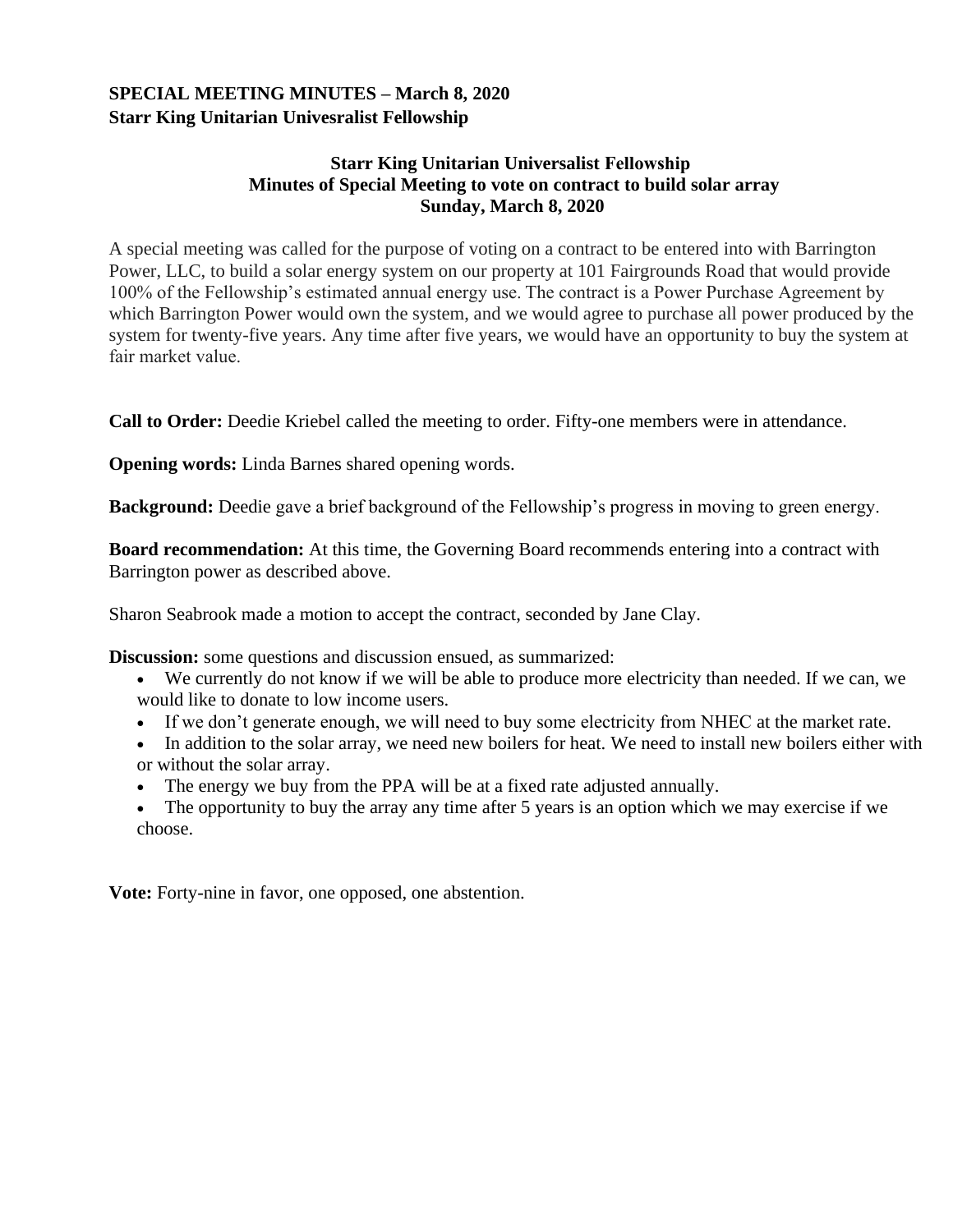#### <span id="page-15-0"></span>**SPECIAL MEETING MINUTES – June 14, 2020 Starr King Unitarian Universalist Fellowship**

#### **Starr King Unitarian Universalist Fellowship   June 14, 2020**

#### **Minutes of Special Meeting to vote on slate of nominees and to approve proposed Mission and Vision statement**

A special meeting was called for the purpose of voting in a slate of nominees for the 2020/2021 Governing Board, Nominating Committee, and Endowment Committee, as well as to approve our proposed Mission and Vision statement.

**Opening words:** Linda Barnes shared opening words.

**Call to Order:** Deedie Kriebel called the meeting to order. Seventy-one members were in attendance via Zoom.

Our regular annual meeting will be held on September 20, 2020.

Thanks to Mary Crowell and Sarah Jacobi, our technology team, for making this meeting possible via Zoom.

**Slate of Nominees:** Susan Jacobs, Chair of the Nominating Committee, presented the slate of nominees.

#### **Governing Board**

- Mary Crowell, president, 2 year term
- Jane Clay, vice-president, 2 year term
- Stephanie Halter, secretary, 2 year term
- Stew Weldon, trustee, 3 year term
- Sandy Mucci, trustee, 3 year term

#### **Nominating Committee**

• Deedie Kriebel, 3 year term

#### **Endowment Committee**

- Jennifer Gentry, 3 year term
- Don Crowell, 1 year term

Paul Phillips made a motion to approve the slate of nominees on a one vote ballot, seconded by Elizabeth Trought.

After a brief discussion, a vote was taken, and the congregation unanimously approved the slate of nominees.

**Mission and Vision:** Bob Gannett, Mission and Vision Task Force representative, gave a background of the development of the Mission and Vision statement. He then read the statement to us. The statement was also posted on everyone's screen.

Gigi Estes made a motion to approve the statement, seconded by Hanna Frederick. A brief discussion reconciled some differences between the spoken and written document. A vote was taken and the Mission and Vision statement was unanimously approved.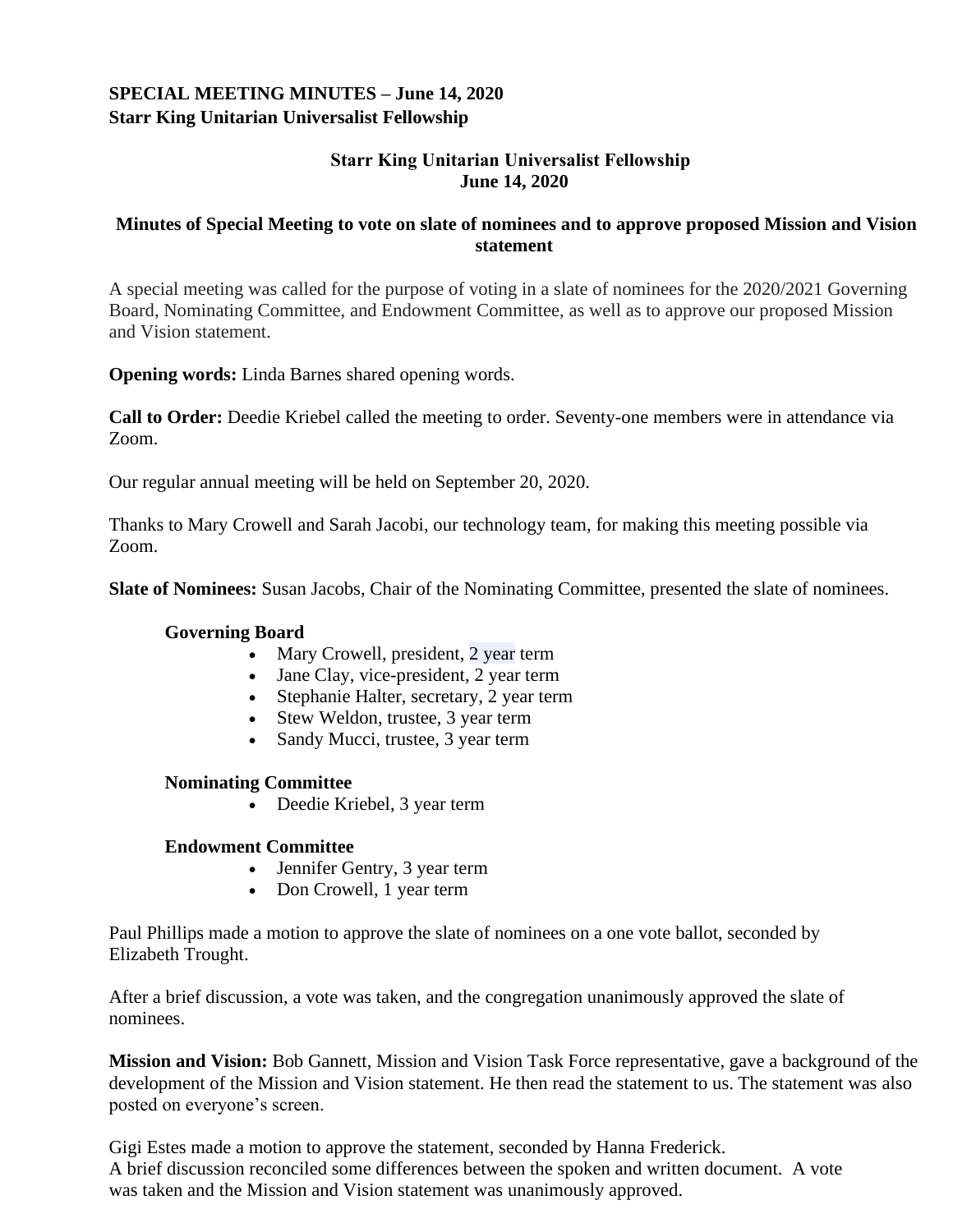**Verifying votes:** votes will be verified by email within a few days of the meeting.

#### **Thank you, Deedie!**

Our current president, Deedie Kriebel, will reach the end of her term as president on June 30<sup>th</sup>. A huge thanks to her! Deedie led the board and the congregation through some important initiatives such as Black Lives Matter and our Green Energy commitment, as well as our rental agreement with Midstate Health's Children's Learning Center. Then came a pandemic, and she helped us shift to a strong virtual presence. Thank you for your enthusiasm, passion, and leadership, Deedie.

We celebrated virtually with a cake, flowers, wine, and a lovely handmade chalice in Deedie's honor. She also received a gift card to a local restaurant.

The meeting was unanimously adjourned.

**Closing words:** Linda Barnes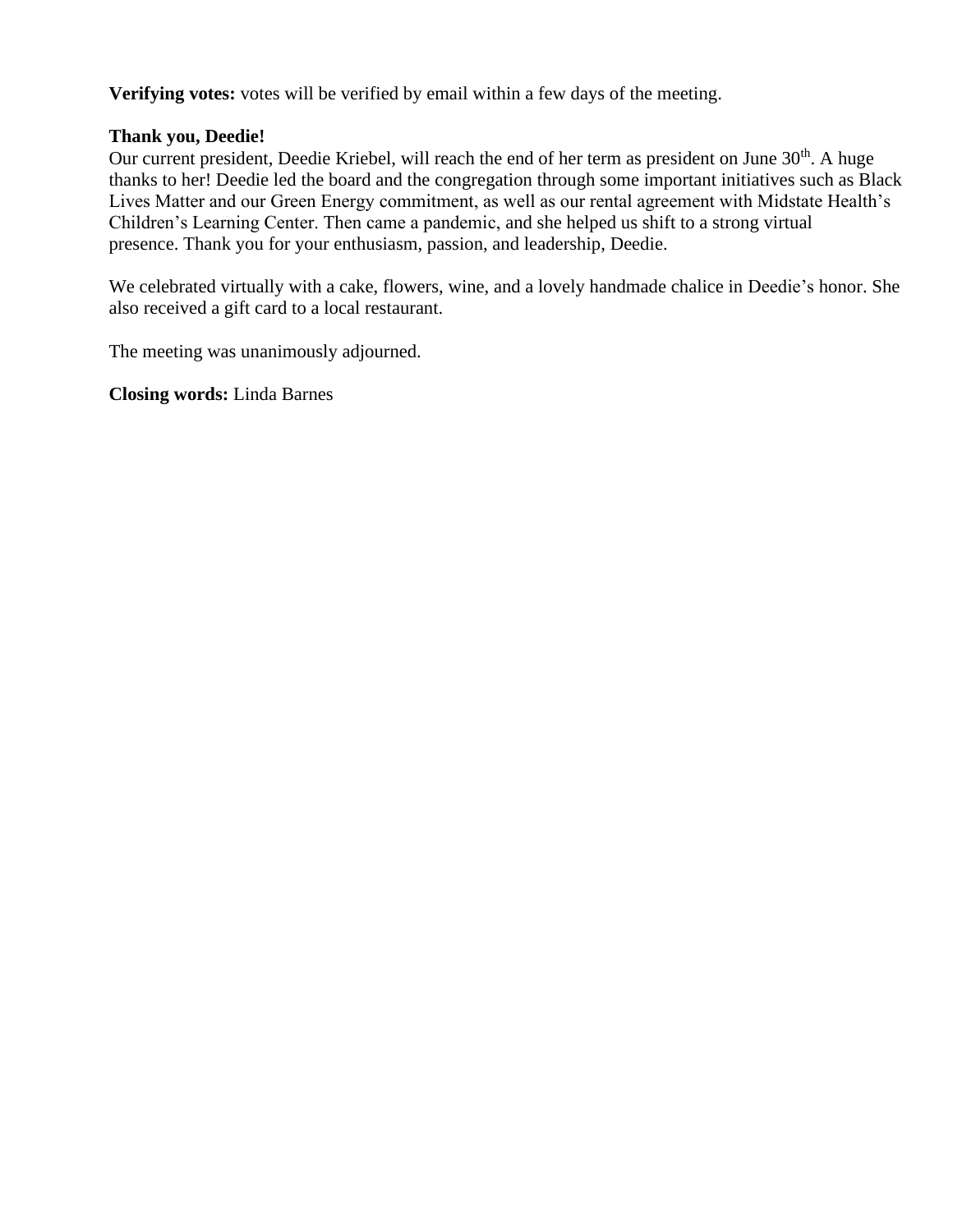#### **2020 Minister's Annual Report Submitted by Rev. Dr. Linda Barnes**

<span id="page-17-0"></span>What a year for our Fellowship! I think of the last year in two parts: before the COVID-19 (BC) and after COVID (AC).

In the fall, that is BC, we gathered fresh from the summer and began as we typically do with in-gathering and water communion. As we began our year, we faced three challenges.

First, we became (and remain for now) the temporary home for Midstate's Children's Learning Center (CLC). Much of our space, namely the downstairs RE rooms, the kitchen, and the bathrooms became shared space. Our members and staff made the best of it. The little ones sure are cute. Both the Fellowship and the CLC benefitted.

The second challenge came about because we had not been able to fill the Director of Faith Formation position. We made the best of our situation. We hired Ruby Weldon, to serve as an assistant for religious education. She helped with communication with our families and with religious education on Sundays. The RE Committee and I stepped up to fill-in with curriculum, stories, and all-ages worship.

The third challenge was dealing with our aging boiler and desire to be true to our commitment to care for the earth. We longed to be a part of the solution to the climate crisis by becoming carbon neutral. To this end, our board made herculean efforts to address an aging heating system and take steps to install solar panels. We are a cautious group, not wanting to risk the financial integrity of our Fellowship, so it takes time. While it may not yet seem like it, we have indeed made good progress. Stay tuned.

This year I was granted Full Fellowship. This came after submitting reflections, for three years, from the Board, the Committee on Ministry, and myself. These submissions reflected on the ways I've been engaged in my ministry. Full Fellowship is granted by the Ministerial Fellowshipping Committee at the Unitarian Universalist Association after assessing those reports and my ministry. I am deeply touched by the way you helped me achieve this and then celebrated that milestone with me. Thank you.

In our efforts to make the world a more just and loving place, I was heartened to see our Fellowship members at the Plymouth Commons showing up for Black Lives Matter and the Climate Crisis rallies throughout the year. In the wider world, I witnessed our commitment to make the world more just through our monthly outreach collections. We are a generous people, and together, we make a difference.

This year, we sought clarity in understanding what holds meaning for us and our purpose. To this end, we embarked on revising our mission and vision. A Mission/Vision team was assembled. This team developed a plan to involve all our members in forming these statements. They organized meetings with committees, at fellowship-wide gatherings, with our youth and with our children. We met in these small groups to tell each other the ways that we matter and to remember why we are a community. I was reminded, in a beautiful way, why I was called to minister to this Fellowship. I am proud of this team for the caring way they engaged with everyone in our Fellowship, making the process one that reflected what a good thing we have. I am excited to use our new mission and vision statements to frame all that we do in the coming years. The Fellowship voted later in June to adopt it as follows:

#### **Mission:**

At Starr King Unitarian Universalist Fellowship, we cultivate more love in the world and nurture more love for the world.

#### **Vision:**

• Our Fellowship welcomes and cares for people of all ages and varied identities. We experience joy as we build community and use our relationships with each other to create a more loving world.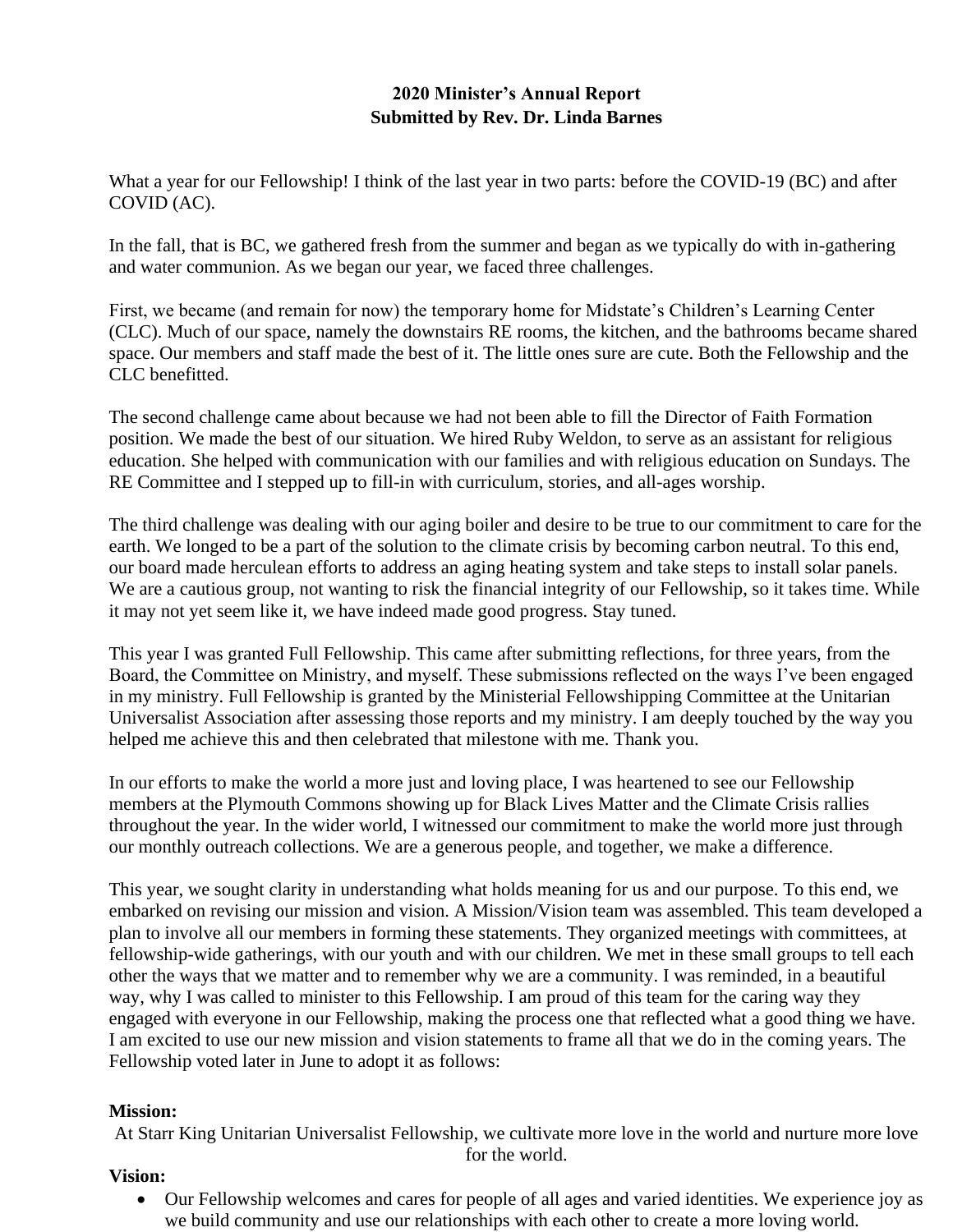- Our Fellowship embraces what is meaningful and beautiful. We offer diverse experiences in worship, music, and the arts through our services, events, and the use of our building.
- We live and model our values, collectively creating social and environmental justice with direct action and financial support.

On March 15th, as our nation came to realize the threat of an impending pandemic, we at Starr King UU Fellowship celebrated our 40<sup>th</sup> Anniversary. There was a celebratory Sunday service, an art installation, the choir sang, there was a cake, and we re-named the Fellowship hall to Macey Hall after our founders and we…shut down. And so began the AC phase of our year. The nation shut down too, as we struggled to understand how to stay safe or if we too would be touched by the pandemic. We closed the doors, put up signs saying we were no longer meeting together in the same space until it is safe. We've not been all together, in person, since that celebration.

Let this report serve as a reminder of how we made our way through the quarantine. We learned to practice social isolation. We stayed home. And, we did ok. We did better than most actually. We made video recordings and sang on Facebook. We set up our website to reflect our remote engagement. We learned to welcome each other into our homes, virtually, as we met on-line. All our meetings were held on-line.

We never missed a Sunday service. We were blessed with a videographer who offered us expertise, patience, and service. We were blessed by people who shared their know-how with Zoom and remote gatherings. And we showed up. We showed up on Sunday mornings to the remote services and somehow, we sang together and alone. We cried together and alone. We mourned the loss of two members together and alone. Volunteers stepped up to host gatherings each week to help us stay connected. Soul Matters groups continued to meet and so much more. Our members were amazing. Please know that I know, that it takes a lot more energy, more time, and more risk to do all of this.

Our restricted use of the building was complex as we sought to be supportive of the Children's Learning Center. We deemed it too risky members and staff to be in the building at the same time as the CLC. We wanted our members, staff, and the children to be safe. I am grateful to our staff who could have said, "You know, I wasn't hired for this. I'm done." *No one did that*. Your staff worked at being nimble, at finding new ways of working safely. We made our way around the shared use of our space creatively after regular hours, from home and with some sacrifice, we all sacrificed.

I am grateful not just for the expertise of our volunteers, but for those who found all this on-line gathering uncomfortable. I am grateful to those of you who figured out how to use Zoom, for finding your mute buttons, for feeling less than competent because dear ones, we weren't perfect and that's more than okay. To you, who were and remain uncomfortable, thank you too for staying in all the ways you could. We kept each other safe. We sacrificed touch. We sacrificed seeing each other's faces up close and in person. We sacrificed singing together, sharing coffee, and laughing. We sacrificed the happiness and comfort that happens when humans gather, in person, to witness one another's true nature. We did this for love. We did this for each other.

We will be okay, this too shall pass. See you on-line until we don't have to. Thank you for all the ways, big and small, that you make this community one that makes more love in the world.

In Faith and Love, Rev. Linda Barnes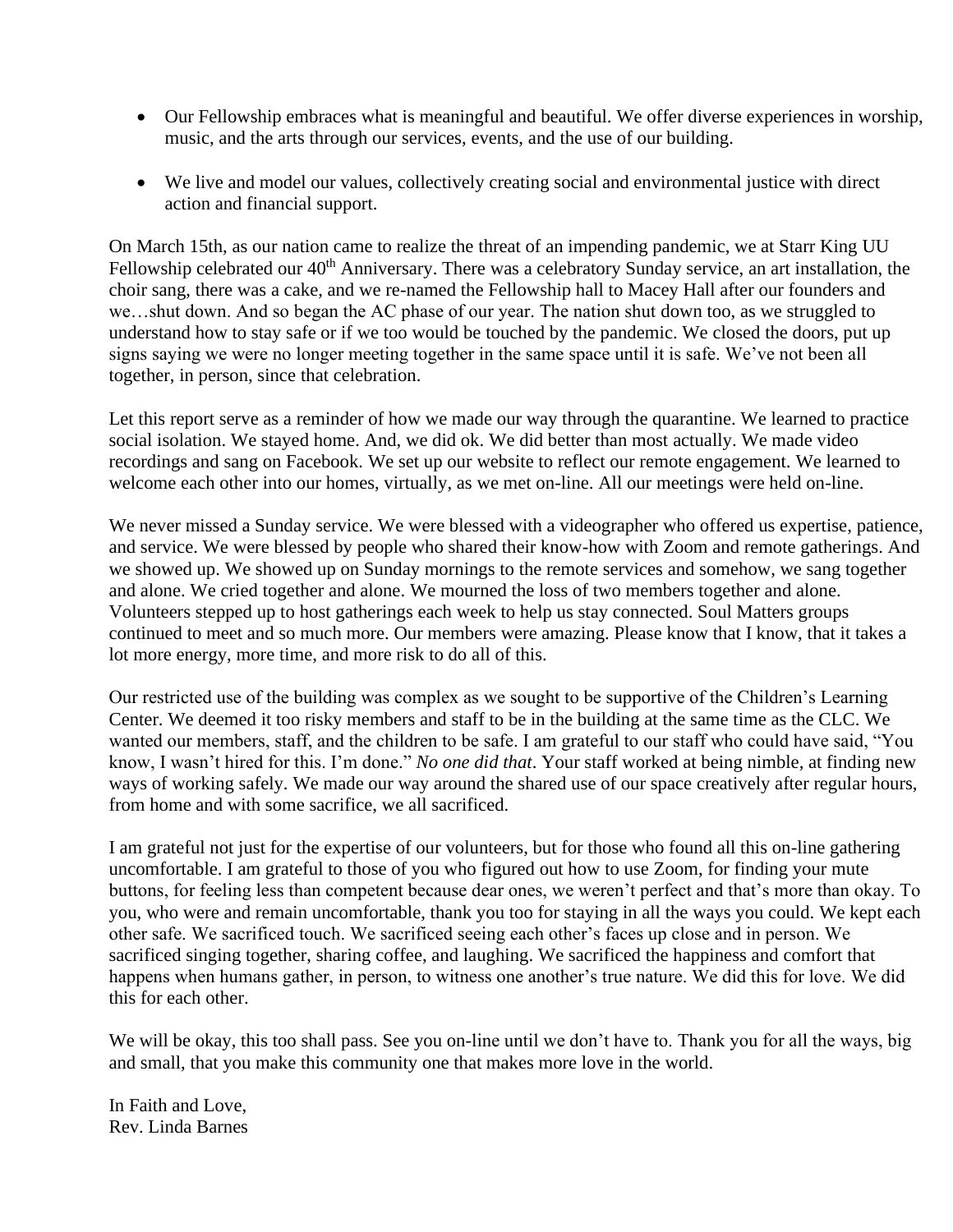#### **Governing Board Annual Report 2019-2020**

<span id="page-19-0"></span>*"No one is too small to make a difference." Greta Thunberg.*

This year the members of the Governing Board consisted of Deedie Kriebel, President; Mary Crowell, Vice President; Janet Englund, Treasurer; Sally Gove, Secretary; and Trustees - Judi Hall (2020), Mike Randall (2021), Ed Van Dorn (2020), Diana Pamplin (2021), and Cindy Spring (2022).

In June 2019, we were presented with a rental opportunity from Mid-State Health Center to consider Starr King as a temporary site for their Children's Learning Center (CLC), while they searched for a suitable new home. Coupled with the need for medical services space and a growing demand for child care services in the area, they were seeking a permanent site that could serve up to fifty children. We spent the summer gathering information, holding meetings with those most affected, negotiating terms, and finally signing an agreement to rent space in our facility for one year, beginning in September 2019, after the Yard Sale. Many thanks go to Janet Englund for being the chief negotiator and to Paul Tierney for so readily agreeing to act as Starr King's point person for the CLC, overseeing their immediate and continuing needs.

As every Board is different and the members bring varied skills, gifts, and interests, we also face new challenges. At our Board Retreat this year, skillfully led by UUA facilitator Sandra Greenfield, on August 17, we agreed to be open to new ideas and to the wisdom of others. The Board appreciates the support that we received from our members and friends as we navigated new territory and made changes based on our combined knowledge and understanding.

While we started FY2020 with a deficit budget, we finished with a surplus! Unfortunately, this was partly due to our not being able to fill the position of Director of Religious Education/Director of Faith Formation. Without a DRE, we approved the positions of RE Manager and Program Coordinator. Under the supervision of our minister, this worked well, while making funds available for our operating budget. Not an ideal situation, as this put an additional burden on our minister. Also, we had the rental income from the CLC to help balance the budget and take care of some much-needed building repairs and improvements. We need to be aware that this will not be the case next year, as we are pleased to have hired a DRE, and the CLC plans to be moving into their new home in 2021. Another key factor is that we had the best pledge drive ever! Congratulations to the Stewardship team, and thank you to our members and friends.

Janet Doner made a generous donation in memory of her husband, Jules. To honor his love for our building and our people, we have formed the Jules Doner Sanctuary Fund to be used for upkeep of the sanctuary. We hope for continuing contributions to replenish this fund. Our plan is to use some of this money to paint the walls of the sanctuary. Thanks to donations from Mid-State and Bob and Suzan Gannett, we now have an automated external defibrillator (AED) on both floors of our building.

As concern for our aging boilers grew, we asked Ted Vansant to present ideas for a green energy solution for their replacement. At our Annual Meeting on May 19, 2019, he proposed a plan for a Solar Array on Starr King property with an environmentally friendly alternative to our fossil fuel consuming boilers. His enthusiasm was contagious! When we announced that we had \$10,000 in matching donations (from Gigi and Paul Estes), members immediately pledged money to meet this challenge. A Green Energy Task Force was formed, energy audits were performed, and, by December, mini-split heat pumps were installed to provide heat and air conditioning to our main floor. After much discussion and consideration, the Board recommended entering into a Power Purchase Agreement with Barrington Power to build the Solar Array, with some of our members as tax investors. On March 8, 2020, at a Special Meeting, the Fellowship voted to approve the contract. An engineering analysis will help us decide on the size and type of the boiler replacement. We are eternally grateful to Ted for the work that he has done and will continue to do on our behalf. We have the will, but he has the knowledge and expertise to get this job done.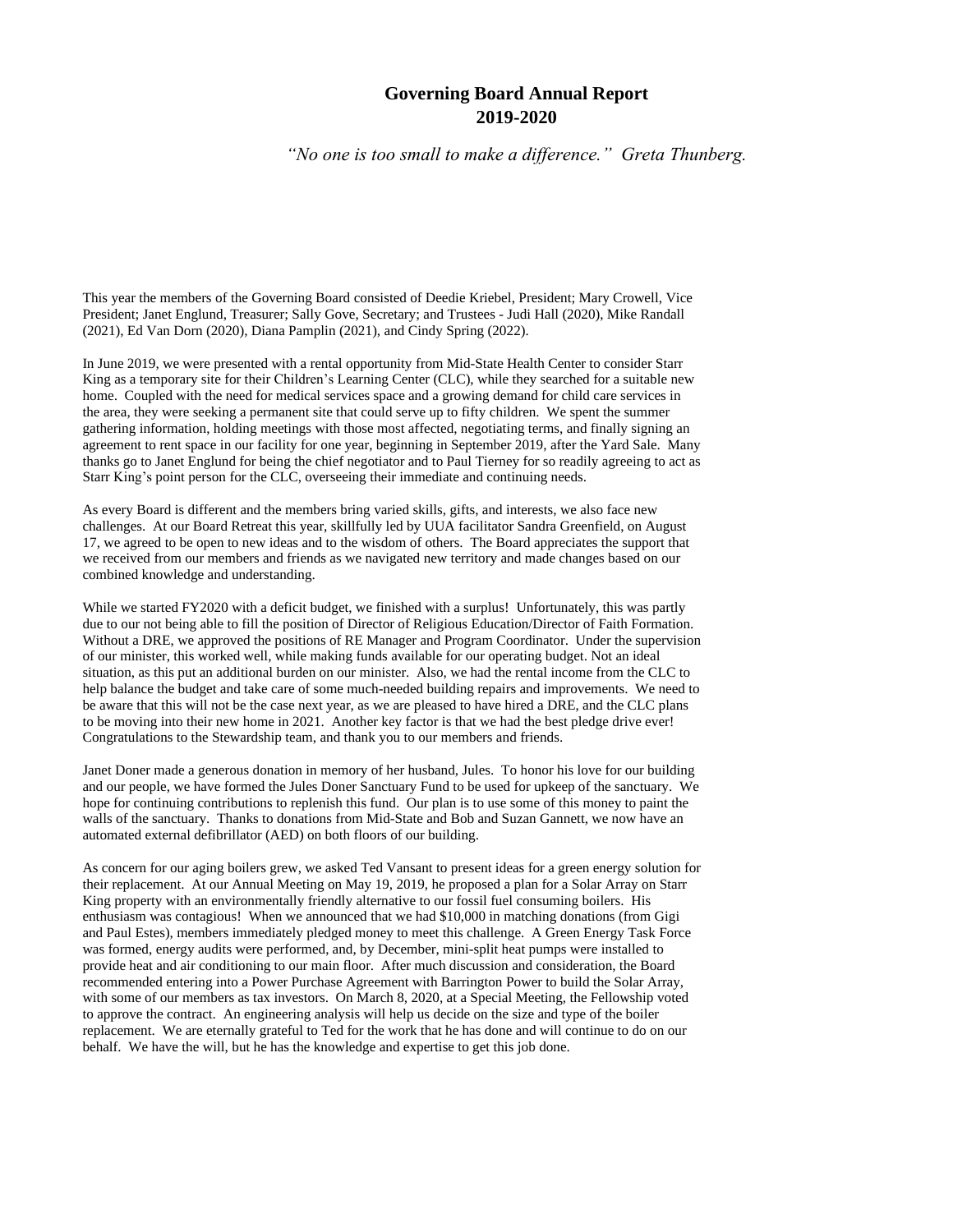Community and social justice issues remain a high priority. We participated in the Got Lunch program, the Keep the Heat On fundraiser, the Black Lives Matter demonstration, and the Climate Strike on Plymouth Common (the choir sang, while our minister and other members spoke). We are working on an alliance with the Pemi-Climate Coalition. Is there a Climate Emergency Banner in our future? We approved and welcomed the Rev. Emily Burr as our Community Minister. She informs us and encourages us to get involved in social justice issues, such as UU the Vote. Cindy Spring, our Board UUA liaison, advocates for our members to attend workshops, as well as District and UUA meetings. We were well represented at the virtual UUA General Assembly in June and representatives plan to attend the Northern New England District (NNED) Annual Meeting in the fall.

On March 15, 2020, we celebrated the 40th Anniversary of Starr King Unitarian Universalist Fellowship being admitted into the UUA. We knew that it would be our last in-person service for a long time, as it was the beginning of the COVID-19 restrictions. A letter had gone out to the congregation alerting our members that as of March 16, we would no longer be holding gatherings, meetings, or other activities in our Fellowship building for the foreseeable future. While it was a glorious celebration with founders presenting our history, the dedication of Macey Hall, meaningful music, special guests, champagne and cake, we knew that we were saying good-bye to each other. We gathered around Mimi Ford, who delighted in escaping from the rehabilitation center to be present! It was the last time many of us were with her, as our beloved Mimi passed away on June 22. It was also the last time that Starr King felt "normal."

We have a new "normal" now, with meetings, Sunday services, children's services, memorial services, workshops, conferences, etc., all conducted on Zoom. We depended on the technology skills of Kathy Kelsey and Ian Halter and the willingness of our staff and members to find ways to stay in communication with each other. We conducted business from the safety of our homes, and we limited the use of our sanctuary to those directly involved with the creating the service. COVID did have some advantages. Through Zoom, we reached more people. Those who were geographically distant, with limited mobility and health concerns, as well as members of the local and global community, could now more actively participate. Breakout rooms allowed us time for conversation and fellowship. We made adjustments to our building so that the CLC staff and children would feel safe. We have formed a Pandemic Team and a Technology Team to help us navigate this new terrain.

Following the lead of the NNED, who postponed their Annual Meeting to September, and out of respect for those facing challenges due to the pandemic, the Starr King Board postponed our Annual Meeting to September, hoping that, by then, we could meet again in person. However, as it became apparent that restrictions would continue, we decided to hold a Voting Meeting on June 14 to approve the slate of nominees and to accept our new Mission and Vision Statement, so that we could move forward into the new Fellowship year. We will approve the budget and conduct any other business on September 20.

COVID has had an effect on our finances as well as our ability to congregate. We had to postpone our highly successful Spring Auction and are considering an online auction in the fall. The Yard Sale is also in jeopardy both because of the CLC occupying our building and the concerns over large group gatherings. Thanks to the quick thinking and action of our treasurer, Janet Englund, we received money from the federal government through the Payroll Protection Program, allowing us to pay our employees through June 2020. Fortunately, we have been able to continue our monthly donations of our "collection plate" to local charities. We re-instituted the "donate button" on our website to make it easier to contribute. We made money available to those in need through our Minister's Discretionary Fund and our Endowment Fund.

Our minister received Full Fellowship this year! She would have been honored by walking in person at General Assembly in June, but had to settle for virtual recognition. We applaud her accomplishment! The Board approved her sabbatical March - May 2021 with appreciation for all she has done for us. We congratulate Sarah Dan Jones for her service on the UUA Board and thank her for her support, especially during this COVID era.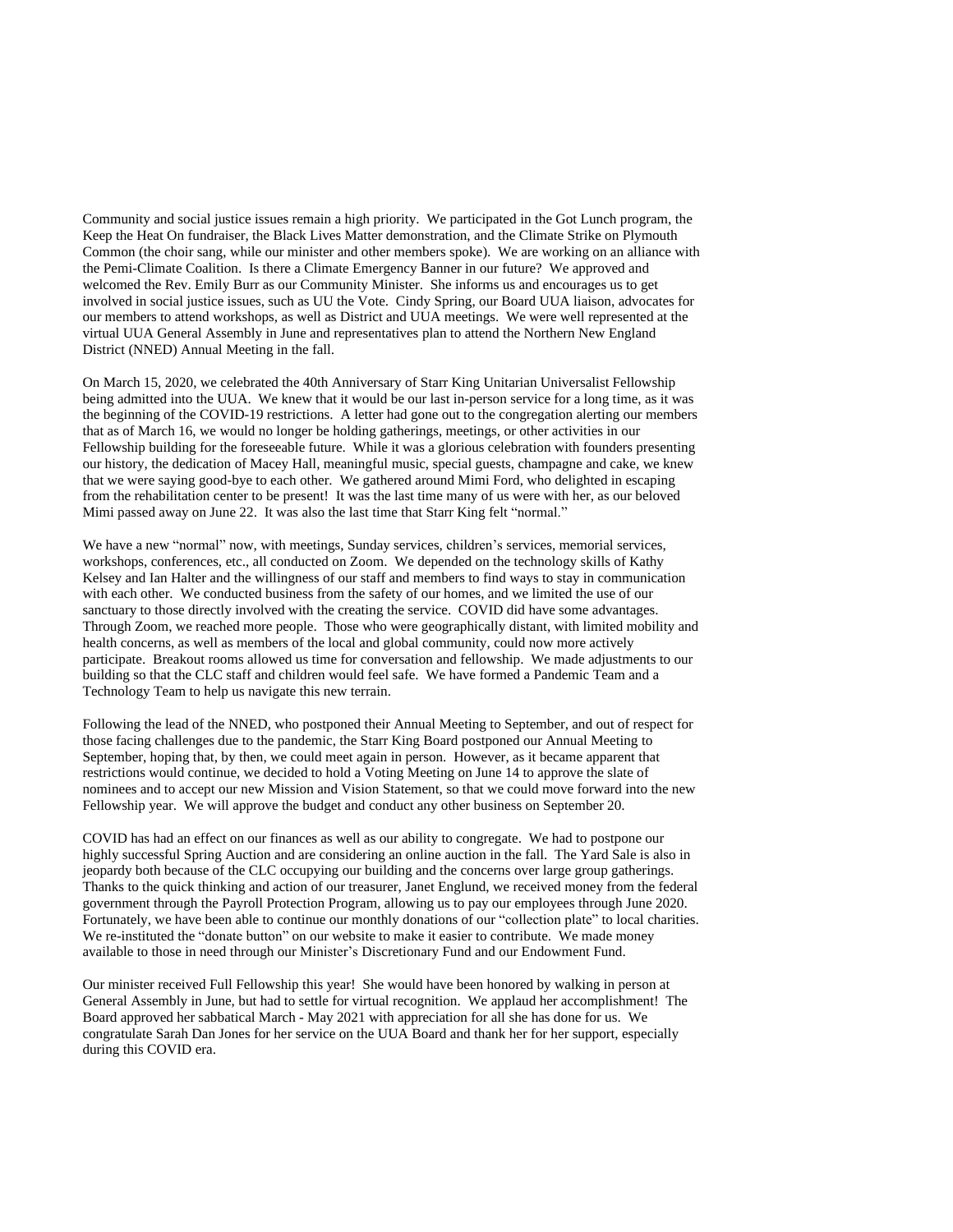This year, the Board welcomes Jane Clay, Vice President, Stephanie Halter, Secretary, and Trustees, Stew Weldon and Sandi Mucci. Mary Crowell will begin her 2-year term as President. We bid farewell to Sally Gove, Secretary; Judi Hall, Trustee; and Ed Van Dorn, Trustee. They have served us well with calm deliberation and thoughtful counsel and are deserving of our thanks.

For me, this is the end of three years as President of our Fellowship. At one of our Board Retreats, we were asked to consider the greater effect we could have on our world - as Unitarian Universalists, we might transform and even save lives. In my first year, the Board made the transition from governance to missional work. During my second year, we remained missional, while caring for our building. In this last year, we have sought ways to help our community and the world through our green energy initiatives and our community involvement. My hope is that we will continue, both as individuals and as a Fellowship, to be a positive influence and lead others into a world where we do transform and even save lives. As Greta Thunberg implores, "No one is too small to make a difference." Let's keep trying. Thank you for putting your faith in me. I hope that I served you well.

In peace and continued hope for the future, Deedie Kriebel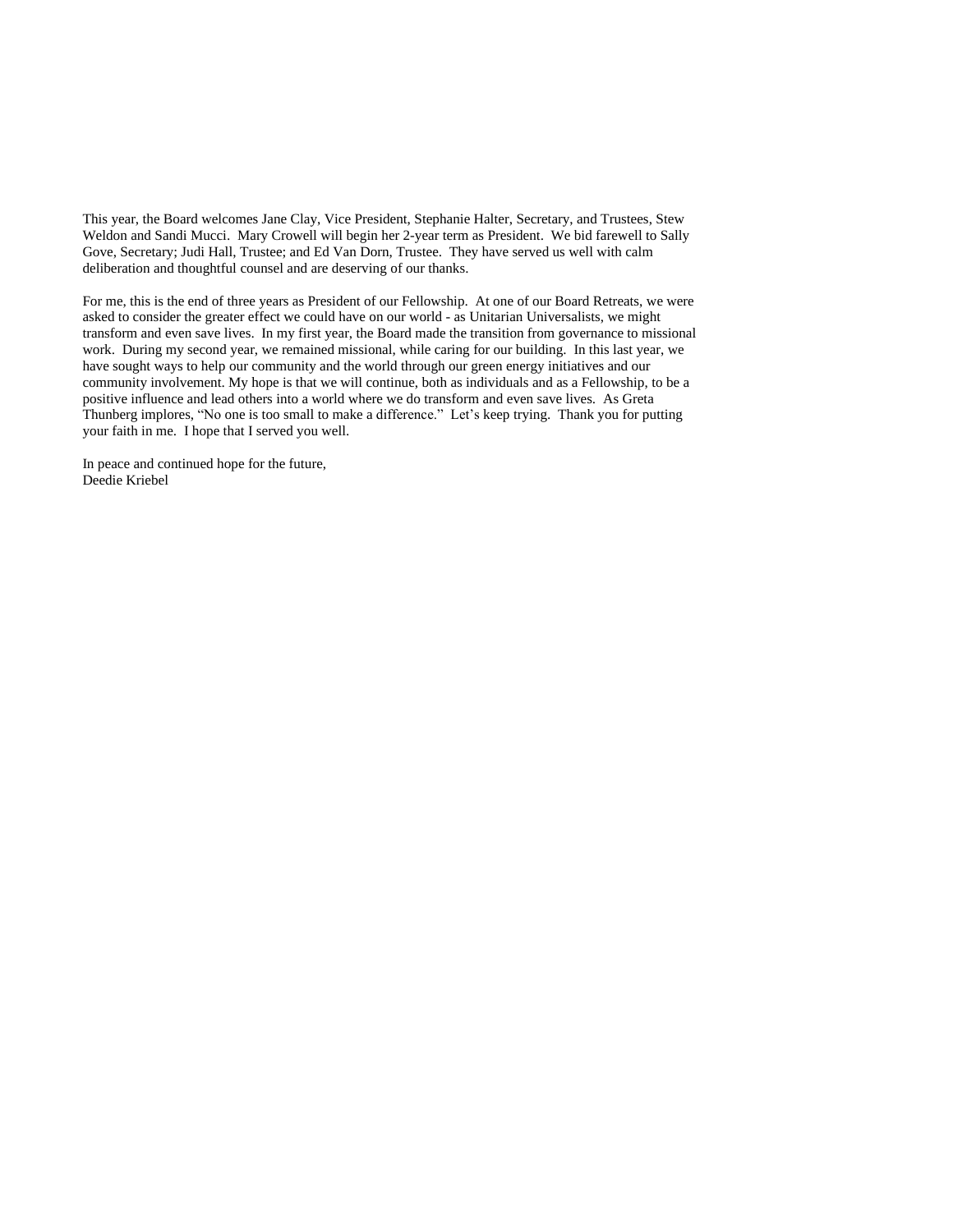#### **Director of Religious Education**

<span id="page-22-0"></span>In 2019/20, Starr King did not have a Director of Religious Education and was unable to secure a Director of Faith Formation as we had hoped. But in true Starr King fashion, we rose to this challenge through the team effort of Ruby Weldon, Jane Clay, the RE Committee, our Youth Group Leaders, and Rev. Barnes so that the communication with our families and the connection with our children and youth continued to be met. It is with great thanks to all involved who creatively, through varied curriculum, stories, skits, special children's services, saw to it that the care and education of our children and youth endured before and certainly after the pandemic.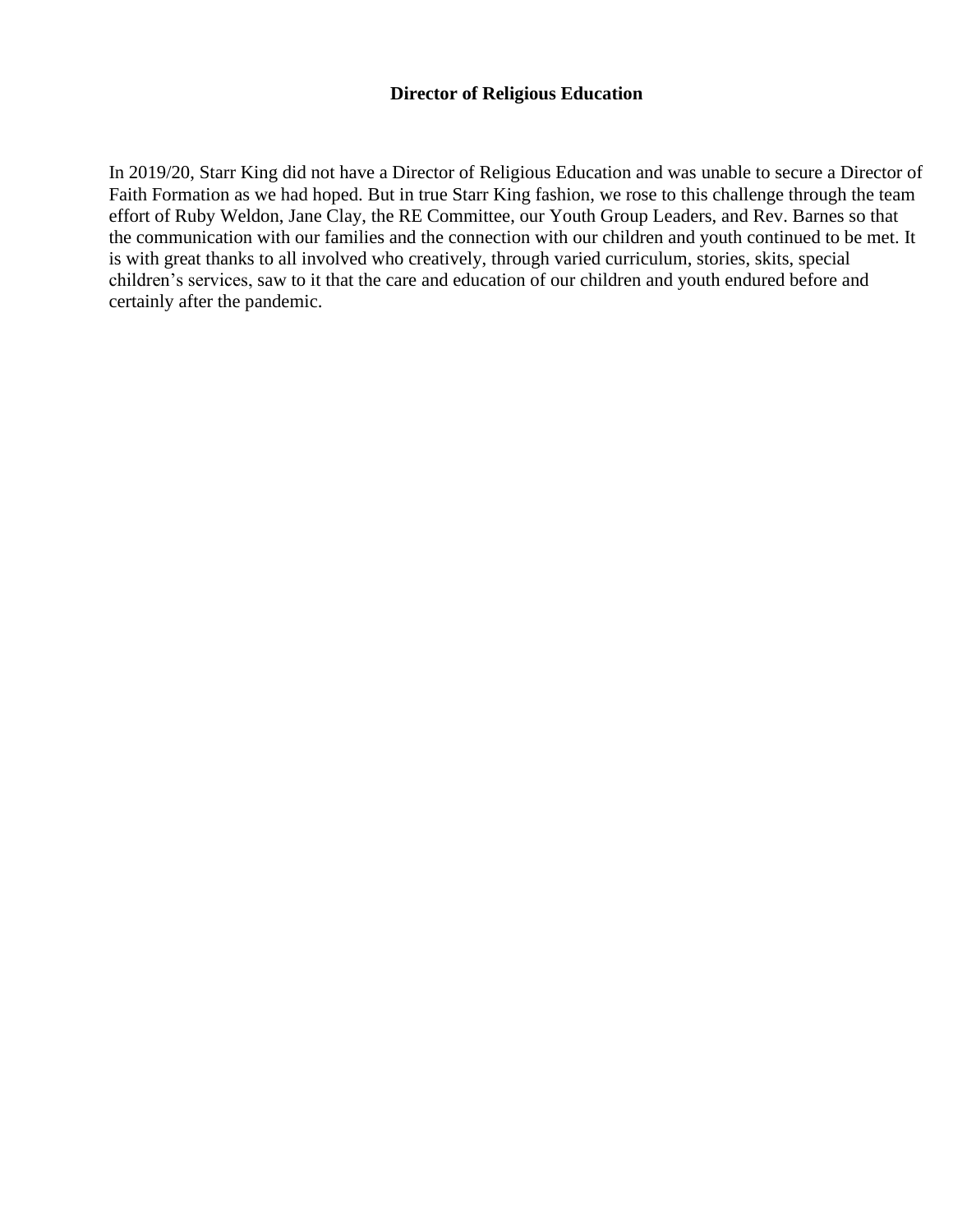#### **Director of Music Ministry**

<span id="page-23-0"></span>As I prepared to write this report, I found myself at a loss of where to focus. The beginning? The middle? The now?

So, I went to Church.

I pretended I was a newcomer to Starr King. I went to the website to see what is what. I watched the last in person service we held – March 15<sup>th</sup> 2020. And, I attended the Zoom service today – August 30<sup>th</sup>, 2020. I am grateful for the nimbleness of this community to offer those opportunities, not only for the faithful, but for the seekers. And, grateful to the many members who have learned how to navigate a virtual community, and offer up those learnings to help others. And, it was just good to connect!

One of the lessons Mary Hazelton passed onto to me was to keep a small notebook for every year of my ministry. It is a fount of knowledge and an example of ambiguity. Sketches of what music ministry at Starr King looks like: hymn numbers, draft orders of service, schedules for an orderly (!) choir rehearsal, reflections from Linda about where we are going in worship. So much is preparation, and the other improvisation. Still, it paints a picture.

As always, I look toward my own mission statement; "to spread the good word of UUism through congregations singing, shared ministry and active participation in the Association."

I'll start with the latter. In June 2020, I ended my term of four years on the UUA Board of Trustees. I am proud of my work, and exhausted by the toll. I am honored to support our current Administration, and aware that our past calls us to accountability and reconciliation. And I am proud of the Starr King link to the wider community of Unitarian Universalists. Your support over the past four years has been a life line, when all I wanted to do was "go to church". I knew you were there. Thank you.

All we do is shared ministry. Thanks to Rev. Linda and all of you for adopting a Mission and Vision statement. Not only does this articulate who you are as a community, it helps keep all of us in alignment with goals. I am grateful for the staff work this past year. We held it together in some major times of change, and supported one another virtually. One of the most common statement was , "we weren't trained for this". And, we learned.

Then, congregational singing. This is the hardest for me. I am the Music Director, and we know that gathering in song is unhealthy. To not sing in person with others is difficult, and proves its worth in society.

So, we adapted, and continue to do so. I presented a Musical Meditation every morning during the week on Facebook Live. This ministry touched many in need of daily grounding in a world of uncertainty. Many folks outside of New Hampshire were able to access our community, and felt heard. I met with the choir via Zoom most Thursday evenings, where we sang a bit, checked in and connected. There are parameters regarding copyright for online/archived material that our Fellowship has followed (and learned about!). There were many members of our Fellowship who participated in Rallies in Plymouth centered around Black Lives Matter, and Justice for All. We sang through our masks together. The choir ended the year with a socially distanced gathering at the Hazelton farm, where we learned how hard it is to sing 20 feet apart with masks.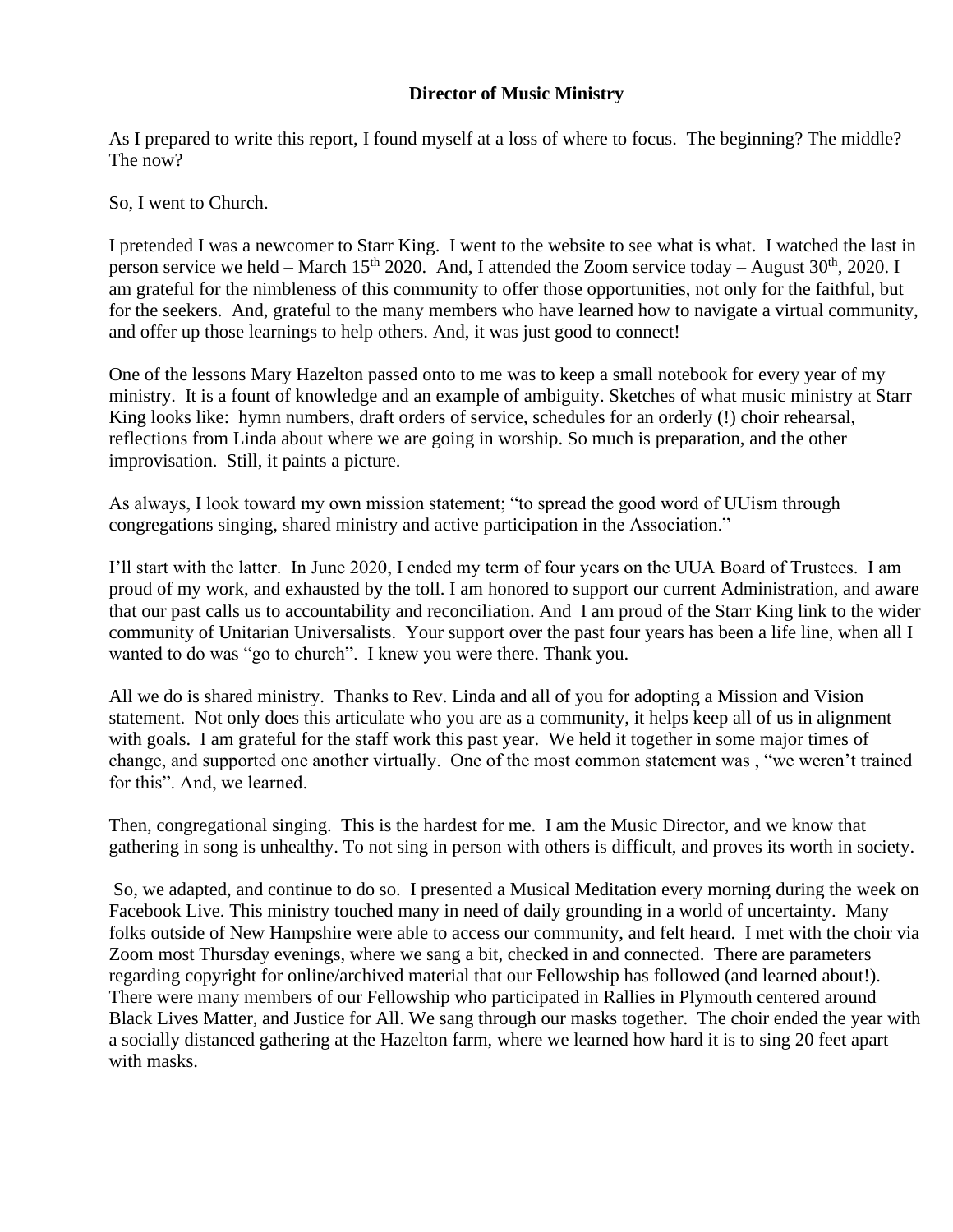As with every year, I am grateful to this Fellowship for its commitment to professional ministry, the UUA, the local and broader community, the planet, and each other. We will keep on moving Forward!

Sarah Dan Jones Director of Music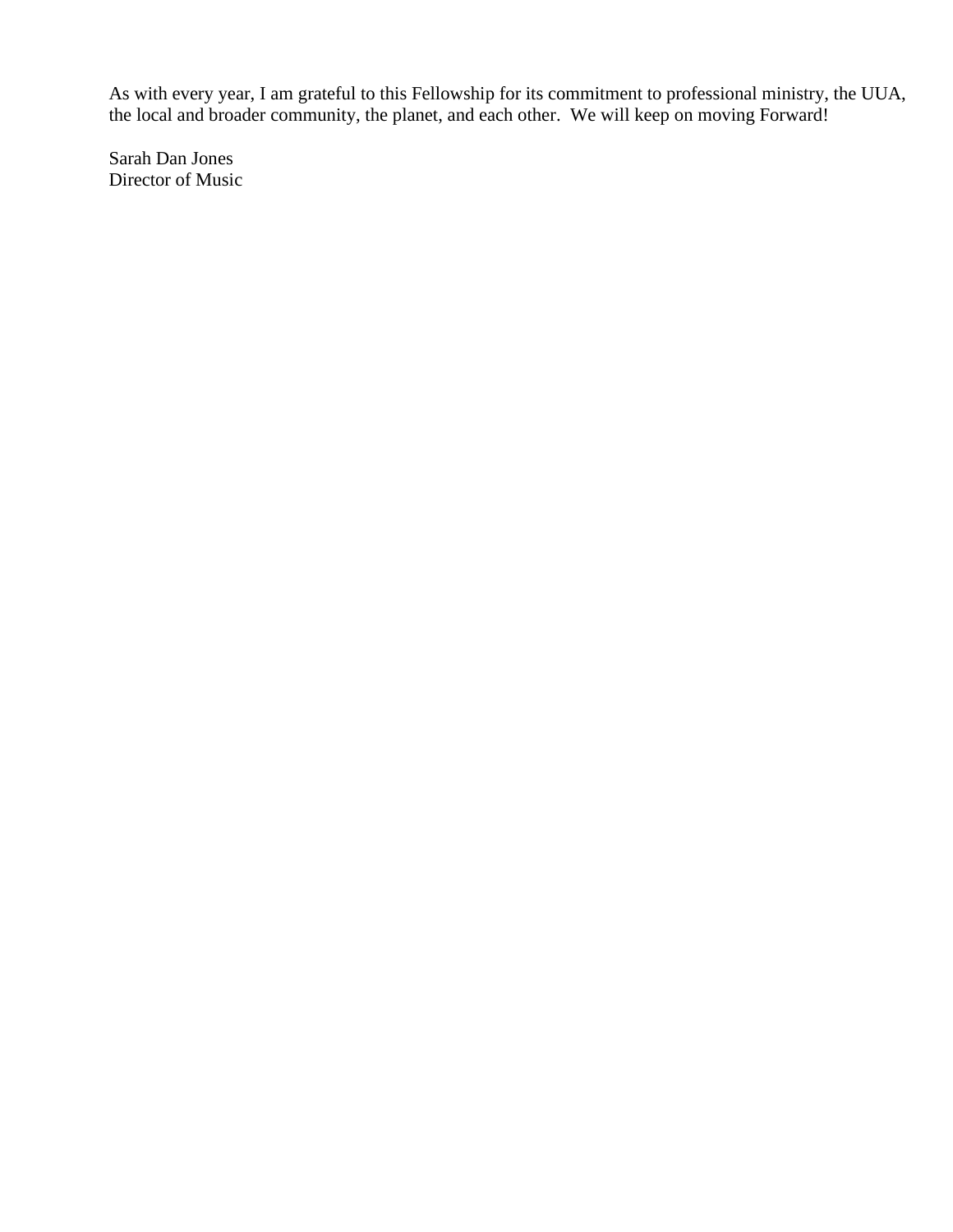# <span id="page-25-0"></span>**Proposed FY21 Budget**

|                                |                                                   | <b>FY20</b><br>Unaudited<br><b>Year End</b> | <b>FY20</b><br><b>Budget</b> | <b>FY21</b><br><b>Budget</b> | INCR/<br>(DECR) |
|--------------------------------|---------------------------------------------------|---------------------------------------------|------------------------------|------------------------------|-----------------|
| <b>INCOME</b>                  |                                                   |                                             |                              |                              |                 |
| 1 Pledges                      | <b>This Year</b>                                  | 143,624                                     | 152,000                      | 143,500                      | -6%             |
| $\overline{2}$                 | <b>Prior Years</b>                                | 4,250                                       | 2,000                        | 2,000                        | 0%              |
| 3                              | <b>Next Year</b>                                  | 32,500                                      | 11,000                       | 25,000                       | 127%            |
| <b>Total Pledges</b>           |                                                   | 180,374                                     | 165,000                      | 170,500                      | 3%              |
| <b>4 Non-Pledge Donations</b>  |                                                   | 1,380                                       | 2,200                        | 1,500                        | $-32%$          |
| 5 Grants                       |                                                   |                                             | 10,000                       | $\mathbf{0}$                 | $-100%$         |
| <b>6 Collection Plate Cash</b> |                                                   | 5,395                                       | 5,000                        | 4,500                        | $-10%$          |
| 7 Fundraising                  | <b>Auction</b>                                    | 540                                         | 12,000                       | 4,000                        | $-67%$          |
| 8                              | <b>Hannaford Gift Card Sales</b>                  | 44,762                                      | 63,000                       | 30,000                       | $-52%$          |
| 9                              | <b>Hannaford Gift Card Exp</b>                    | $-43,748$                                   | $-60,000$                    | $-28,500$                    | $-53%$          |
| 10                             | Other                                             | $\boldsymbol{0}$                            | 200                          | $\mathbf{0}$                 | $-100%$         |
|                                | Recycling                                         | $\overline{0}$                              | 25                           | $\overline{0}$               | $-100%$         |
| 11                             | <b>Yard Sale</b>                                  | 3,639                                       | 4,000                        | $\mathbf{0}$                 | $-100%$         |
| <b>Total Fundraising</b>       |                                                   | 5,193                                       | 19,225                       | 5,500                        | $-71%$          |
| 12 Rental Income               | <b>Bridge Club</b>                                | 341                                         | 540                          | $\mathbf{0}$                 | $-100%$         |
| 13                             | <b>CLC</b>                                        | 2,643                                       | $\mathbf{0}$                 | 5,900                        | 100%            |
| 14                             | <b>Other Rentals</b>                              | 225                                         | 1,250                        | $\mathbf{0}$                 | $-100%$         |
| 15                             | TaiChi                                            | 900                                         | 1,200                        | $\overline{0}$               | $-100%$         |
| 16                             | Yoga                                              | 650                                         | 1,200                        | $\boldsymbol{0}$             | $-100%$         |
| <b>Total Rental Income</b>     |                                                   | 4,759                                       | 4,190                        | 5,900                        | 41%             |
| 17 Other                       | <b>Credit Card Rewards</b>                        | 1,669                                       | 1,500                        | 400                          | $-73%$          |
|                                | <b>Interest Income</b>                            | 10                                          | 5                            | 5                            | 0%              |
| 18                             | <b>Miscellaneous</b>                              | $\boldsymbol{0}$                            | $\mathbf{0}$                 | 17,351                       | 100%            |
| <b>Total Other</b>             |                                                   | 1,679                                       | 1,505                        | 17,756                       | 1,080%          |
| <b>TOTAL INCOME</b>            |                                                   | 198,780                                     | 207,120                      | 205,656                      | $-1\%$          |
| <b>EXPENSES</b>                |                                                   |                                             |                              |                              |                 |
| <b>Staffing</b>                |                                                   |                                             |                              |                              |                 |
| <b>Staff Salaries</b>          | <b>Minister</b>                                   |                                             |                              |                              |                 |
| 19<br>20                       | <b>SECA Offset</b>                                | 4,820                                       | 4,820                        | 4,964<br>64,890              | 3%              |
|                                | Salary & Housing                                  | 64,000                                      | 63,000                       |                              | 3%              |
|                                | <b>Total Minister</b>                             | 68,820                                      | 67,820                       | 69,854                       | 3%              |
| 21                             | <b>Director of Religious Educat</b>               | 4,835                                       | 16,000                       | 13,750                       | $-14%$          |
| 22                             | <b>Music Director</b>                             | 13,550                                      | 13,250                       | 13,648                       | 3%              |
| 23                             | <b>Musicians</b>                                  | 1,000                                       | 1,250                        | 1,250                        | 0%              |
| 24                             | <b>Nursery Care</b>                               | 1,080                                       | 1,260                        | 200                          | $-84%$          |
| 25                             | <b>Office Administrator</b>                       | 21,086                                      | 20,500                       | 18,892                       | $-8%$           |
| 26<br>27                       | Custodian<br><b>Legal &amp; Professional Fees</b> | 2,953                                       | 3,656<br>$\mathbf{0}$        | 1,600<br>5,000               | $-56%$          |
|                                |                                                   | 1,208                                       |                              |                              |                 |
| <b>Total Staff Salaries</b>    |                                                   | 113,324                                     | 123,736                      | 119,194                      | $-4%$           |
| <b>28 Staff Benefits</b>       | <b>Health Supplement</b>                          | 4,841                                       | 4,841                        | 5,252                        | 8%              |
| 29                             | Health & Dental Insurance                         | 295                                         | 2,991                        | 2,382                        | $-20%$          |
| 30                             | Life & Disability Insurance                       | 1,713                                       | 2,025                        | 2,095                        | 3%              |
| 31                             | Pension                                           | 9,006                                       | 8,350                        | 8,380                        | 0%              |
|                                | <b>Professional Expenses</b>                      |                                             |                              |                              |                 |
| 32                             | <b>Minister</b>                                   | 4,958                                       | 8,000                        | 8,000                        | 0%              |
| 33                             | <b>DRE</b>                                        | $\boldsymbol{0}$                            | 2,000                        | 2,000                        | 0%              |
| 34                             | <b>Music Director</b>                             | 1,232                                       | 2,500                        | 2,000                        | $-20%$          |
|                                | <b>Total Professional Expenses</b>                | 6,190                                       | 12,500                       | 12,000                       | $-4%$           |
| <b>Total Staff Benefits</b>    |                                                   | 22,045                                      | 30,707                       | 30,109                       | $-2%$           |
| <b>Payroll Taxes</b>           |                                                   | 3,347                                       | 4,215                        | 3,573                        | $-15%$          |
| <b>Total Staffing</b>          |                                                   | 138,716                                     | 158,658                      | 152,876                      | $-4%$           |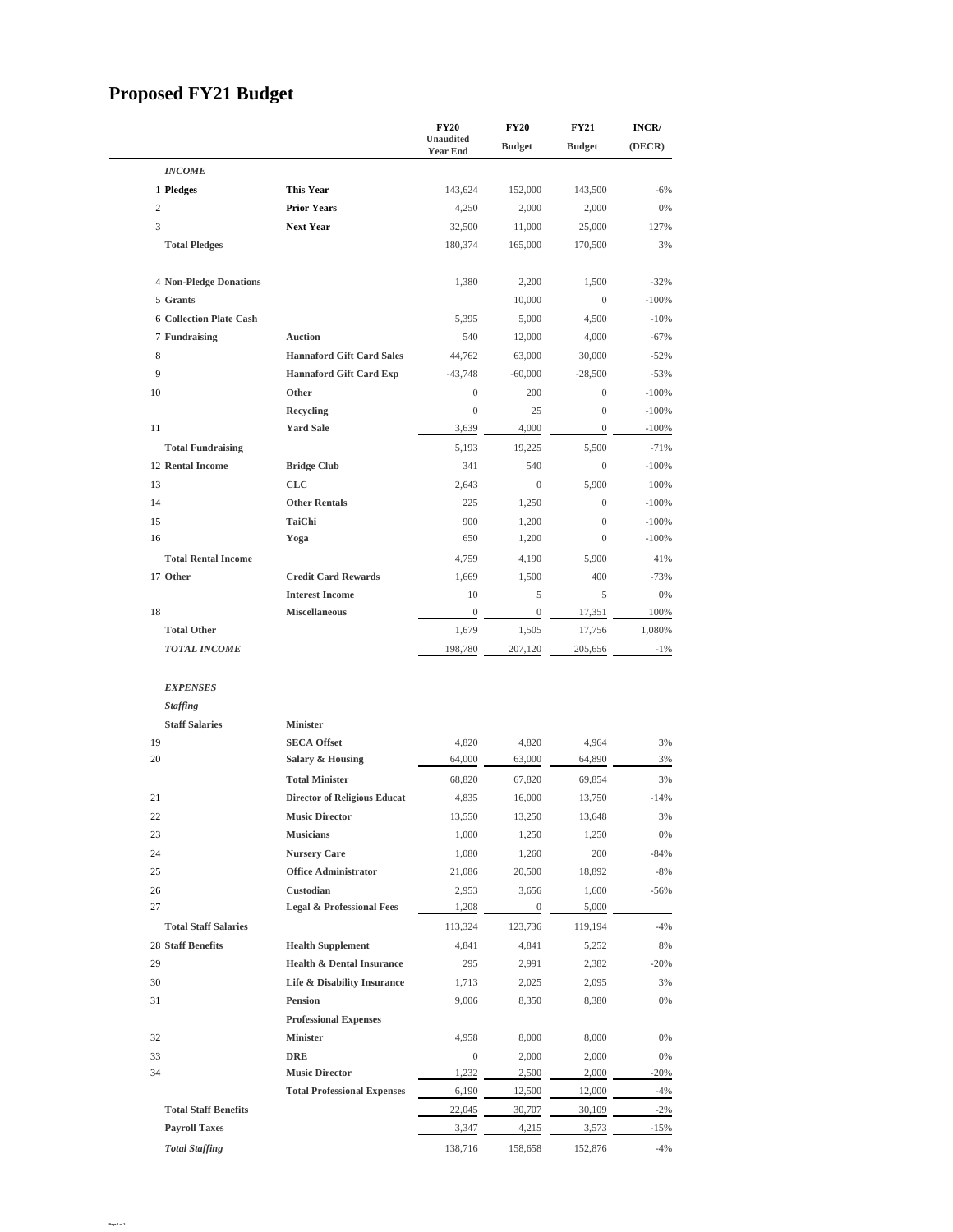|                                     |                                                   | <b>FY20</b><br>Unaudited | <b>FY20</b>      | <b>FY21</b>      | INCR/     |
|-------------------------------------|---------------------------------------------------|--------------------------|------------------|------------------|-----------|
|                                     |                                                   | <b>Year End</b>          | <b>Budget</b>    | <b>Budget</b>    | (DECR)    |
| <b>Building &amp; Grounds</b>       |                                                   |                          |                  |                  |           |
| 37 Utilities                        | Electricity                                       | 3,888                    | 3,000            | 4,000            | 33%       |
| 38                                  | Heat                                              | 2,360                    | 5,000            | 3,500            | $-30%$    |
| 39                                  | Water & Sewer                                     | 736                      | 736              | 740              | 1%        |
| <b>Total Utilities</b>              |                                                   | 6,984                    | 8,736            | 8,240            | $-6%$     |
|                                     | <b>40 Property Maintenance Custodial Supplies</b> | 347                      | 300              | 300              | 0%        |
| 41                                  | Equipment                                         | 209                      | 100              | $\mathbf{0}$     | $-100%$   |
| 42                                  | <b>Inspections &amp; Certifications</b>           | 3,013                    | 3,073            | 2,400            | $-22%$    |
| 43                                  | Landscaping                                       | 904                      | 200              | 1,000            | 400%      |
| 44                                  | Maintenance & Repairs                             | 3,519                    | 1,800            | 2,500            | 39%       |
| 45                                  | Plowing & Sanding                                 | 9,108                    | 7,000            | 9,100            | 30%       |
| 46                                  | <b>Property Taxes</b>                             | 109                      | 100              | 115              | 15%       |
| <b>Total Property Maintenance</b>   |                                                   | 17,209                   | 12,573           | 15,415           | 23%       |
| 47 Insurance                        | Liability & Fire                                  | 3,282                    | 2,000            | 3,300            | 65%       |
| 48                                  | <b>Umbrella Policy</b>                            |                          | 350              | $\boldsymbol{0}$ | $-100%$   |
| 49                                  | <b>Workers Compensation</b>                       | 934                      | 1,340            | 1,300            | $-3%$     |
| <b>Total Insurance</b>              |                                                   | 4,216                    | 3,690            | 4,600            | 25%       |
| <b>Total Building &amp; Grounds</b> |                                                   | 28,409                   | 24,999           | 28,255           | 13%       |
| Programs                            |                                                   |                          |                  |                  |           |
| 50 Admininstration                  | <b>Bank Service Charges</b>                       | 118                      | 100              | 100              | 0%        |
| 51                                  | <b>Office Technology</b>                          | 479                      | 500              | 250              | $-50%$    |
| 52                                  | <b>Governing Board</b>                            | 710                      | 750              | 700              | $-7%$     |
| 53                                  | Internet                                          | 935                      | 960              | 950              | $-1%$     |
| 54                                  | <b>Miscellaneous</b>                              | $\mathbf{0}$             | 50               | $\boldsymbol{0}$ | $-100%$   |
| 55                                  | <b>Online Giving Fees</b>                         | 17                       | 60               | 50               | $-17%$    |
| 56                                  | Postage                                           | 169                      | 200              | 150              | $-25%$    |
| 57                                  | Software                                          | 1,809                    | 1,251            | 2,200            | 76%       |
| 58                                  | <b>Office Expense</b>                             | 1,146                    | 1,200            | 1,200            | 0%        |
| 59                                  | <b>Telephone</b>                                  | 1,248                    | 1,260            | 1,260            | 0%        |
| 60                                  | <b>Video Licensing</b>                            | $\mathbf{0}$             | 240              | $\boldsymbol{0}$ | $-100%$   |
| 61                                  | <b>Web Hosting</b>                                | 667                      | 420              | 400              | $-5%$     |
| <b>Total Administration</b>         |                                                   | 7,298                    | 6,991            | 7,260            | 4%        |
| 62 Ministry                         | <b>UUA Annual Program Fund</b>                    | 10,014                   | 10,014           | 11,015           | 10%       |
| 63 Committees                       | <b>Committee Chairs</b>                           | 80                       | 200              | 100              | $-50%$    |
| 64                                  | Hospitality                                       | 640                      | 700              | 200              | $-71%$    |
| 65                                  | Membership                                        | 44                       | 300              | 200              | $-33%$    |
|                                     | Newsletter                                        | $\boldsymbol{0}$         | 75               | $\boldsymbol{0}$ | $-100%$   |
| 66                                  | <b>Small Group Ministry</b>                       | 385                      | 375              | 400              | 7%        |
| 67                                  | <b>Religious Education - Youth</b>                | 286                      | 1,500            | 1,100            | $-27%$    |
| 68                                  | Stewardship                                       | 203                      | 1,000            | 1,000            | 0%        |
| 69                                  | <b>Technology</b>                                 | $\boldsymbol{0}$         | 350              | 250              | $-29%$    |
| 70                                  | <b>Worship &amp; Music</b>                        | 2,171                    | 2,900            | 3,000            | 3%        |
| <b>Total Committees</b>             |                                                   | 3,809                    | 7,400            | 6,250            | $-16%$    |
| <b>Total Programs</b>               |                                                   | 21,121                   | 24,405           | 24,525           | 0%        |
| <b>71 Total Reserves</b>            |                                                   | $\boldsymbol{0}$         | $\boldsymbol{0}$ | $\overline{0}$   | 0%        |
| <b>TOTAL EXPENSES</b>               |                                                   | 188,246                  | 208,062          | 205,656          | $-1\%$    |
| <b>NET INCOME/(LOSS)</b>            |                                                   | 10,534                   | $-942$           | $-0$             | $-1,118%$ |
|                                     |                                                   |                          |                  |                  |           |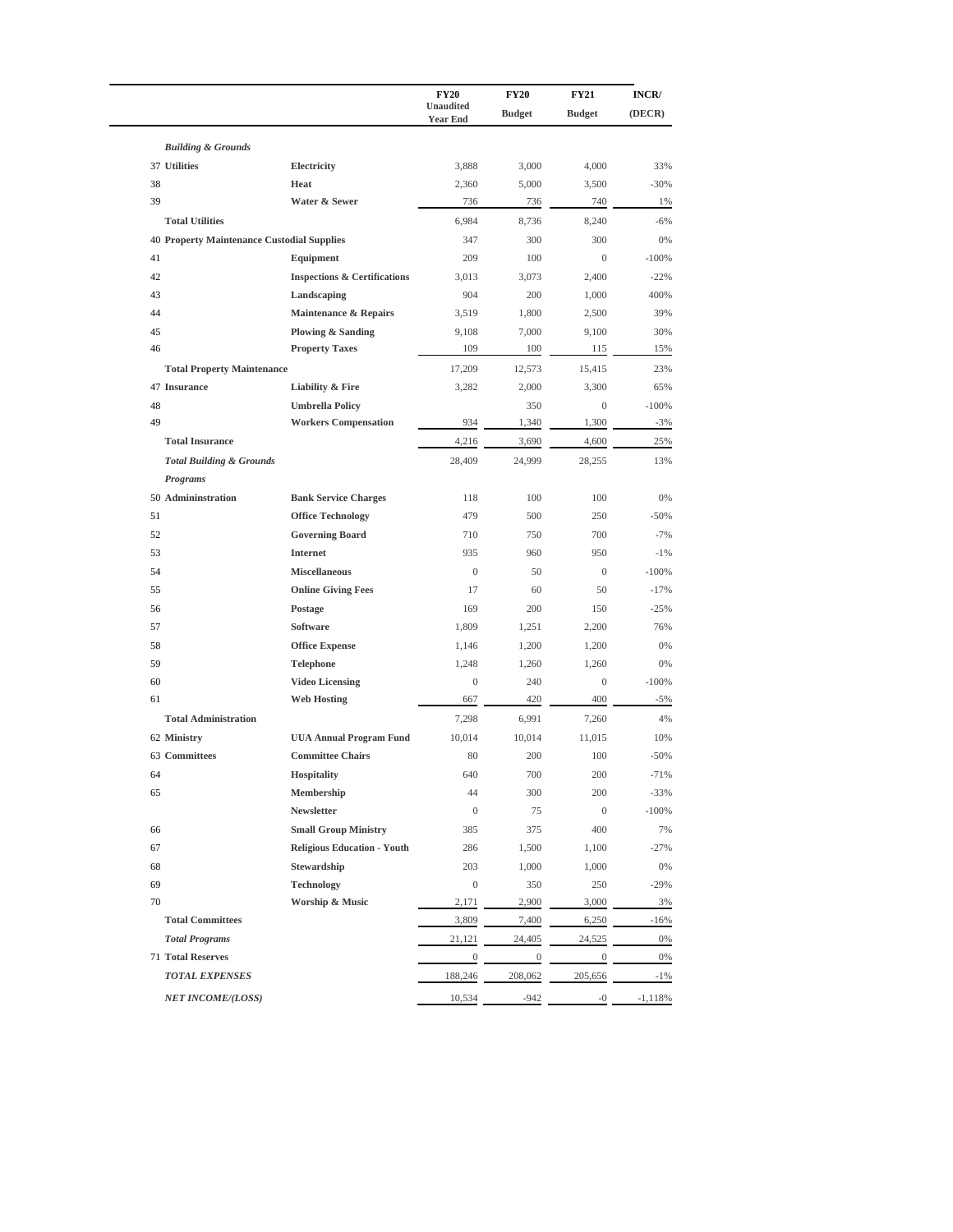#### **Finance Committee/Treasurer's Report**

<span id="page-27-0"></span>The Finance Committee, renamed from "Budget & Finance", actively manages the financial affairs of the Fellowship and meets monthly throughout the year.

Committee members for FY20 included Janet Englund, Chair, who also serves as Treasurer, Nancy Chaddock, Tom Hahn, Susan Jacobs and Pete Holman, who resigned from the Fellowship and the Committee in the spring when he moved out of the area. Our Office Administrator/Bookkeeper, Lisa Olech, continued to support the Committee in her ex-officio capacity.

The Committee had a very busy year, accomplishing, in addition to its regular responsibilities which include developing the annual operating budget, monitoring, tracking & reporting on all financial activity, working with the Stewardship Committee to establish the annual pledge drive goal and overseeing the investments of the Endowment Fund - the following:

- Replaced the desktop version of our accounting software, QuickBooks, with QuickBooks on-line, a complicated conversion without which the effective management of the Fellowship's finances during the pandemic would have been quite challenging. The extensive conversion process has included revising our chart of accounts, creating new standard financial reports and developing & implementing many new processes & procedures.
- In conjunction with the QuickBooks conversion, structured and managed the outsourcing of the majority of the bookkeeping function formerly done by the Office Administrator/Bookkeeper to a local bookkeeper, Bartlett Bookkeeping.
- Proposed and completed the transfer of Endowment funds from Vanguard to the UUA Common Endowment Fund (see Endowment Investment report below).
- Applied for and received a \$20,900 Paycheck Protection Program loan from the SBA.
- Re-activated Simple Church Giving, providing a successful on-line means for congregants to give to the Sunday Collection and Special Collections.
- Created a log in SharePoint to track Endowment requests, approvals and disbursements.
- Proposed  $&$  implemented allocation of more than \$52,000 of cumulative surplus operating funds to the sabbatical and building reserve accounts.
- Researched costs of the proposed ministerial sabbatical, developed compensation package for new DRE and developed staff compensation recommendations for FY21.
- Researched proper way to account for and pay deferred staff salary and retroactive benefits due to the postponement of the approval of the FY 21 operating budget.
- Closed a Bank of NH safe deposit box that had been unused for 13 years.

The pandemic has affected our congregation in many ways, but not the generosity and commitment of our members and friends: less than 1% of our FY20 pledge total remains outstanding and FY21's pledge total set a new record of \$176,550!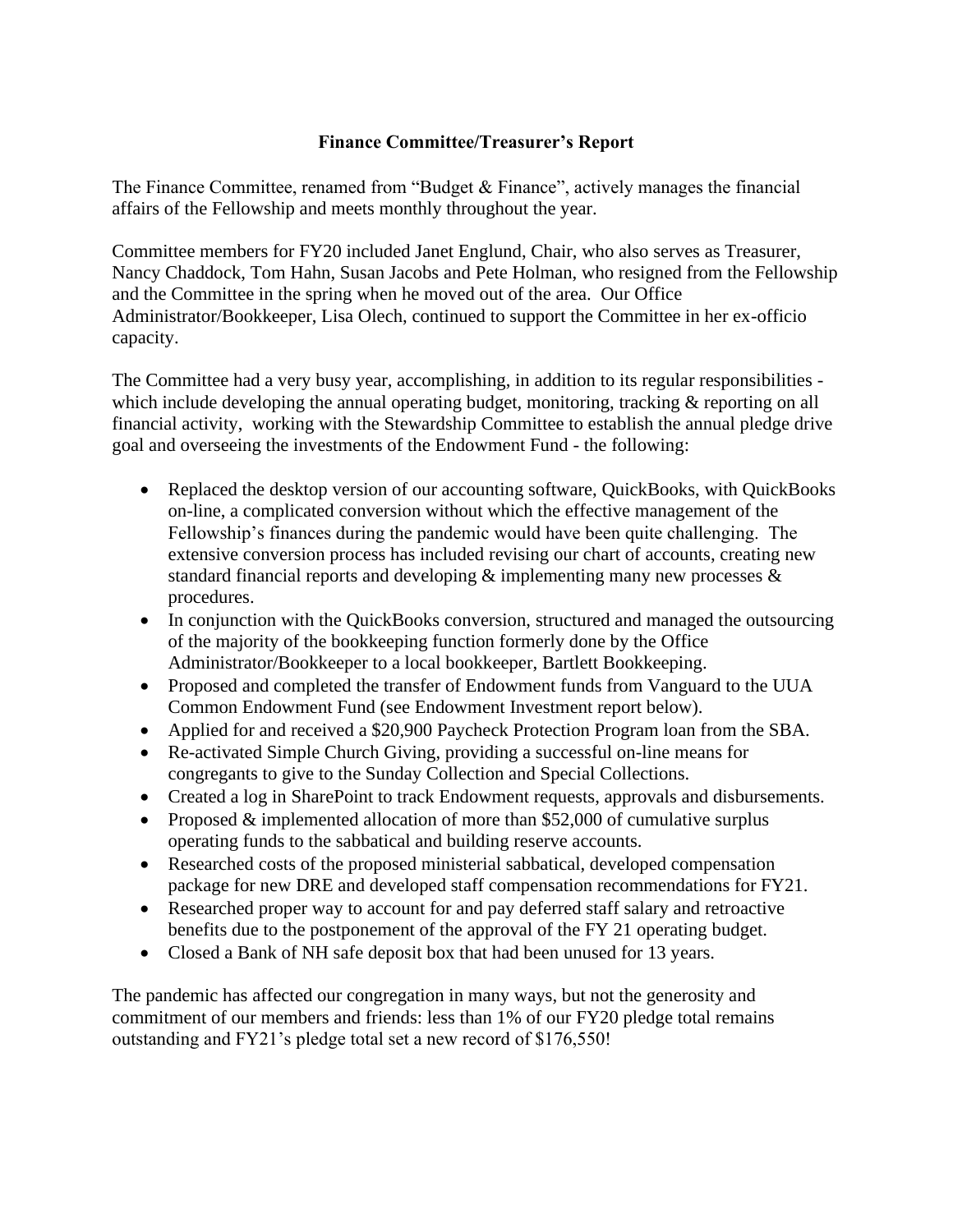Special thanks to Lisa Olech for her willingness to work both from home and at the Fellowship with a creative schedule for the last 6 months and for simultaneously dealing with the stresses of the QuickBooks conversion.

Respectfully submitted,

Janet Englund, Treasurer and Chair, Finance Committee

#### <span id="page-28-0"></span>**Cash & Investments as of June 30, 2020**

| \$<br>88,997.67  |
|------------------|
| \$<br>68,012.58  |
| \$<br>3,016.70   |
| \$<br>160,026.95 |
|                  |
| \$<br>30,671.28  |
| \$<br>250,367.45 |
| \$<br>281,038.73 |
| 441,065.68       |
|                  |

**Starr King Checking** includes cash held in the following funds: Operating, Piano Maintenance, Mary Hazelton Music, Youth Group, Jules Doner Sanctuary, Betty Nicholson, and Joan Thomas**.**

**Starr King Money Market** includes cash held in the following funds: Endowment and Reserves for General, Building, Green Energy, Sabbatical and Health Benefits.

**Minister's Discretionary Checking** is for Rev. Linda to provide confidential assistance to people in the Fellowship or greater community facing emergency financial need.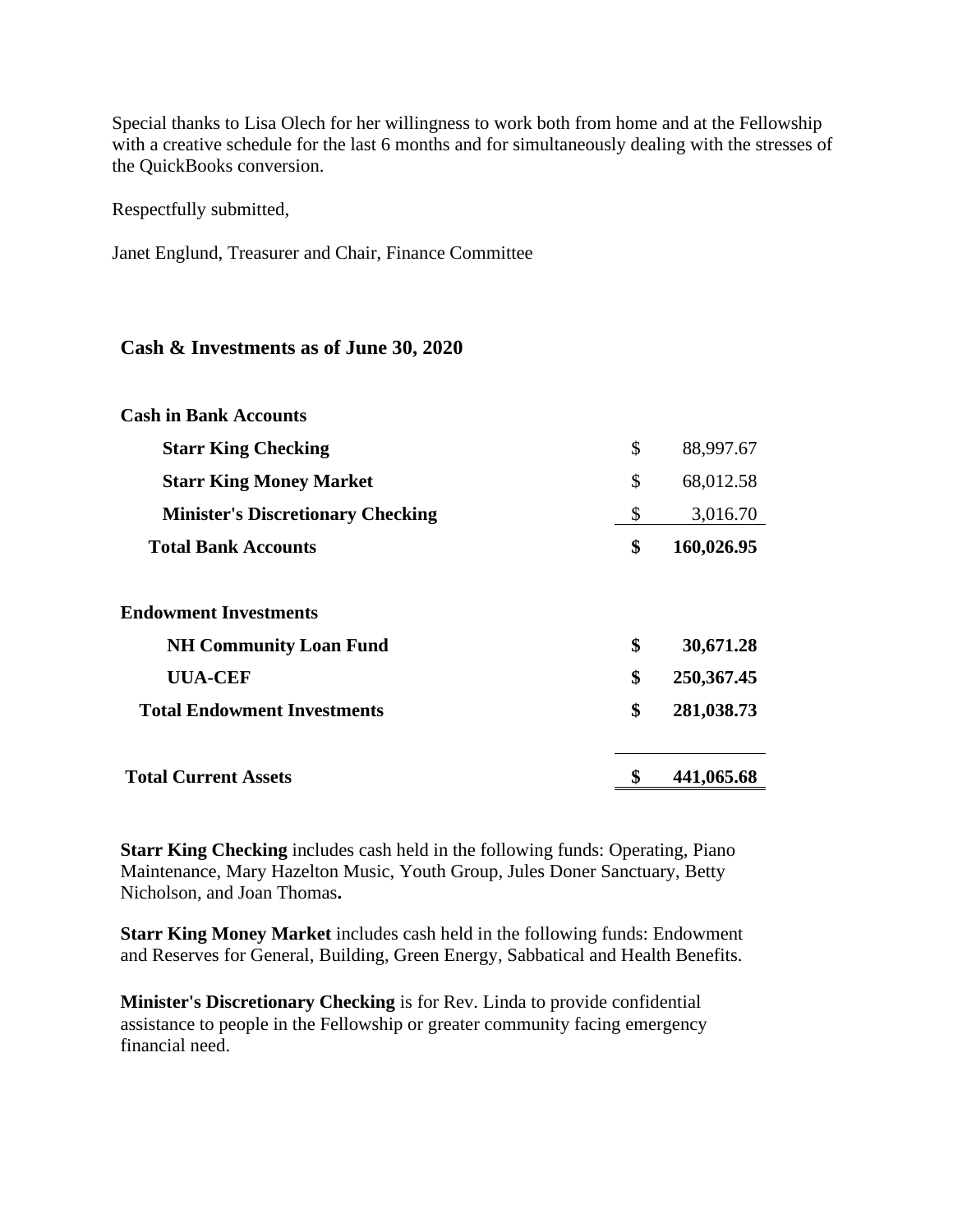#### <span id="page-29-0"></span>**Endowment Fund Investments**

|                                   | <b>Market Value</b><br>at $12/31/18$ | <b>Market Value</b><br>at 12/31/19 |
|-----------------------------------|--------------------------------------|------------------------------------|
| Vanguard Mutual Funds             | 223,083                              | --                                 |
| <b>UU Common Endowment Fund</b>   |                                      | 258,558                            |
| New Hampshire Community Loan Fund | 27,820                               | 29,211                             |
| Cash at Bank of New Hampshire     | 14,086                               | 12,637                             |
| <b>Total Endowment Funds</b>      | 264,989                              | 300,406                            |

During the month of December, 2019 Endowment assets invested with Vanguard Mutual Funds were transferred to the UU Common Endowment Fund (CEF). The change in value for those assets, as above, from \$223,083 to \$258,558 represents an increase in value of 15.9% for the calendar year 2019.

The value of the Endowment's assets in CEF through July, 2020 is about what it was at the beginning of the calendar year, having experienced a significant decline in the first quarter followed by a recovery since that time.

The Finance Committee has responsibility for the oversight of the investments for the Endowment. This Committee undertook a detailed study of the UU Common Endowment Fund in 2019 and recommended the major change in investments in order to simplify a challenging responsibility and to invest with Unitarian Universalist values.

The Finance Committee also calculates the maximum amount that may be distributed annually from the Endowment. For fiscal year ending 6/30/20 this amount, known as the "cap," was \$10,500.

#### <span id="page-29-1"></span>**Notes to the Proposed FY21 Budget:**

- Due to conversion to QuickBooks on-line and the adoption of a new chart of accounts, the budget detail may look a bit different as some line items have been combined, renamed or re-ordered.
- Line items that had no income or expense in FY20 and/or no budgeted amount for FY21 have been removed to make the budget easier to view.
- Line 1: For FY20, this number represents FY20 pledges that were paid in FY20; for FY21 it represents the amount of FY21 pledges we anticipate will be paid in FY21. If this seems confusing, it is because we report financials on a cash basis, which means funds are recognized when it they are actually received or paid.
- **Line 2:** Every year, we receive some pledge payments that were due the prior year.
- **Line 3:** Similarly, we usually receive some pledge payments in the year before they are due. This year, we received an unprecedented amount of "early" payments.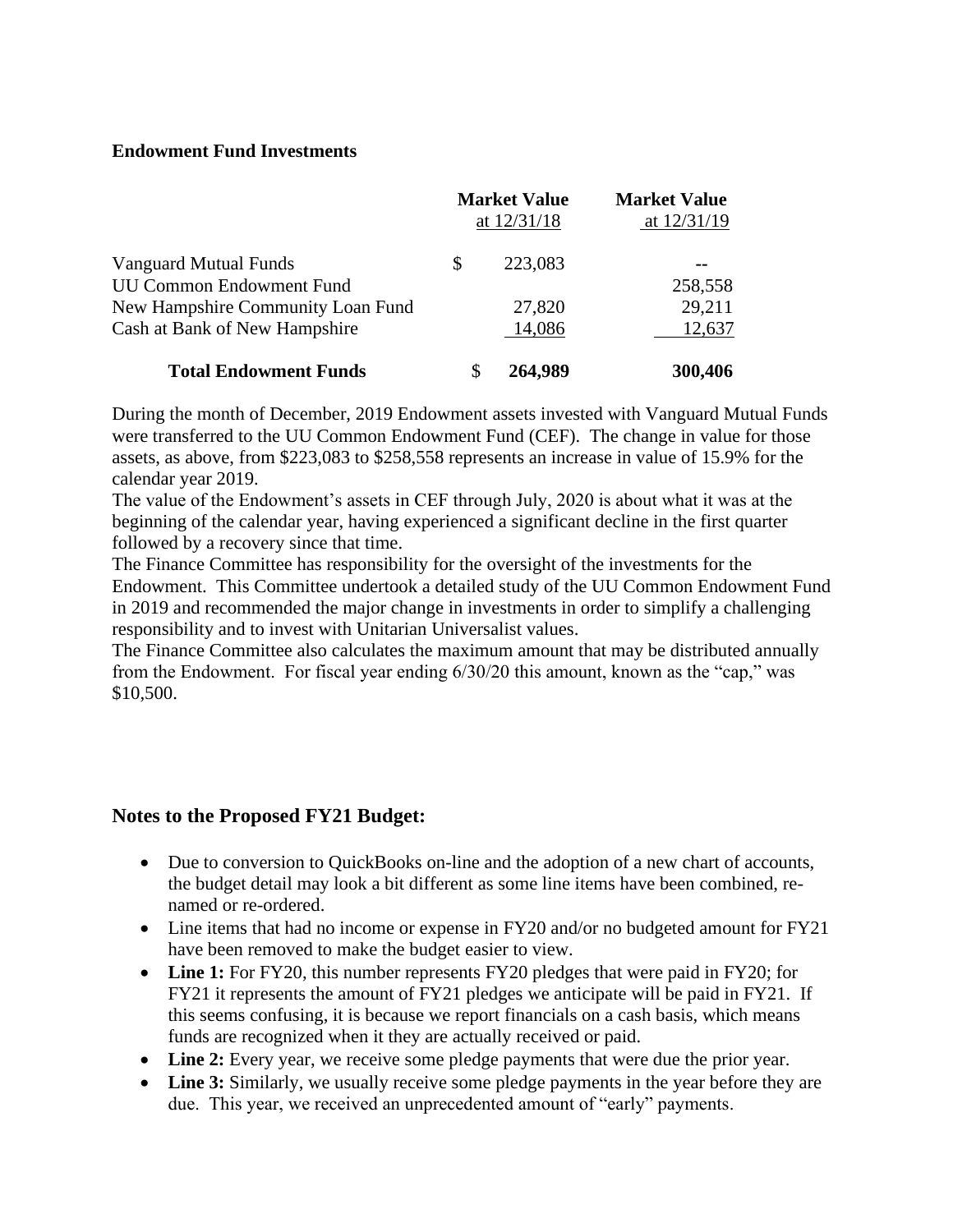- Line 5: The \$10,000 budgeted grant was received instead as a pledge in FY20.
- Line 7: Auction income is reduced as we are planning a limited on-line auction for FY21.
- Line 13: No rental income is expected this year, except from the Children's Learning Center. \$5,900 represents a contribution to operating expenses of \$200/month of CLC rent to offset utility expense plus \$3,500 to offset snowplowing expense. The balance of the \$30,840 CLC rent will go to building reserves.
- **Line 18**: \$17,351 represents the additional income needed to balance the budget. We are assuming that amount will come, indirectly, from the PPP loan proceeds, which were calculated to cover certain salaries & utilities paid over a specified period. The entire loan of \$20,900 is anticipated to be forgiven once the SBA has finalized the process.
- Lines 20, 22 & 25: A 3% increase is proposed for our Minister, Music Director  $\&$ Office Administrator. The increase will be retroactive to July  $1<sup>st</sup>$ . The increase is consistent with UUA recommendations. FY20 actuals for these 3 employees exceeded budget mainly due to bonuses awarded at the end of the fiscal year in recognition of the challenges faced by our staff in these difficult times: \$1,000 to Rev Linda and \$300 each to Sarah Dan Jones & Lisa Olech. Note: all staff employed as of March 15<sup>th</sup> were paid through June 30, 2020, whether or not they continued to work their regular hours.
- Line 24: Although we do not anticipate needing nursery care this year, a minimal amount has been optimistically included.
- Line 21: For FY20, the Director of Religious Education line represents the amounts paid to Ruby Weldon, RE Coordinator & Jane Clay, Curriculum Manager. For FY21, the budgeted amount is 11 months' of the salary of the new DRE, Tatum Barnes, who started August  $1<sup>st</sup>$ .
- Lines 23, 26 & 27: Although these positions are included under Staffing, they are filled by independent contractors.
- Line 25: The Office Administrator/Bookkeeper's hours have been reduced from 25 to 22 per week as part of the staff re-alignment, which included the outsourcing of the majority of the bookkeeping function formerly done by the Office Administrator/Bookkeeper.
- Line 27: Represents the estimated cost of our outsourced bookkeeper, Bartlett Bookkeeping.
- **Line 29:** Includes our portion of the cost of health insurance for the new DRE.
- Line 41: Equipment expense is now included in Maintenance & Repair.
- Line 45: \$3,500 of snowplowing expense will be offset by CLC rent.
- Line 48: Umbrella insurance is now Included in Liability & Fire.
- **Line 57:** Increase is primarily due to move of auction software from Fundraising and the increased costs of Simple Church (membership) and QuickBooks payroll.
- Line 60: Video licensing expense is split between and included in Worship & Music and RE.
- **Line 64:** Although we do not anticipate providing after-service hospitality this year, a minimal amount has been optimistically included.
- Line 71: Once the results of FY20 have been finalized, the Board will determine how to allocate the FY20 operating budget surplus. Note: the majority of the past years' cumulative surplus was assigned to building (formerly capital) reserves.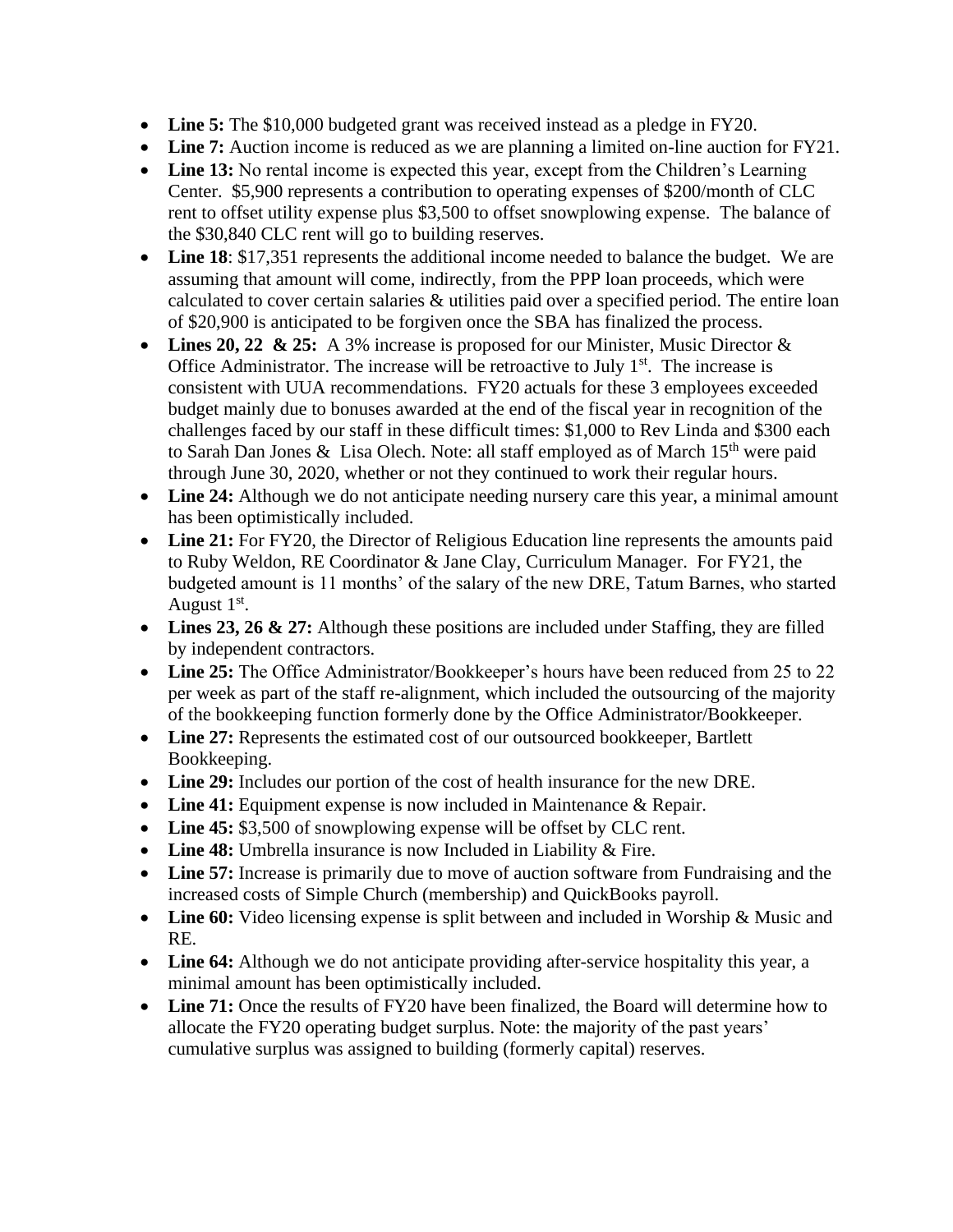<span id="page-31-0"></span>**Outreach Collections for 2019 - 2020**

| <b>Bridge House</b>               | 785      |
|-----------------------------------|----------|
| <b>Got Lunch Plymouth</b>         | 4,331    |
| <b>NH Food Bank</b>               | 2,014    |
| <b>PACC</b>                       | 1,346    |
| <b>PAREI</b>                      | 837      |
| <b>Pemi Youth Center</b>          | 723      |
| <b>UU Action NH</b>               | 985      |
| <b>UUSC</b>                       | 1,895    |
| <b>UUSC</b> - Guest at Your Table | 945      |
| <b>Voices Against Violence</b>    | 25       |
| <b>TOTAL</b>                      | \$13,886 |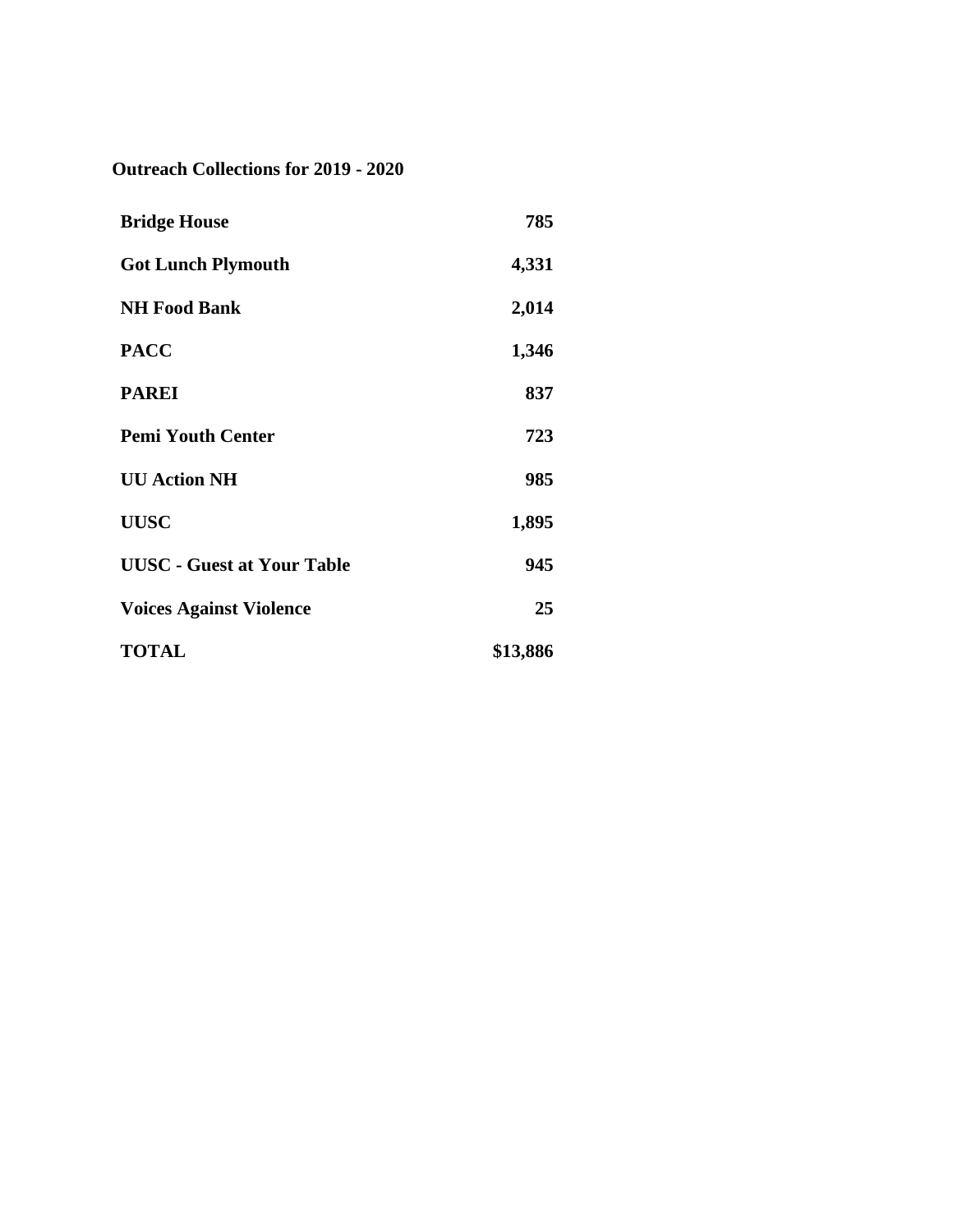#### **BLACK LIVES MATTER TASK FORCE**

<span id="page-32-0"></span>Chair: Cindy Spring Members: Nancy Chaddock, Suzanne Gaulocher, Paul Phillips, Eric Stern, Stew Weldon

I just reread last year's report and realized how busy we were! Guess we were tired because we really pulled back this year.

Our final event for last year was the reading of the Frederick Douglass speech on the Plymouth Green. Many of our members took part along with local folks. It took place on July 3rd at noon. The plan was to repeat it this summer, but due to the Pandemic, the reading was done on-line. Nancy, Suzanne and Rev. Linda were "our" readers.

We continued to buy books for the loan library and to read them ourselves. One of our members checked on our banner regularly when he took his dog for a walk, but we no longer met.

Then March 15th happened. I started submitting book reviews in our monthly newsletter since members could no longer enter the building to check out books.

On May 25th George Floyd was killed in Minneapolis and in early June the BLM sign at the Concord UU Church was defaced - twice - and we agreed that we needed to begin meeting once again.

Since then we have been meeting over zoom, not to plan, but to check in with each other and to keep the conversation going. On July 9th we led a summer service over zoom and invited others to speak on the question "What does white privilege mean to you and what role does it play in your life today?" Nineteen took part and we had a good discussion.

I will be leading a study group over zoom this fall on the Report of the UU Commission on Institutional Change. Their report is called Widening the Circle. It looks at the results of white supremacy within our Association and our congregations.

Thank you for your support of this important work!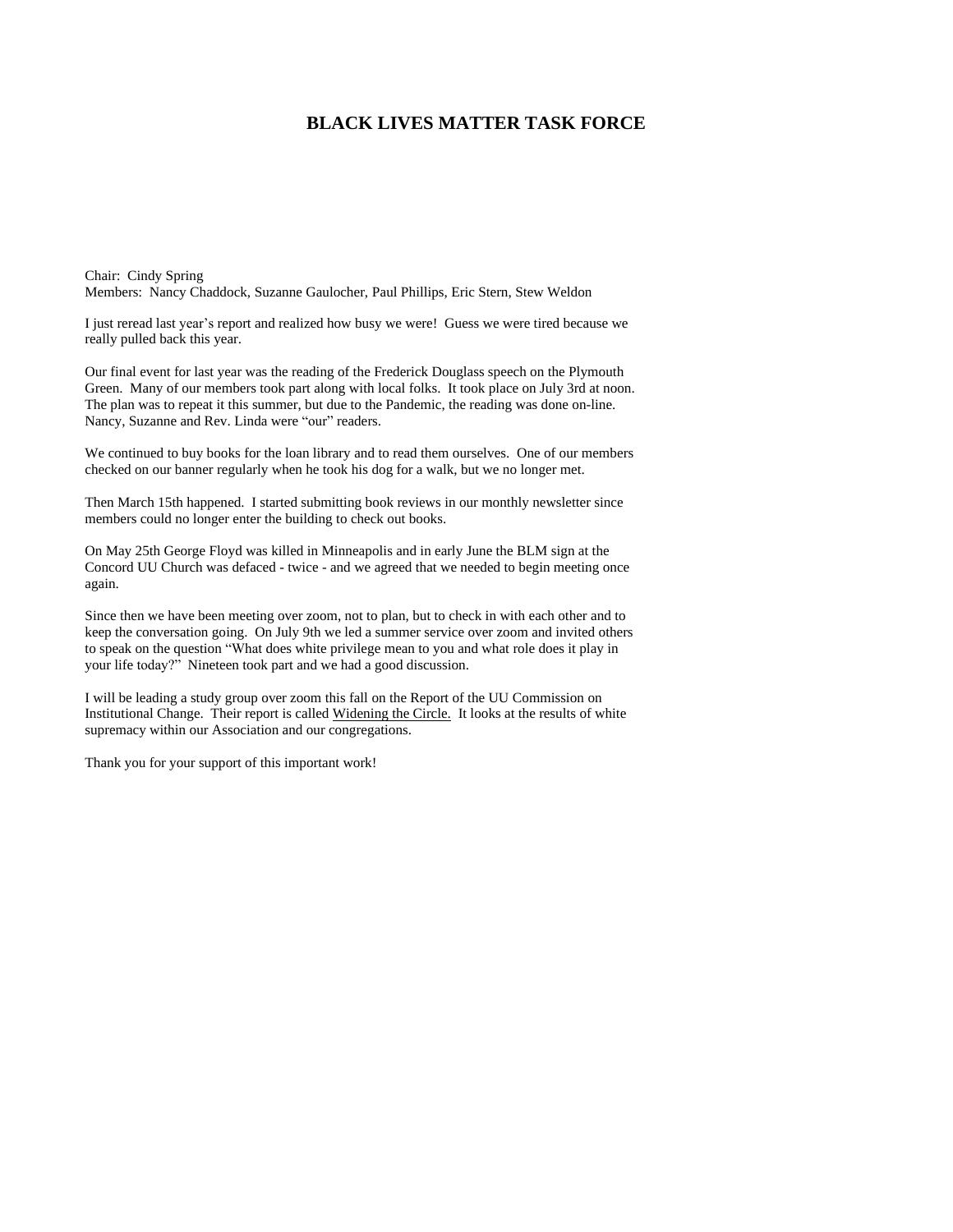#### **BUILDING USAGE REPORT**

<span id="page-33-0"></span>Usage of Starr King UU Fellowship facility has seen some major changes this year not only due to the closing of the building due to Covid 19 in March, but also due to the leasing of a main portion of the building to the Children's Learning Center (CLC). With approval of the Board, the day care center signed a one-year lease agreement and moved into the nursery and classroom area of the building with use of the elevator, upstairs bathrooms and the kitchen. While this has been financially beneficial to the Fellowship, the impact on other building usage and on the staff has not been without its challenges. Fencing, signage, and a play area were added at the expense of CLC, as well as a gate structure to segregate the lower bathroom and CLC "office."

CLC has been fully operational throughout the recent months of the Covid pandemic which raised concerns around the safety of our staff. Off hour office work as well as remote offices and meetings were therefore implemented.

Events like our Annual Yard Sale, Got Lunch program, and Annual Auction were impacted by both space availability and the current pandemic. We saw no corporate meetings and training sessions as a direct result of the day care center.

Prior to March, 2020, we did have three private events, and we continued to host our Thursday Bridge Club, Wise Women in Training, Men's Group, Scrabble, Hatha Yoga, and Tai Chi classes, which added \$2,116.00 to our budget.

Respectfully submitted by:

Lisa Olech, Office Administrator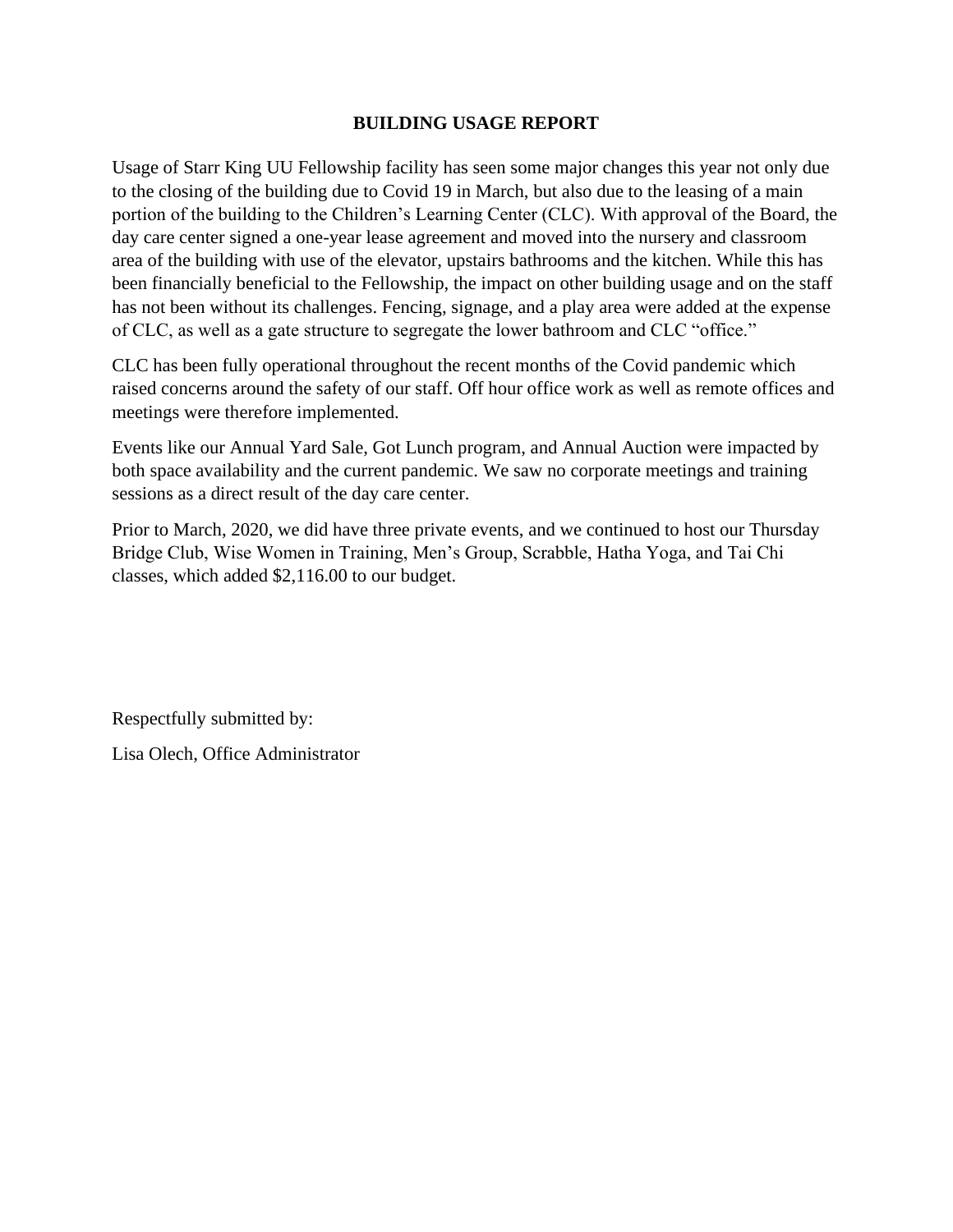#### **CLIMATE ACTION TEAM 2020 REPORT**

<span id="page-34-0"></span>This new group, calling itself the Climate Action Team, became organized in the early months of 2020 for the purpose of encouraging and supporting efforts to combat climate change. In our first newsletter article for Starr King View in April we listed many of our plans for action. In June we took action to encourage members of the NH Electric Co-op to read the plans of five candidates running that month for the Co-op's Board, and to consider voting for those candidates with the strongest statements in support of generating electricity using renewable resources.

Individuals of the Team agreed to read published articles and a book or two over the course of the summer in order to become more educated on the numerous and often complicated topics relating to the climate crisis. Our Team's meeting in August on the front porch of the Meetinghouse revealed that the pandemic may have contributed to some of the time needed during the summer months to delve into at least a few of these climate-related topics. We look forward to sharing what we've learned with you.

Members of the Climate Action Team are Nancy Chaddock, Kathy Hillier, Margaret Salt and Stew Weldon.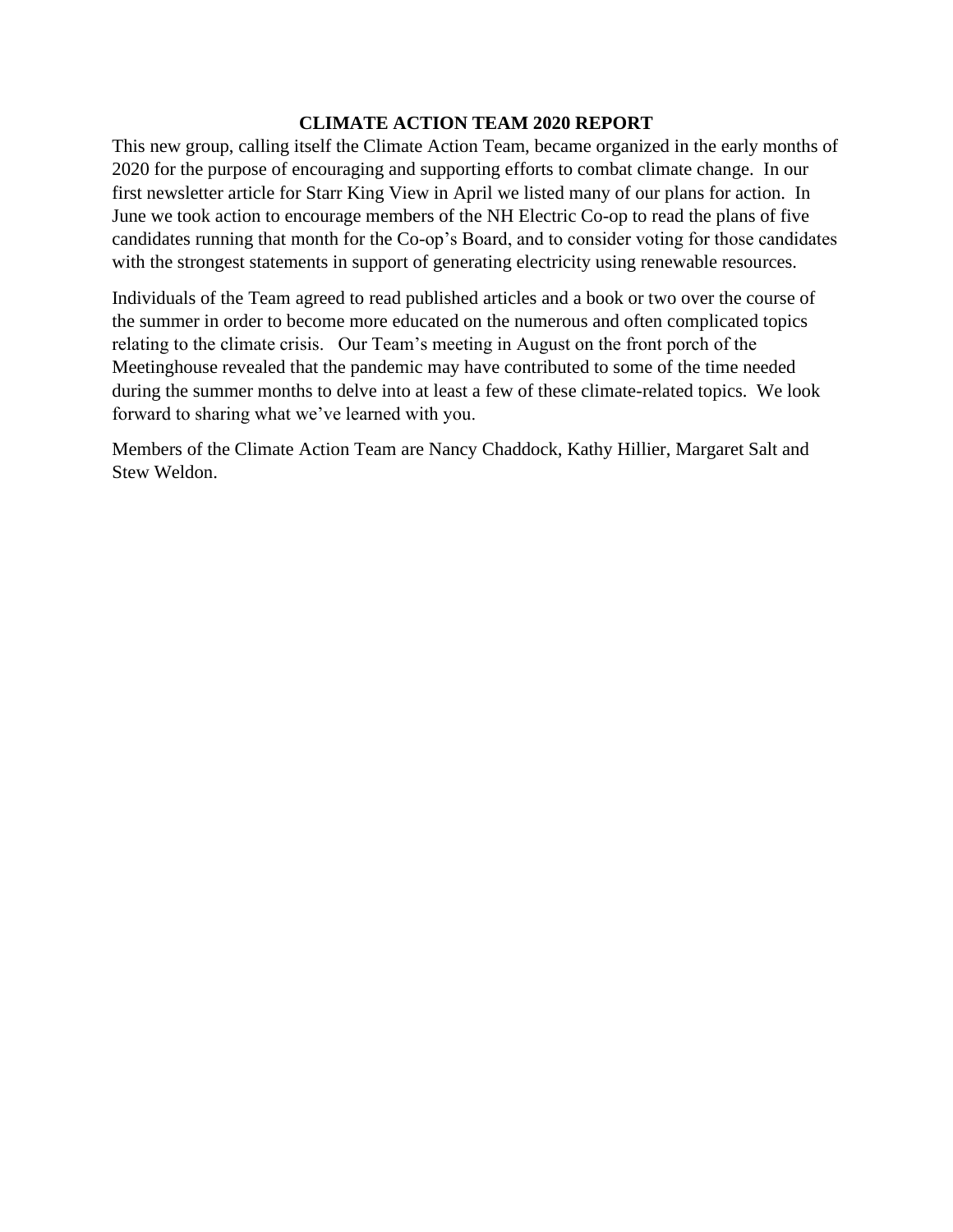#### **COMMITTEE CHAIRS REPORT**

<span id="page-35-0"></span>Committee Chairs met monthly at the Fellowship Hall through the March meeting. All subsequent meetings were held via Zoom due to the Pandemic. All Committee Chairs were invited to attend with the Vice-President of the Board and Reverend Linda Barnes, and were asked to, once again submit a written report on their previous months activities. The ninety minutes spent each month with the chairs is a productive and enjoyable evening. It is a time for discussion and problem solving. Some of the discussions included the following topics

- Participated in the mission and vision process
- Communication, both internal and external
- Green Sanctuary work-how it relates to social justice and we will move forward as a fellowship
- Investing in our values-Endowment now invested through the UUA and 70% is now invested in green companies so that we are now investing with our values
- Property & Maintenance- how to move forward with taking care of our building with Paul Tierney stepping back.
- Use of building and the various spaces. Aesthetics of the building
- $\bullet$  40<sup>th</sup> Anniversary celebration

After March 15<sup>th</sup> - all Zoom Meetings

- How can we stay connected
- Use of Smooth Sunday teams to have more one on one connections.
- How can we support one another.
- How can we support our staff.

Committees represented 2019 – 2020

| Activities                   | Membership             | Religious Education        |
|------------------------------|------------------------|----------------------------|
| <b>Climate Action</b>        | Nominating             | <b>Smooth Sunday Teams</b> |
| <b>Committee On Ministry</b> | Pastoral Care          | <b>Soul Matters</b>        |
| Endowment                    | Personnel              | Stewardship                |
| Finance                      | <b>Planned Giving</b>  | Technology                 |
| Governing Board              | Property & Maintenance | <b>Worship Associates</b>  |

I would like to thank all the chairs for their time and work for the benefit of Starr King UU Fellowship. I have enjoyed working with you for these past three years.

Respectfully Submitted, Mary Crowell Vice – President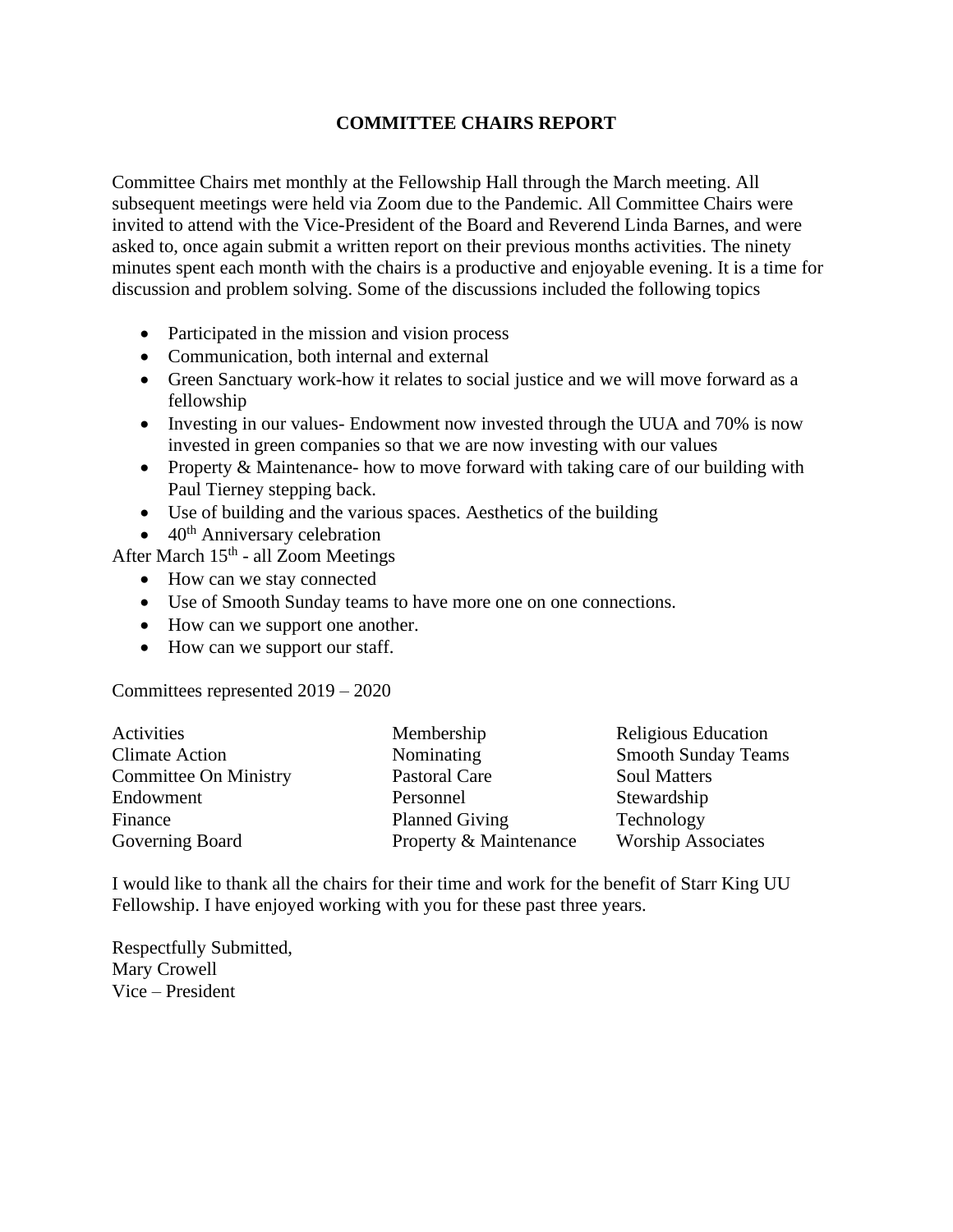#### **COMMITTEE ON MINISTRY August 2020**

<span id="page-36-0"></span>The Committee on Ministry provides ongoing support and perspective to our minister in her work. This group typically meets in the hour before the committee chairs meeting, allowing working and non-working members to attend.

With the pandemic we transferred to zoom and were able to continue meeting. The most challenging aspect of the pandemic was that our normal contacts were cut off and coffee hour conversation was not available. We were left with far fewer opportunities to take the pulse of the congregation and to be in touch with a wide range of congregational members. With relative isolation, it becomes harder to perform our role of sharing issues in need of problem solving.

As we finish our year's work, we thank our departing member, Olivia Saunders for her caring and insightful service. Welcome to our new members Suzan Gannett and Jessie Marunowski. On-going members are Babe De Raymond and Margaret Salt.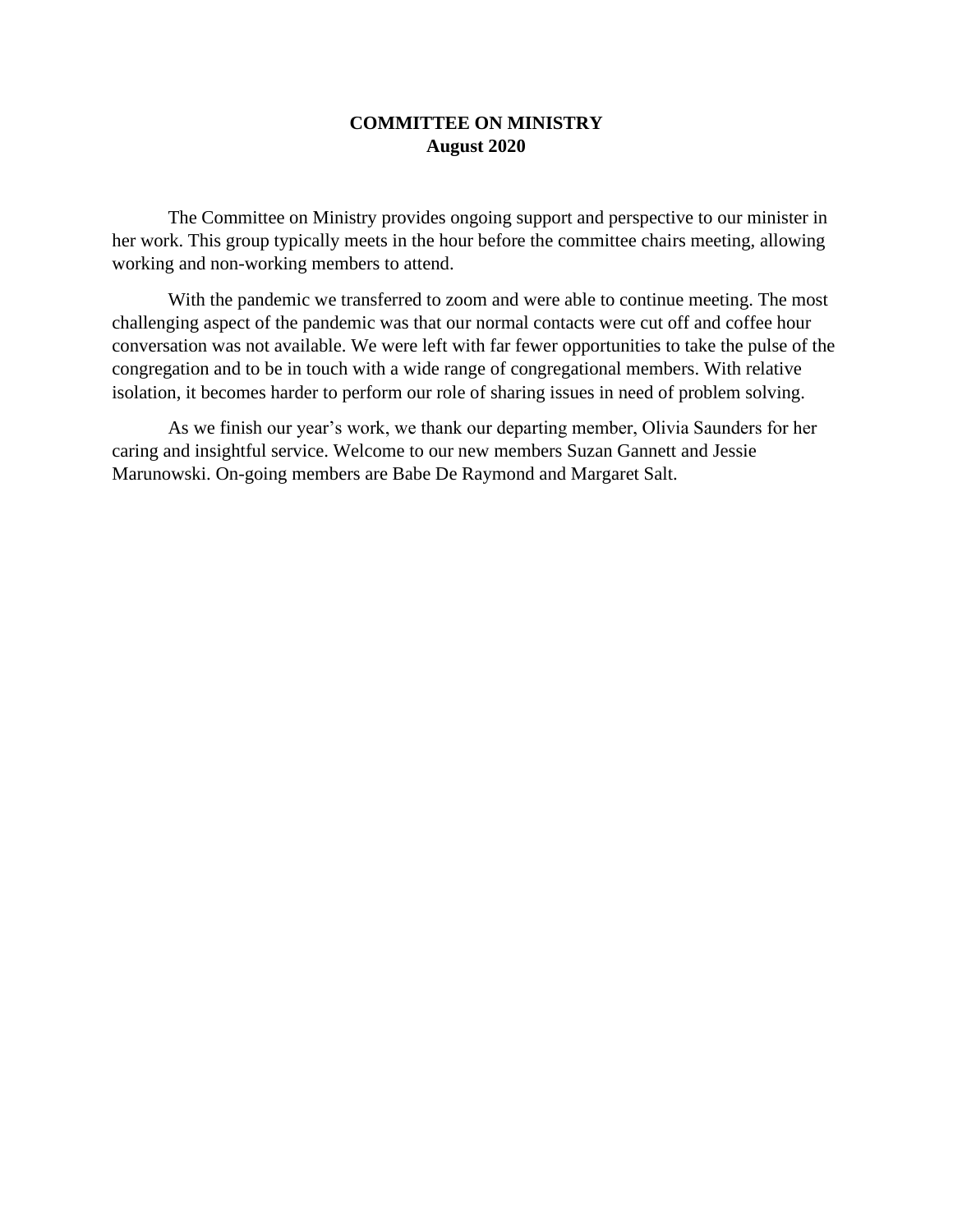#### **COVID-19 REPORT**

<span id="page-37-0"></span>The Covid-19 pandemic that hit the globe and our nation caused us to close the Sanctuary in order to social distance and stay safe. Partly because of the rental by the Childcare Center, no one was permitted to be in any part of the building at any time. Sunday services were livestreamed from the Sanctuary officiated by Rev. Linda and Sarah Dan Jones beginning March 22. Between 65 and 80 people logged in each week. A video capture card was purchased to enable video from the video camera to flow to a laptop Zoom session. At least two people needed to be involved each Sunday - a Zoom master and a videographer. Suzan Gannett created member slide shows for each week that made us feel more connected. A new technical challenge presented itself for two memorial services where the family was in the Sanctuary and, at the same time, participants logged in via Zoom. One bonus has been that members and friends who have moved away or are not able to travel are able to attend services.

Our website viewings increased from some 200+ views a month to nearly 1000 views a month highlighting the ever-increasing need for members and friends to stay informed and connected. A new COVID-19 web page was added to our site that includes a list of resources, forms to request assistance for groceries or meals, requests for masks, and a form to volunteer to help. A Kid's page of video stories and a Zoom web calendar were also added. The Zoom calendar is managed though Simple Church and simply linked to the website for viewing. Zoom scheduling and calendar updates are done centrally through Lisa Olech, our office administrator.

The Donate Button was reinstated on the website after a year of absence. Fears that donations would be down proved to be unfounded as contributions were as high or higher than what was collected in the Sunday baskets.

We purchased a second Zoom account in order to accommodate simultaneous meetings. All meetings that were previously held at the Fellowship are now held online. This includes Wise Women, Men's Group, Saturday RE, Youth Group, Lunch with Linda, Coffee with Sandy, Black Lives Matter, Building and Grounds, Worship Associates, Choir Check-in, and Book Group. A Special Meeting for the purpose of voting for the slate of new officers and approving the mission/vision statement was also held on-line with over 80 people attending. Votes were done via Zoom polling with a follow-up email survey to verify.

Forrest Seavey and Kathy Kelsey collaborated in creating a video to inform the board on what's involved in the Sunday live-stream process as they determine how to continue this massive effort in the fall.

At the start of the summer a Health Advisory team made up of medical and worship professionals was formed to assist in determining when and how meeting spaces could once again be used in our building. The members are Rev. Linda, Susan Scrimshaw, Joe Kelaghan, and Suellen Skinner.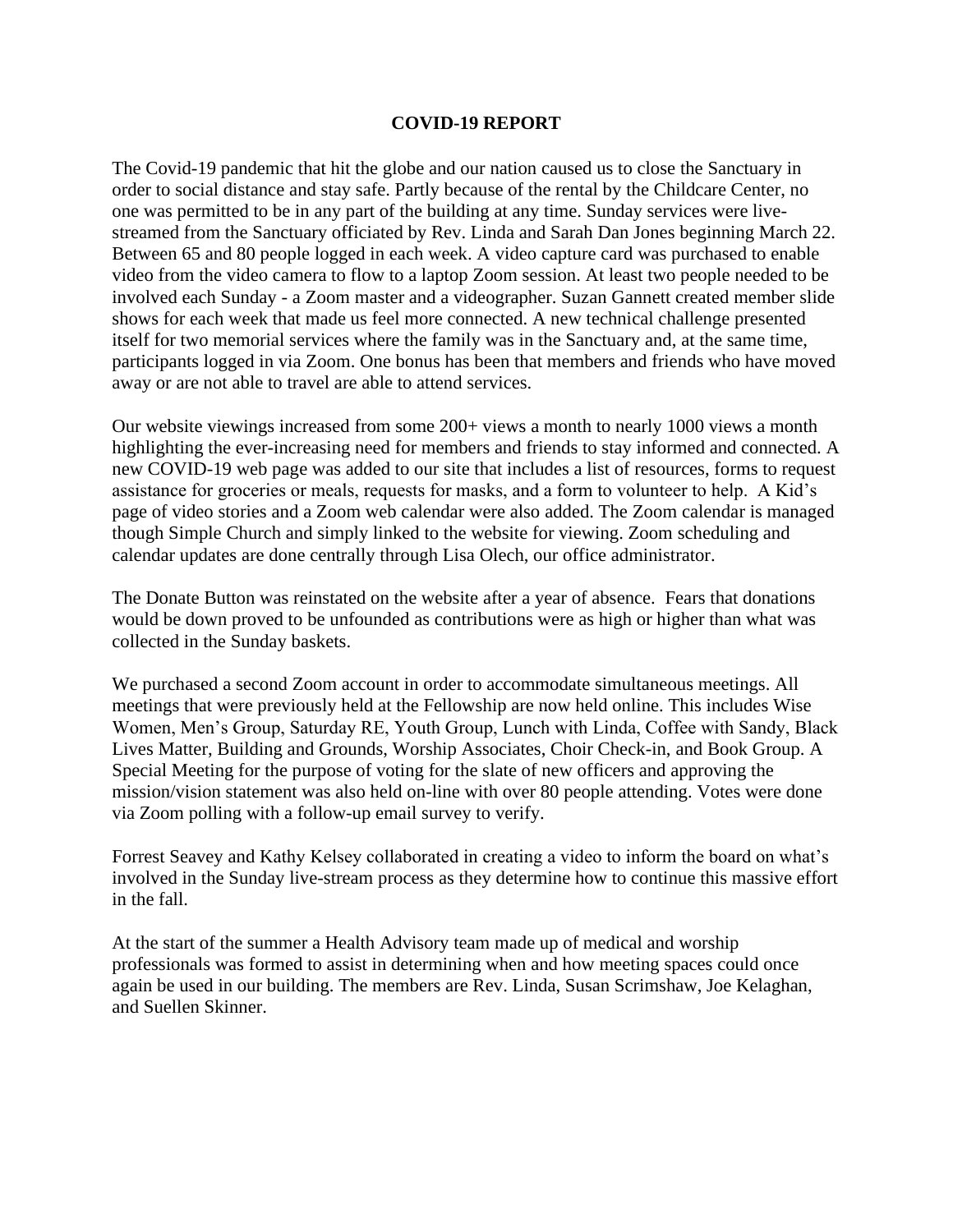#### **ANNUAL REPORT of the ENDOWMENT COMMITTEE 6/2020**

<span id="page-38-0"></span>Members: Amy MacDonald, Betty Trought, Jim Hostetler, Don Crowell, Fred Kelsey

The committee met 4 times over the year with a meeting scheduled for June. The members however were very responsive to Endowment requests by email. We did encounter some challenges in notification of the approvals which has been corrected.

The committee continued in its efforts to support a wider array of programs. This included a \$2000 allotment to the Minister's Discretionary Fund to cover potential Covid emergencies (fortunately not needed) and an effort to meet with the Youth Committee in explore further support for the SKUUF Youth Program.

The budget for FY 19-20 was \$10,500 of which \$13,654.87 of requests were approved. However due to the disruption created by Covid-19, only a total of \$8159.87.87 was disbursed. The major discrepancy was due to the reduction in the GA registration from \$400 to \$150 and the lack of need for the \$2000 allocated to the Minister's Discretionary Fund.

Summary of Expenditures 7/1/19 to 6/30/20:

- Board Retreat \$650.92
- Compass de Nicaragua \$1000
- Spirituality Conference \$50
- $-$  GA  $-$  \$600
- Bank transfer from Vanguard to CEF \$25
- Black NE conference (book) \$24.95
- Rev. Linda portrait \$390
- Video course/training \$694
- Voices Against Violence \$1,000
- Got Lunch \$1,000
- Plymouth Community Closet \$1,000
- UUA Living Tradition Fund \$1,000

Total – \$8159.87

Respectively submitted,

Endowment Committee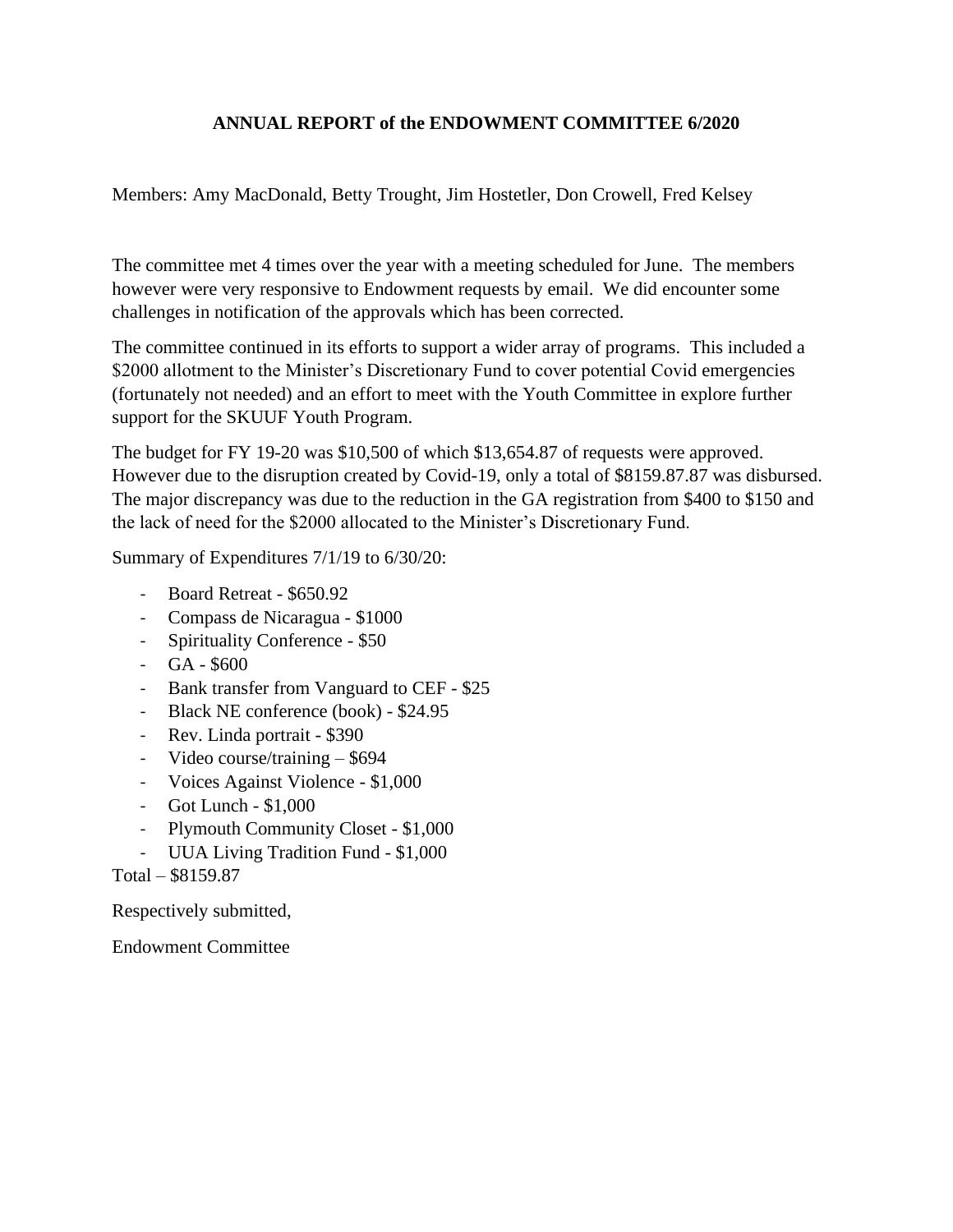#### **MEMBERSHIP COMMITTEE 2019-2020**

<span id="page-39-1"></span><span id="page-39-0"></span>**Chair** – Katharina Kelsey **Members** – Barbara Jenkinson, Hanna Frederick, Allan Stern, Jess Marunowski, Sarah Fabian

#### <span id="page-39-2"></span>**Membership Statistics**

July 1, 2020 Membership - 136

May 1, 2019 Membership – 143

Our annual membership numbers were provided to the UUA in January for the period January through December 2019. We reported 137 members, 35 friends, 25 enrolled in RE (includes nursery and youth), average child and adult Sunday attendance count of 69 (includes summer services).

#### **New Members – 3**

Suellen Skinner, Richard Odman, Jan Quintal

#### **Status Change from Member to Friend - 7**

- Moved: Pete Holman, Jessica Fleming, Jane Anderson
- Inactive: Jay Apicelli, Phyllis Rockwell, Wendy and Scott Rowbotham

#### **Deceased Members – 3**

Betsy Twombly, Joan Thomas, Mimi Ford

#### <span id="page-39-3"></span>**Member Demographics**

Starr King members come from 20 New Hampshire towns,

encompassing a 40+ mile radius of Plymouth.

Eleven members divide their year between one residence in the Plymouth area and one in another state.

#### **Committee Programs and Events**

• A 4-hour Path to Membership class was held in February 2020 and facilitated by Rev. Linda Barnes and various member volunteers. Invitations were sent to 14 frequent Sunday visitors through Paperless Post. Five opted to participate and two of the five joined. Mary Hazelton gave a history of the Fellowship as part of the session. Board and Committee Chairs joined in the lunch provided by the Membership Committee.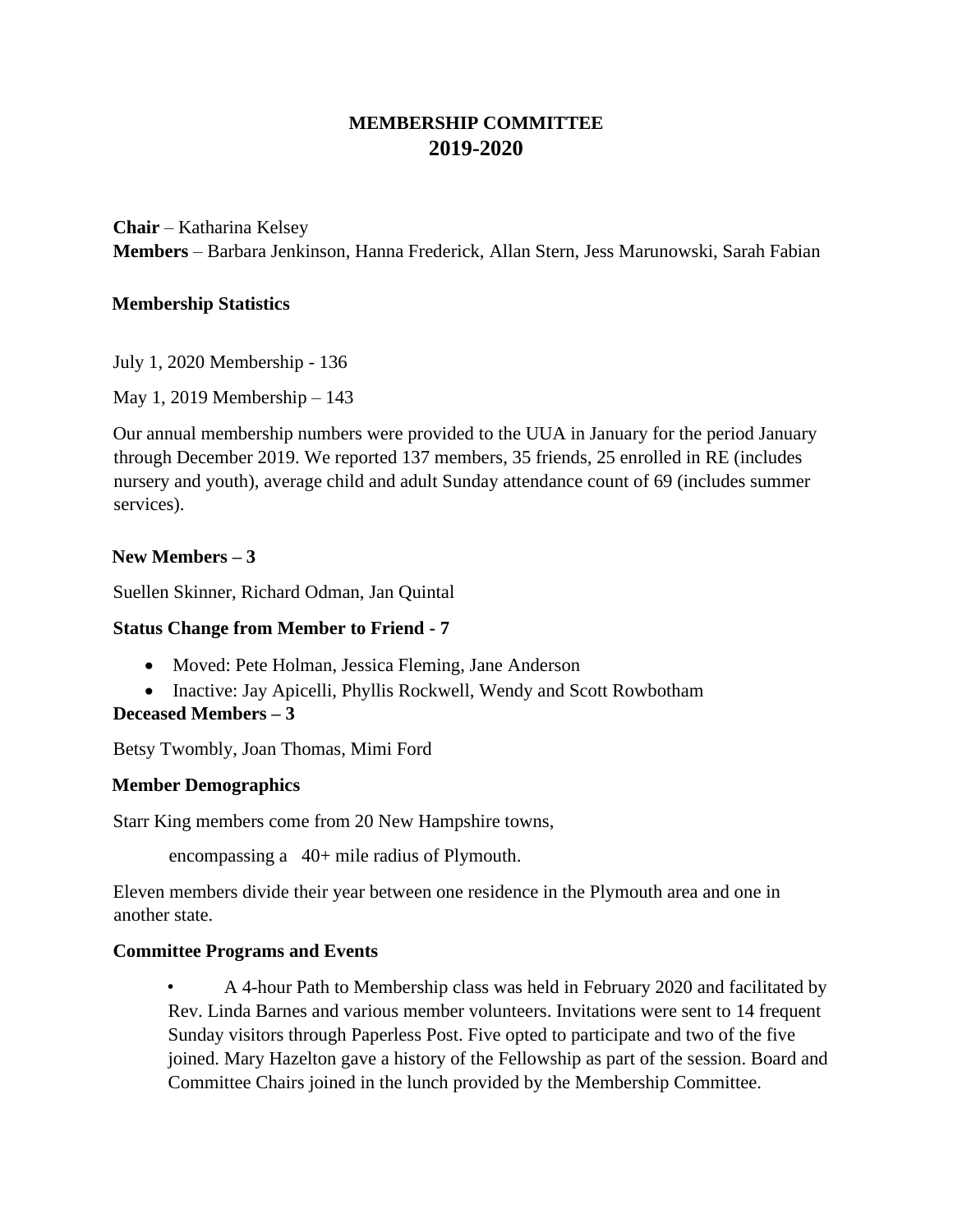• A New Member Recognition was held May 3 for our three new members via Zoom during a Sunday Service Live Stream.

The Welcome Brochure was updated in the fall with this year's RE information and a new "Did You Know" sheet with topics such as where to park, what to wear, etc.

• Thanks to the generous contribution of Forrest Seavey and funding from the Endowment Committee, ten members enrolled in the Video Ministry Workshops provided by Peter Bowden of UU Planet to learn about taking videos for the web and social media to enhance member and visitor engagement.

#### <span id="page-40-0"></span>**Proposed Bylaw Change**

The Membership committee is proposing a bylaw change to better reflect the process of how we review membership rolls. Rather than only the board reviewing membership rolls, the proposed change is for the Minister, Board, Membership and other pertinent committees to review the rolls in concert. This change will be voted on at the annual meeting in September.

#### **Current bylaws**

#### ARTICLE 4: MEMBERSHIP

Any person sixteen years of age or older who is in accord with the purposes and programs of the Fellowship may become a member by signing the Membership Book. To remain active, a member should participate in the affairs of the Fellowship and contribute services and funds as able. The Board shall periodically review the membership rolls and may inquire of any member whether he or she wishes to remain a member. The Board may remove from membership anyone who responds in the negative, who has been inactive for more than one year and fails to respond or, by two-thirds vote of the entire Board, who threatens the well-being of the Fellowship.

#### **Proposed bylaw change**

#### ARTICLE 4: MEMBERSHIP

Any person sixteen years of age or older who is in accord with the purposes and programs of the Fellowship may become a member by signing the Membership Book. To remain an official member of Starr King, a member should participate in the affairs of the Fellowship and contribute services and funds as able. The Membership Committee, in concert with the minister and at least one member from the Stewardship Committee, the Finance Committee, and the Board, shall annually review the membership rolls to identify any inactive members. The Membership Committee will inquire of any member identified as inactive whether he or she wishes to remain a member and shall remove from the official membership roll anyone who responds in the negative or fails to respond. A member may request to be removed from the membership list at any time by submitting a request in writing to the Membership Chair.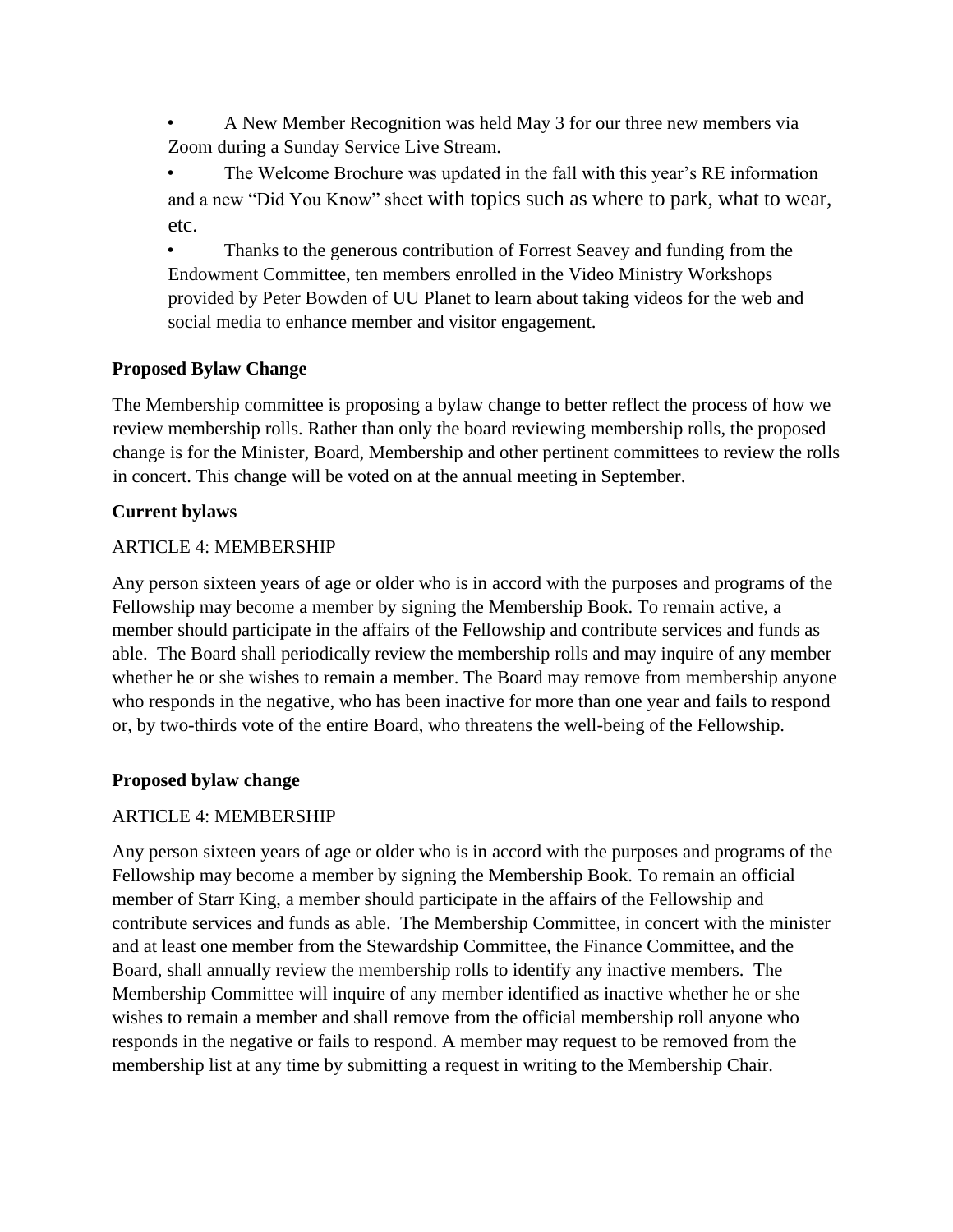By two-thirds vote of the entire Board, a member may be removed who threatens the well-being of the Fellowship.

#### <span id="page-41-0"></span>**On-Going Programs**

- Maintain guest book.
- Make available Visitor Information Packets and Welcome Cards to visitors.
- Periodically contribute to the Starr King Monthly View, the Weekly View, the Starr King website, the foyer bulletin board with announcements of Path To Membership opportunities, photos and bios of new members.
- Periodically check-in with members we have not seen in some time.
- Attend monthly Committee Chairs meeting.
- Submit Sunday worship average attendance count of adults, children and youth for the annual report to the Unitarian Universalist Association.
- Maintain member contact information for subscriptions to UUA World magazine.
- Maintain staff and board position information for the UUA directory.
- Maintain Simple Church Database and MailChimp subscriptions with member and friend updates. A "Visitor 2019" group has been added to Simple Church to help us keep track of visitors. A "Member - Previous" has been added for people who once signed the book but are no longer members. Some of these, primarily those still in the area, are also on our Friends list.
- Maintain and update Membership documents on our Starr King UU SharePoint site.
- Maintain auto email notifications for the Endowment Request,

#### <span id="page-41-1"></span>**Thanks**

To Rev. Linda and Sarah Dan for inspiring services, to Rev. Linda for giving up a Saturday to facilitate Path to Membership, to Hanna Frederick and Barbara Jenkinson for assisting with Path to Membership Lunch, to Sarah Fabian for collaboration on the new "Did you Know" insert, to Allan Stern for wordsmithing the bylaw change, to Jess Marunowski for helping check in with members, to board, chairs and members for helping visitors and guests feel so welcome.

Respectfully submitted,

Katharina Kelsey for the Membership Committee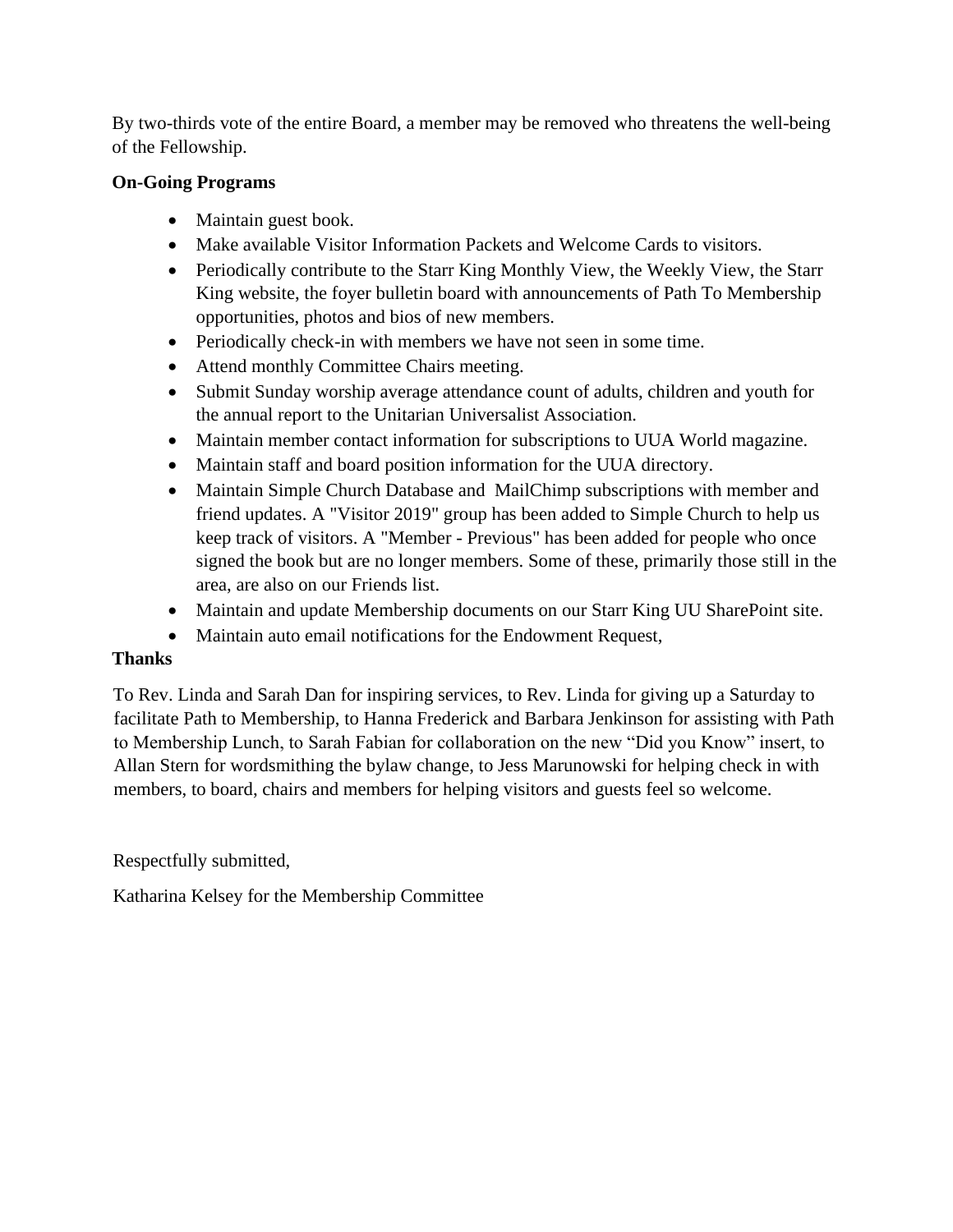#### **NOMINATING COMMITTEE REPORT**

<span id="page-42-0"></span>In the middle of February, the nominating committee met with Reverend Linda and Mary Crowell to discuss possible candidates for positions opening on the board for the next fiscal year. After many phone calls, emails and texts, the Nominating Committee is submitting the following candidates for election.

#### **GOVERNING BOARD**

#### **Mary Crowell – President – Term – 2020 to 2022**

Mary was raised a UU in Hopedale, MA. When Mary and Don settled in Meredith after moving back from Colorado, their daughters were 3 and 5 and it was time to find a church for them. Mary's brother, Bob Gannett has been a member since the mid 80's so she knew of Starr King. It made sense to join him. Mary signed the book in 2000 and have been involved with the Religious Education program pretty much the entire time. Mary has been on the Board as the Vice-President for the last 3 years. Although we are currently in very challenging times due to the Pandemic, we are a strong community and Mary looks forward to continuing to help Starr King meet these challenges and continue to move forward.

#### **Jane Clay – Vice President – Term – 2020 to 2022**

Jane has been a member of Starr King UU Fellowship since 1996. Jane has served on the membership committee and volunteered to play piano and organ. Jane has volunteered for our religious education program and has served on the committee. She has served as Director of Religious Education for eight years and most recently as a consultant for the program. Jane is a member of our choir. Jane also serves as registrar for Star Island and has attended the Religious education conference they offer. She lives in Plymouth with her husband Bob and her family.

#### **Stephanie Halter – Secretary – Term – 2020 to 2022**

Stephanie has regularly attended Sunday services at Starr King for 3 years with her daughter Sidney and has been a member for 2 years. She lives in Plymouth with her husband of 20 years, having grown up in Scituate, Massachusetts. Stephanie is a faculty member at Plymouth State University in the Criminal Justice program, with a Ph.D. in Sociology. She regularly teaches research methods, statistics and a first year seminar course in human trafficking. Stephanie has served as an evaluation consultant for the NH Court Improvement Project, UNH Cooperative Extension, Belknap County Council on Children and Families, and currently for the NH Human Trafficking Collaborative Task Force, Amoskeag Health Center and the Manchester Police Department's Adverse Childhood Experience Response Team (ACERT) program. She currently sits on the ZBA for the town of Plymouth. She enjoys skiing, hiking, paddle boarding, gardening and spending time with her family.

#### **Sandy Mucci – Trustee – Term 2020 to 2023**

Sandy is a lifelong resident of the Lakes Region, mother of two daughters and Nonna to Oliver (5) and Madeline (4). She lives in Meredith and works as a real estate broker. Sandy became a member of Starr King in the Fall of 2017. Sandy enjoys singing in the choir, attends one of the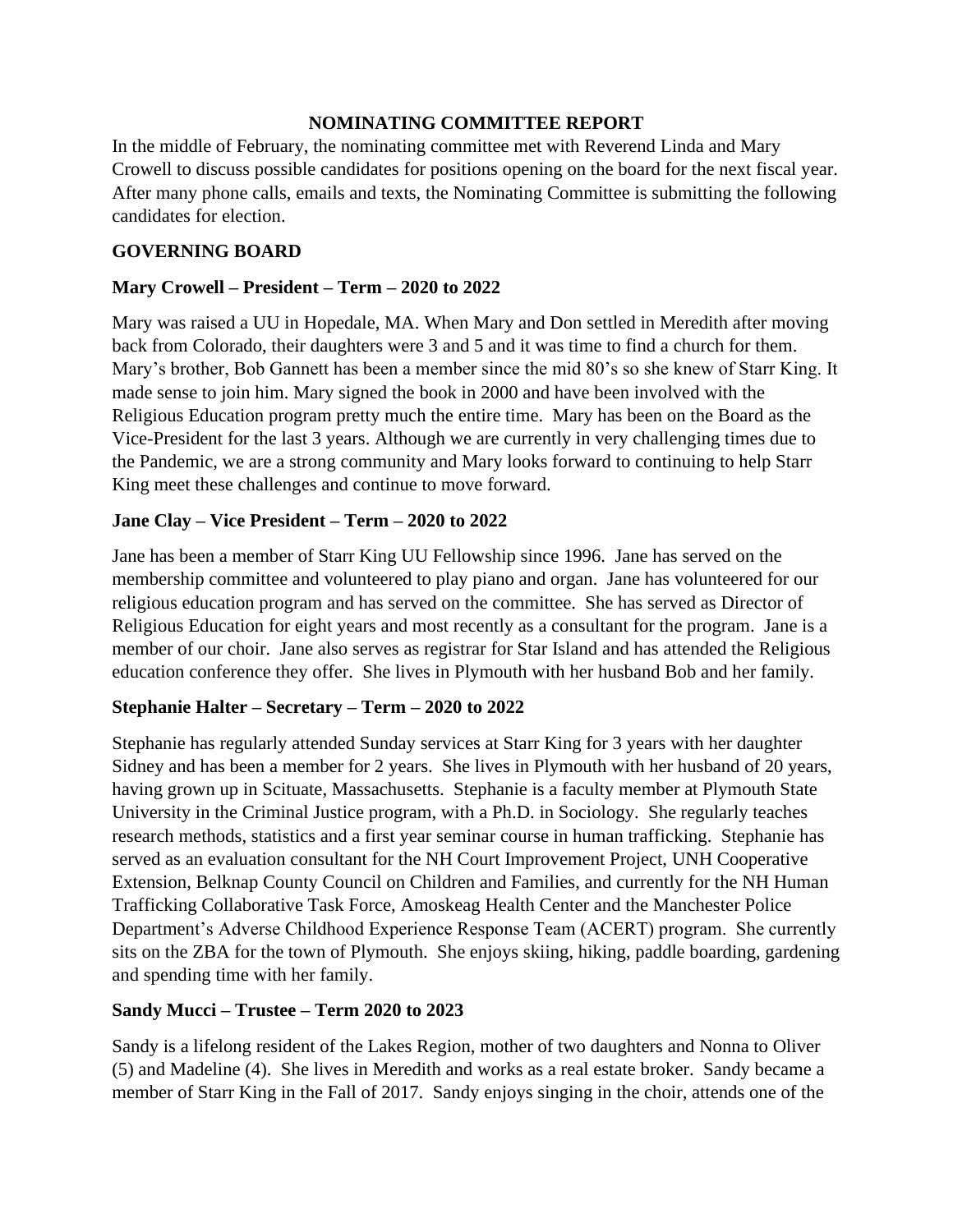soul matters groups and Co-chairs the Stewardship Committee. Sandy was also a member of the Mission and Vision Task Force and also volunteered for fundraising events. Currently Sandy is hosting a weekly Zoom meeting "Coffee and Conversation with Sandy", during the Covid 19 shutdown. In Sandy's words, "The Fellowship has become an important part of my life and I welcome the opportunity to contribute to this wonderful organization.

#### **Stewart Weldon – Trustee – Term 2020 to 2023**

Stewart "Stew" Weldon has been a member of Starr King UU Fellowship for many years. Stew is retired from a long career in the hospitality industry and solo work as a janitor, freelance graphic artist, home care attendant and old school cartoonist. Stew has previously served on the governing board as a trustee as well as a stint as ministerial office assistant. Stew also served as a member on the Black Lives Matter task force. Stew lives in Plymouth with his daughter Ruby and 16-year-old dog Astro. Stew's personal passions include social justice, reading, drawing, all forms of storytelling and anything unexplained. Stew will be honored to serve as a trustee on the board of Starr King Unitarian Universalist Fellowship.

#### **Donald Crowell – Endowment – Term 2020 – 2021**

Don has been involved with Starr King for over 20 years now in many different capacities. Don have served on the board of trustees, worked with youth groups in many different ways and was even the "Can Man" for a while helping SKUUF raise some money recycling aluminum cans. One of the most important things SKUUF has done for Don is the support his daughters and help them become the strong, independent young women they are. Don have appreciates the diversity of the people who have come and gone, but the attitude of acceptance and openness has been the constant. Don looks forward to continuing to serve on the endowment committee.

#### **Jennifer Gentry – Endowment – Term 2020 – 2023**

Jennifer holds a BS in Finance, an MS in Finance and a MAS in Accounting. She has worked as an Internal Auditor for Allied Products in Chicago, a Commercial Loan Officer for Harris Bank in Chicago, a CFO for SquadFilters in Urbana, Illinois and a Tax Accountant for YG Financial in Champaign, Illinois. Jen has served as Housing Corporation Treasurer for her sorority at the University of Illinois for over 35 years and Treasurer for the Champaign County Democrats for 18 years. Jennifer was raised a UU and became a member of Starr King in February 2017. Jennifer splits her time between Illinois, Campton, NH and a home on Six Mile Island with her wife, Janet Englund.

#### **Deedie Kriebel – Nominating Committee – Term 2020 to 2023**

Deedie has been a member of Starr King since February 2011, coming from the North Shore UU Church in Danvers, Massachusetts where she participated in Stewardship and Fundraising, organized special programs, served as Social Activities Chair, and raised her children Unitarian Universalist. At Starr King, Deedie has been co-chair of Activities, organized fundraisers, headed up the Pastoral Care Team and has been active on the Grounds and Hospitality Committees. In 2016 – 2017, served a one-year term as Vice President on the Governing Board. Deedie was elected to President in 2018 to complete Susan Jacobs's term. Deedie as re-elected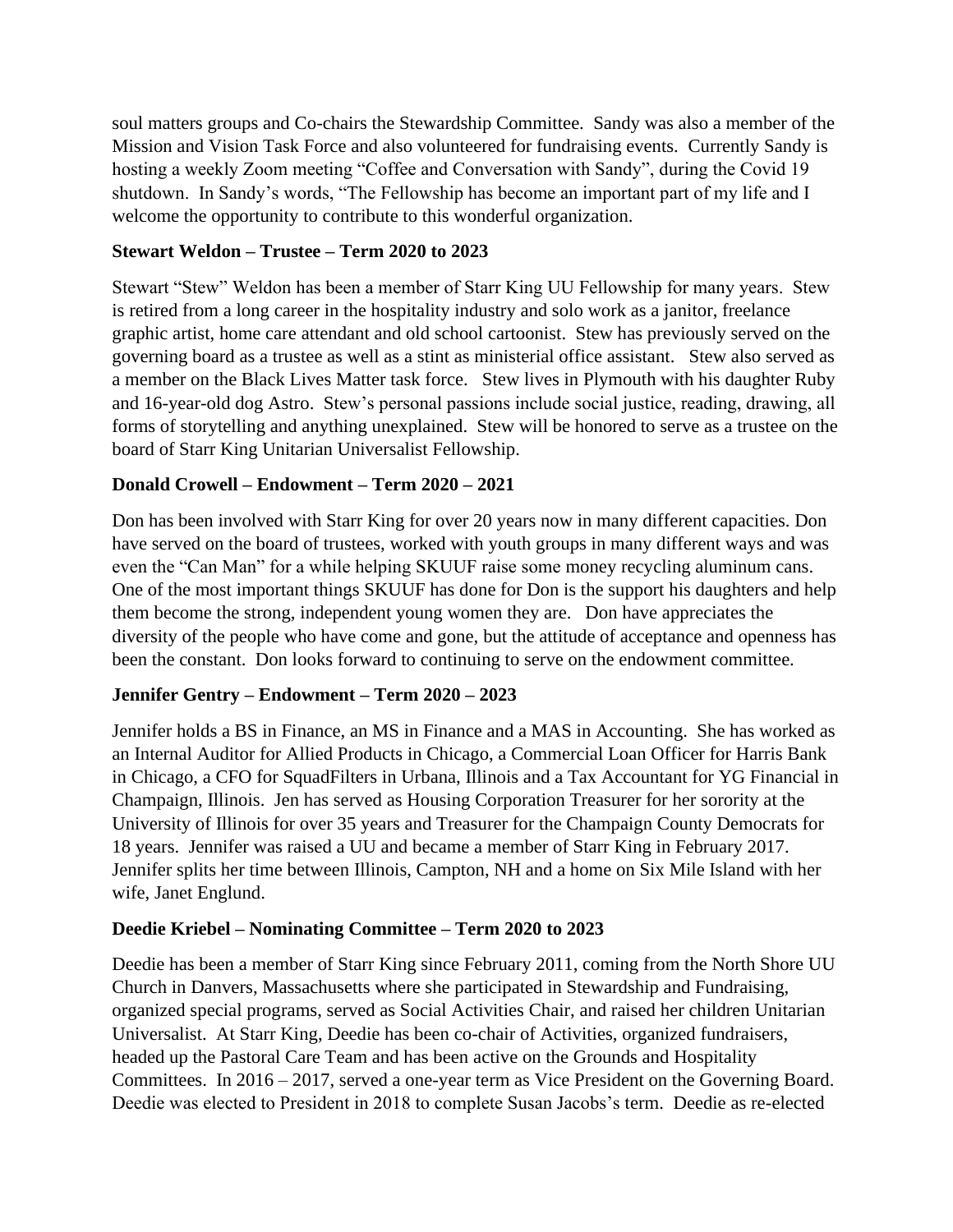President and has served for the past two years. She and her husband, Chuck, live in Bridgewater on Newfound Lake. Their San Francisco granddaughters spend the summer with them.

Respectfully submitted,

Susan Jacobs, Linda Haskins and Danni Simon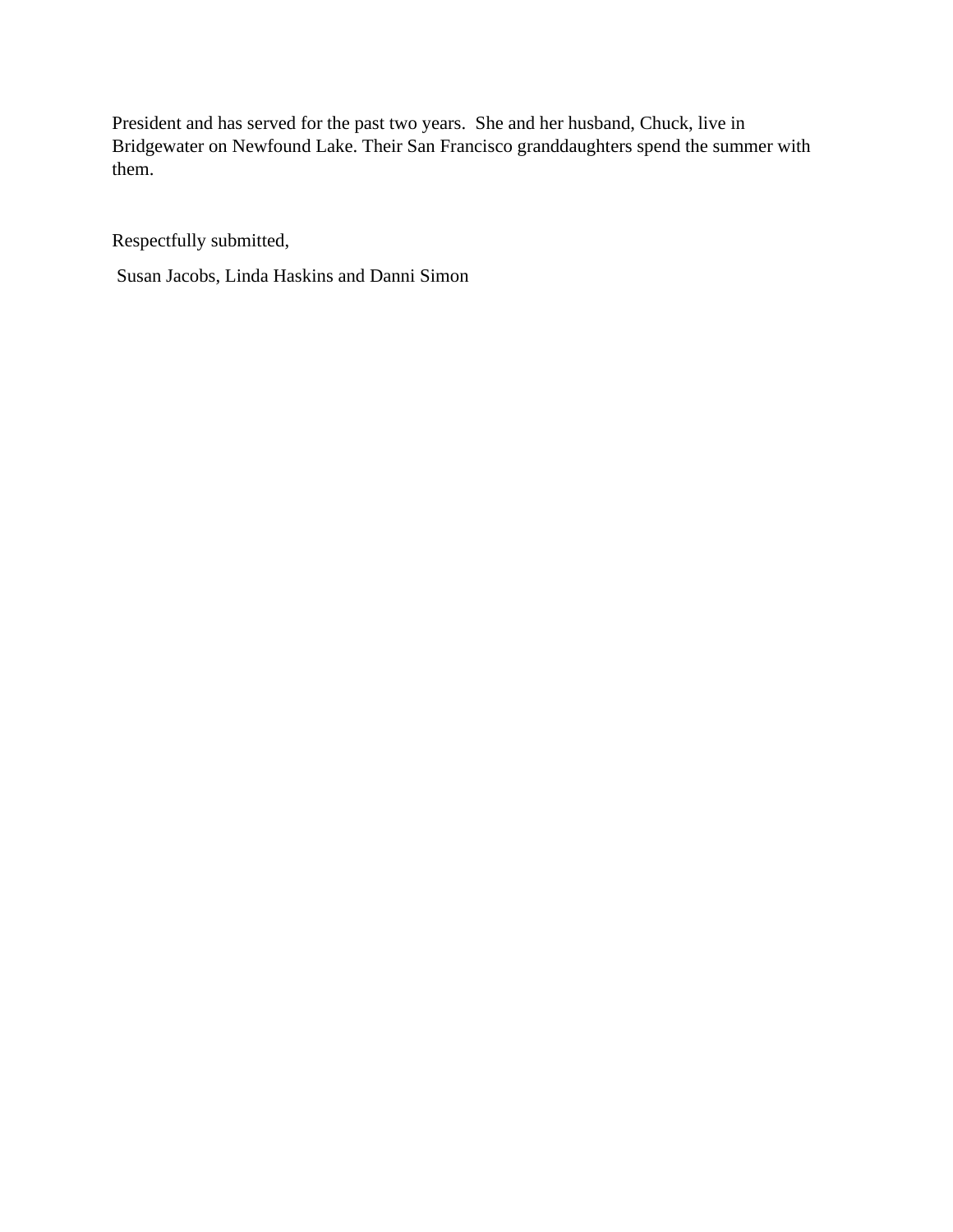#### **PERSONNEL COMMITTEE**

<span id="page-45-0"></span>**Chair:** Jennifer Gentry

**Members:** Nancy Voorhis & Mike Randall

**Advisor:** Nancy Chaddock

The Committee accomplished the following this past year:

1] Updated the Personnel Manual - approved by the Board in March 2020.

2] Updated job descriptions for all employees – incorporated input from each employee & Rev Linda.

3] Set up Compensation  $&$  Term Sheets – showing the amount of compensation  $&$  the terms of employment

4] Updated the UUA On-Boarding Spreadsheet Process – for use by Office Administrator with each new employee.

5] Set up a Hire Sheet – given to each new hire by the Rev Linda.

5] Updated & implemented various personnel procedures – to safe guard our personnel records & follow NH state rules.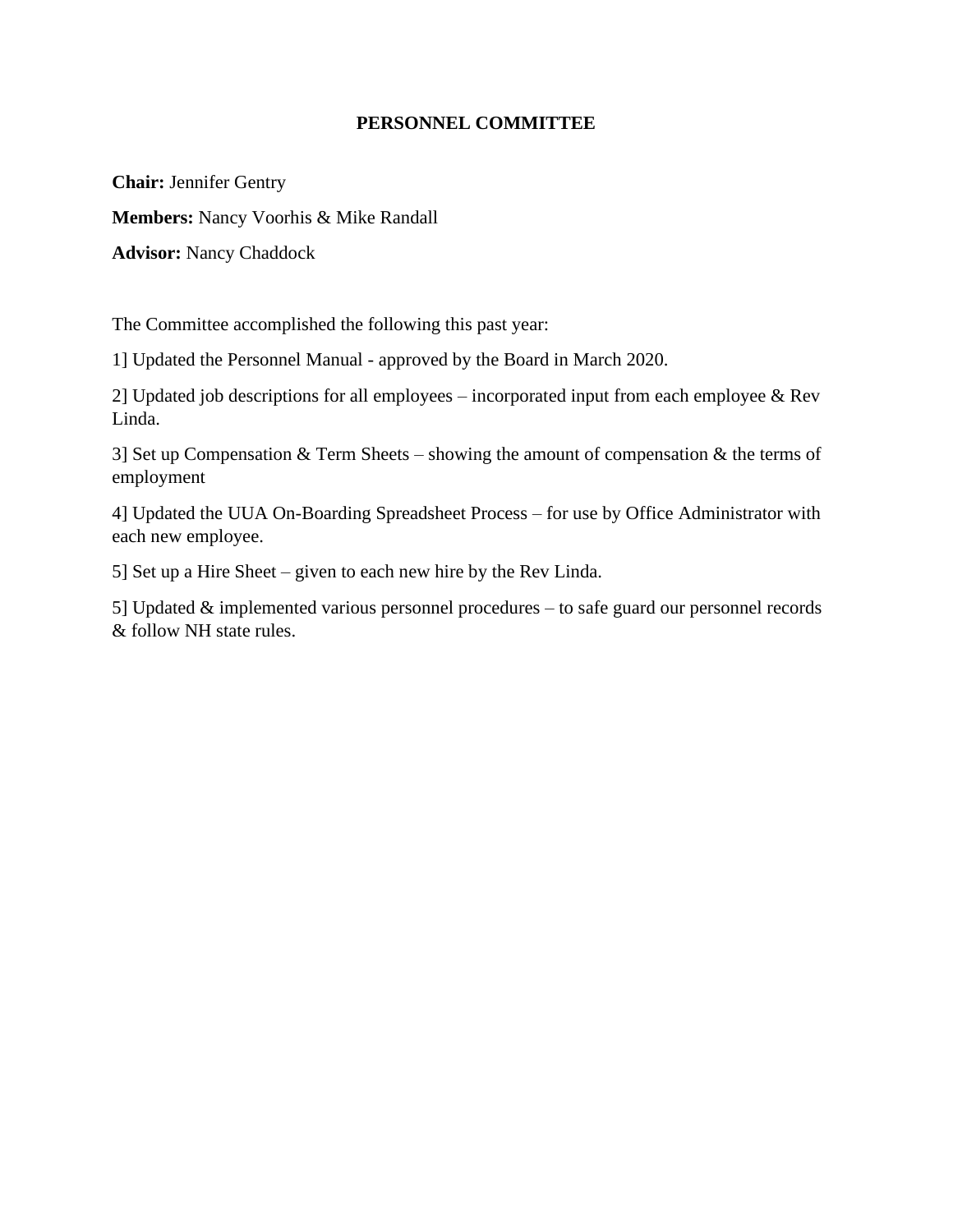#### **PLANNED GIVING 2020 REPORT**

<span id="page-46-0"></span>In the fall of 2019 Planned Giving was added to the agenda for the meetings of Committee Chairs. Prior to this there had been a growing interest within the leadership of the Fellowship to inform our members and friends of the current opportunities for significant gifts to the Fellowship. Building on the purposes of the Legacy Circle which had been formed in 2012, and the establishment of the Gift Acceptance policy by our Governing Board this year, a team of three individuals was appointed to be contacts for anyone seeking information about the significant gift opportunities offered by the Fellowship.

Three brochures were written by the team and were ready to be printed and made available for our members and friends at the Meetinghouse when the pandemic hit. The brochures were then reformatted in document form and posted at our Fellowship's website under *Member Links*. You are encouraged to read this information. Additional information is available by contacting any one of the members of the Planned Giving Team: Nancy Chaddock, Janet Englund, Mike Randall.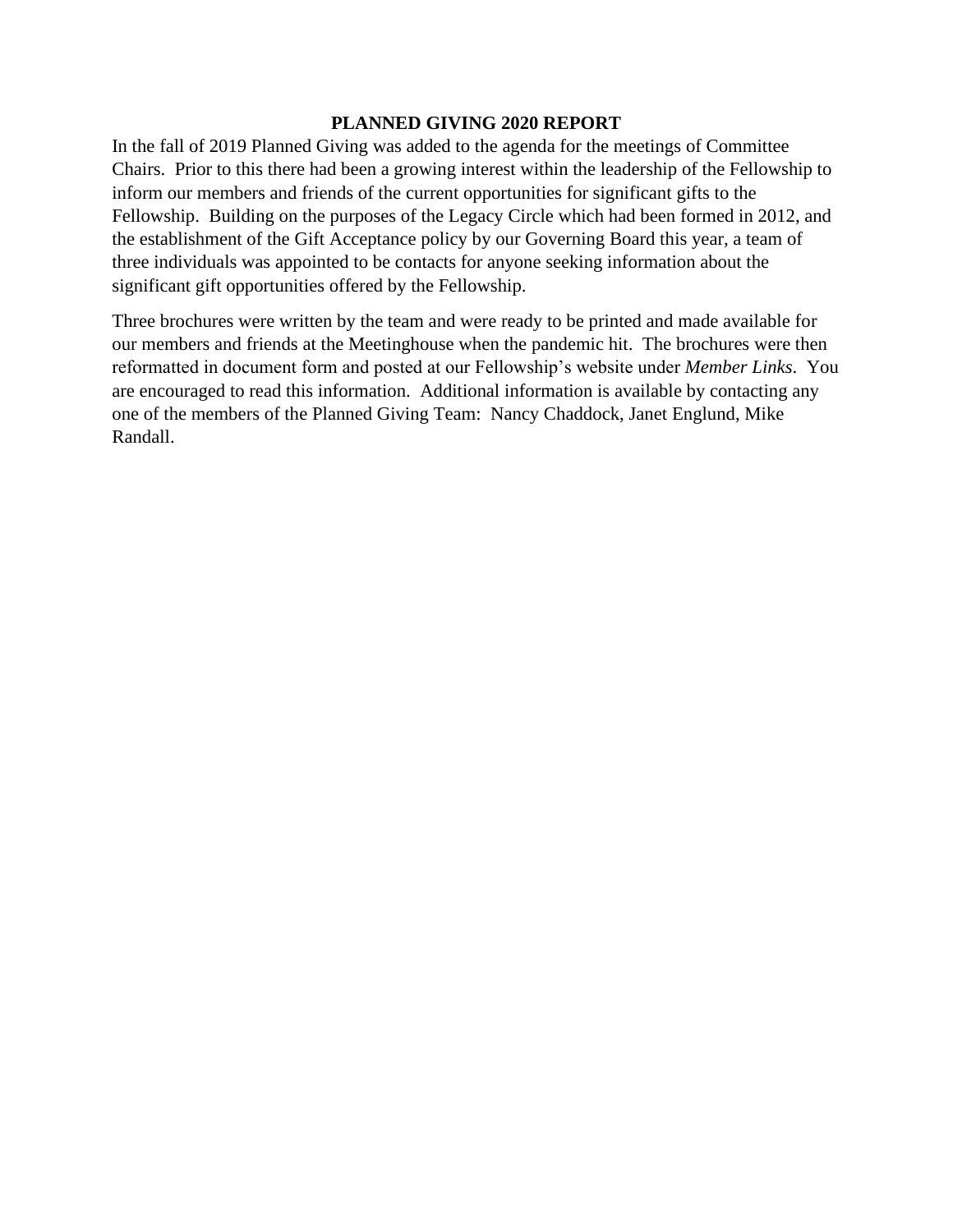#### **2019-2020 PROPERTY MANAGEMENT ANNUAL REPORT**

Submitted by: Paul Tierney, Chairman

The past year in Property Management, like so many of the events at Starr King this year, has been highlighted by the leasing of our Religious Education spaces to the Mid-State Health Center Children's Learning Center (CLC) and by the Covid-19 Pandemic.

Children's Learning Center Rental:

Property Management's participation in the rental to CLC actually began in June 2018-2019 Fiscal Year when the Starr King President requested a listing of areas that would be affected by the possible rental. I worked with the Treasurer and RE Committee on lease details and determined ways in which Starr King could operate successfully if renting to the CLC. On July 26, 2019 the Board approved the Lease Agreement and planning with Mid-State Health began. The lease was signed on August 15, 2019 with the following list of improvements, modifications and/or procurements to be accomplished prior to the lease commencement, under the supervision of the Starr King Property Manager.

CLC Responsibility:

Design, procure & install play area fence and walkway gates. Repair walkway and flagstone crossover with ledge-pack. Procure trash hauling service & dumpster. Design, procure & install signage for drop-off/pick-up area, CLC entrance and designated staff parking. Installation of railing in Nursery area. Install window coverings in classrooms and mini blinds on RE/MD office windows & door. Installation of phone lines & internet access. Provide for storage of Starr King furniture. Install doorbell system on side door. Change lock on side door. Install secure access to RE hallway passage door, nursery door and elevator. Starr King Responsibility: Designate area in storage room for Classroom # 2 chairs & tables.

Relocate RE hallway shelving opposite elevator.

Remove whiteboard on north wall of Classroom #3.

After some minor modifications to the terms of the rental agreements in the first couple of months the leasing of the spaces the rental has proceeded smoothly.

Starr King Projects completed:

Painted downstairs bathroom, installed venetian blinds in minister's office, administration office, parlor and conference room.

With the assistance of Brian Haskins, Bob Clay and Darcy Hoffman we re-lamped the sanctuary, downstairs offices and foyer.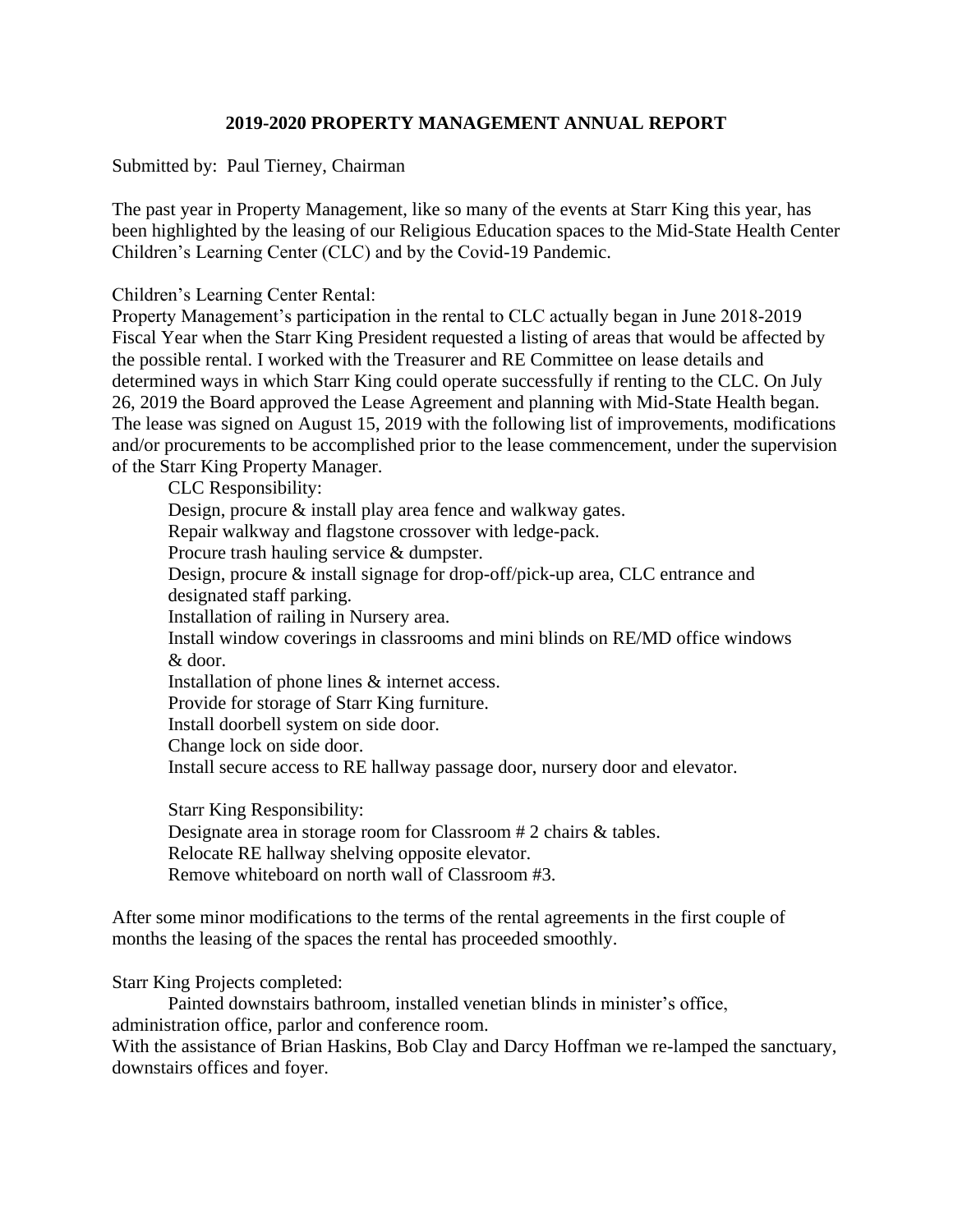Installed two Automated External Defibrillators (AEDs), one, supplied by Mid-State Health in the downstairs hallway and one in the Fellowship Hall that was purchased with funds from Bob and Suzan Gannett, Mary Crowell and Paul and Amy McDonald.

In December we began the installation of Mini-Heat Pump Systems in the Foyer, Sanctuary and Fellowship Hall. The system installation was completed in December, and a system inspection and full operational check was performed in January. The Mini-Heat Pumps are carrying the base heating load of those spaces. They maintain a temperature of 62 degrees (F) during unoccupied times. During periods of occupancy, the oil fired baseboard radiator system and thermostats take over to bring the room temperatures up to a comfortable level.

In October a Property Management Task Force (TF) was formed to evaluate the Fellowship building and create a listing of tasks to be performed. The members of the TF were Mary Crowell, Quentin Blaine, Fred Kelsey, Babe de Raymond, Deedie Kriebel and Paul Tierney. The TF toured the building as a group and then individually, met to create and prioritize tasks and presented the listing to the Board.

In September the Property Manager assumed supervision of the Custodian, Michael Nicholas, and in October we reviewed the position's Job Description and created a Monthly Building Cleaning Schedule.

Participated in the Green Energy Task Force throughout the year.

And then in March 2020 Covid-19 hit and affected our operations and building usuage. With the exception of the CLC and virtual Sunday services the building has been locked down and activities and meetings have moved to Zoom.

I am retiring from the position of Property Manager on June 30, 2020 and it has been an honor for me to serve our Fellowship. I have always viewed Starr King Unitarian Universalist Fellowship as a bastion of liberal religion in the North Country and I trust my contribution has helped to preserve that bastion.

Respectfully Submitted, Paul Tierney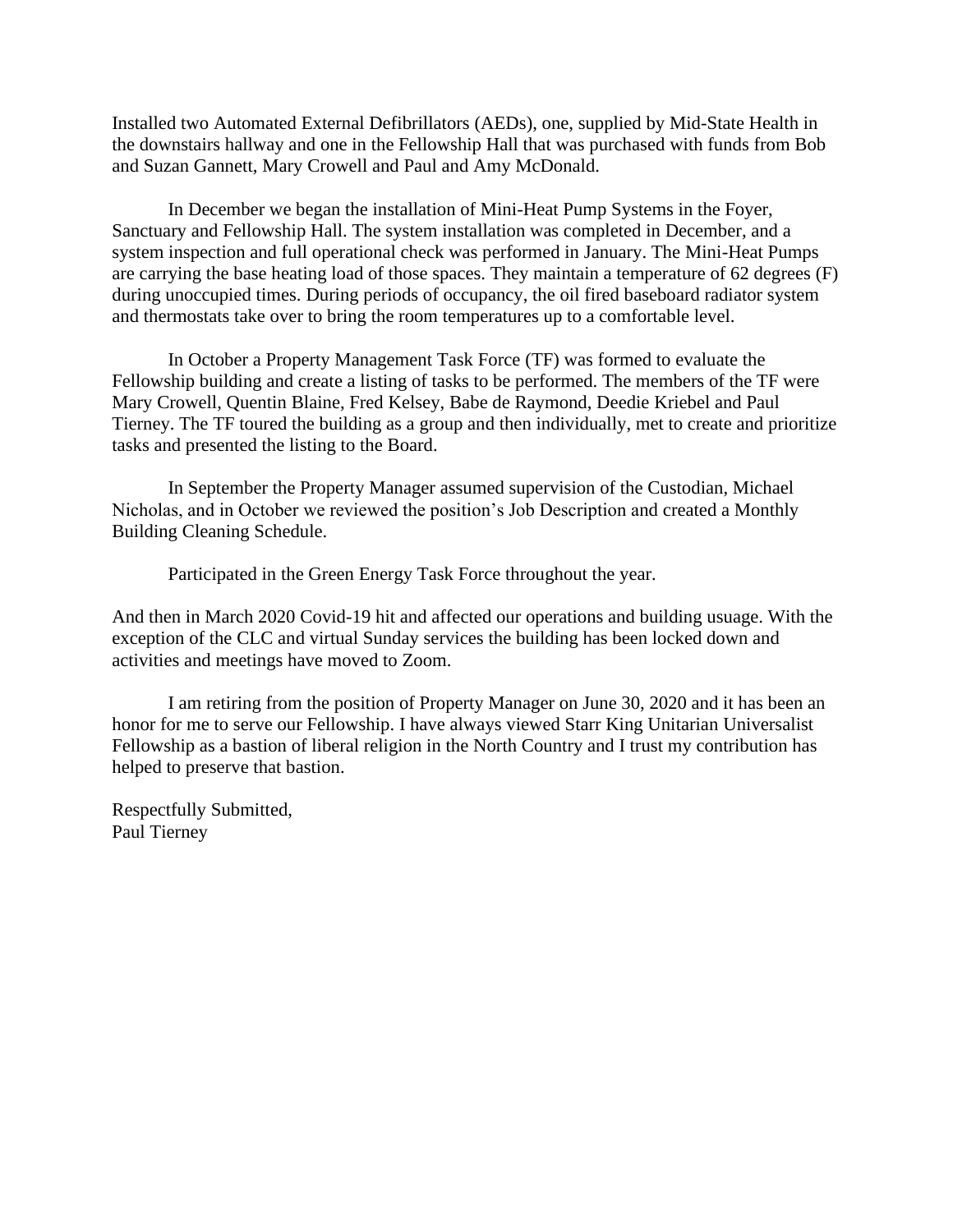#### **RELIGIOUS EDUCATION REPORT 2020**

<span id="page-49-0"></span>The Religious Education program has been flexible this year. Until covid-19 the school age children followed the Soul Matters curriculum and met as one group. Dorothy Crowell, with assistance from Ruby Weldon, provided care for babies and toddlers. We also provided a welcoming space for children to stay in the service if that was more comfortable for them and their families. We successfully shared our space downstairs with the Children's Learning Center. When we could no longer meet in the building, we started virtual children's services every other Saturday. All programs have been well attended. Jess Dutille and Bob Clay have worked with our youth group this year.

Our new RE director, Tatum Barnes, started August 1. His resume of past experiences is impressive and he is just what we need now. He will bring a fresh approach to RE and will support children and families in this peculiar time.

We are excited to have Mary Crowell as out new SKUUF president but will miss her on the RE committee. We also say good bye to Ruby Weldon who has kept the RE program going this past year in person and then remotely. Dorothy Crowell has been our childcare provider and joined us remotely also. Thanks you to Jane Clay for writing curriculum.

Committee members: Jessica Marunowski and Diana Pamplin. Nancy Dowey, Chairperson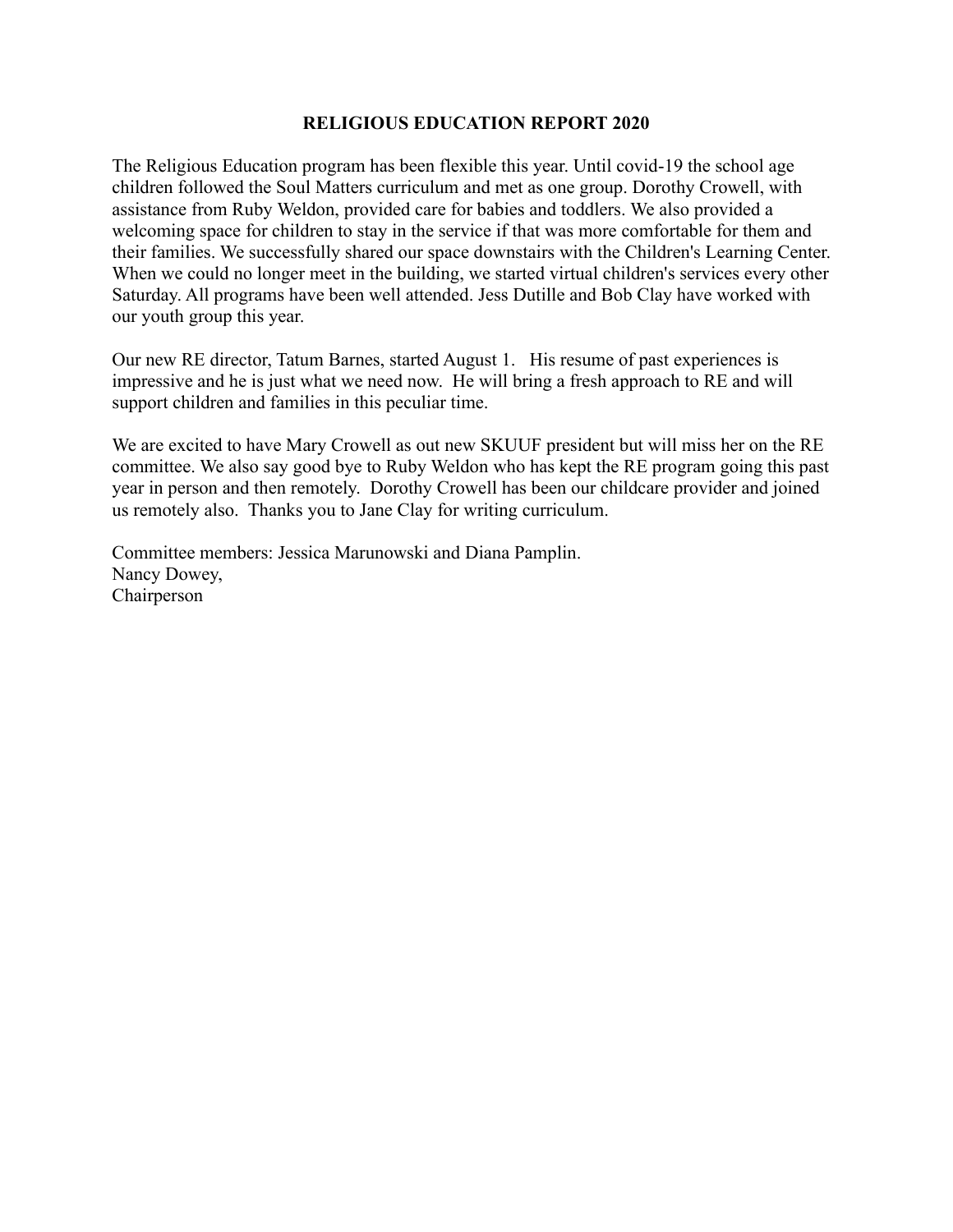#### **ANNUAL REPORT – SMOOTH SUNDAYS**

This is the third year for Smooth Sundays. Beginning in fall 2017, all members of the congregation were assigned to one of 10 Smooth Sunday teams (approximately 14 people per team). Each team was responsible for performing all the Sunday morning tasks (i.e. greeting, taking collection, setting up sanctuary, bringing refreshments, setting up fellowship hall, cleaning up kitchen and fellowship hall, bringing flowers). This program limited each person's commitment to 4 Sundays each year, the dates being sent to team members at the beginning of the church year.

A review in fall 2019 identified 2 teams (Blue and Fuchsia) with very low participation (and adequate participation by members of the other 8 teams). A meeting of the team leaders and Smooth Sunday organizers decided to move all members of the Blue Team to the Fuchsia Team and to distribute some members of the new combined team to other teams to keep the size of the Fuchsia Team in line with the other groups.

The 9 remaining Smooth Sundays teams were scheduled to take charge of Sunday morning tasks for 36 Sundays of the year. The remaining 4 Sundays were to be taken care of by the choir, the board, and the Smooth Sundays team leaders. As of March 15 when the Fellowship began holding virtual services because of the COVID-19 pandemic, this new schedule was working well. Although the choir had one opportunity to act as a Smooth Sunday team, scheduled Sundays for the Committee Chairs and the Smooth Sundays team leaders were canceled because they were to have occurred after March 15.

When the Fellowship began to hold services and meetings by Zoom, Linda Barnes noted that the Smooth Sundays teams constituted an existing network covering most of the congregation that could be used as Caring Concern groups. Team leaders were to contact team members, provide them with information about resources available from the Fellowship to members (an information sheet was provided by Mary Crowell the following day) and set up a plan for regular communication with members. Although I contacted team leaders on May 11 for an update, I was only heard from 4 teams. I received information that suggested that the strategy was working, but I need to contact the team leaders now for an update.

Given that the Fellowship does not plan to hold in-person services during this church year, the Smooth Sundays teams will continue as Caring Concern groups and hold their other duties in abeyance. Should conditions with the pandemic change and the Fellowship begins to meet in person sooner than expected, the teams can begin to perform their usual duties. Resuming these duties will require a review of supplies in the kitchen and the sanctuary as well as developing a schedule.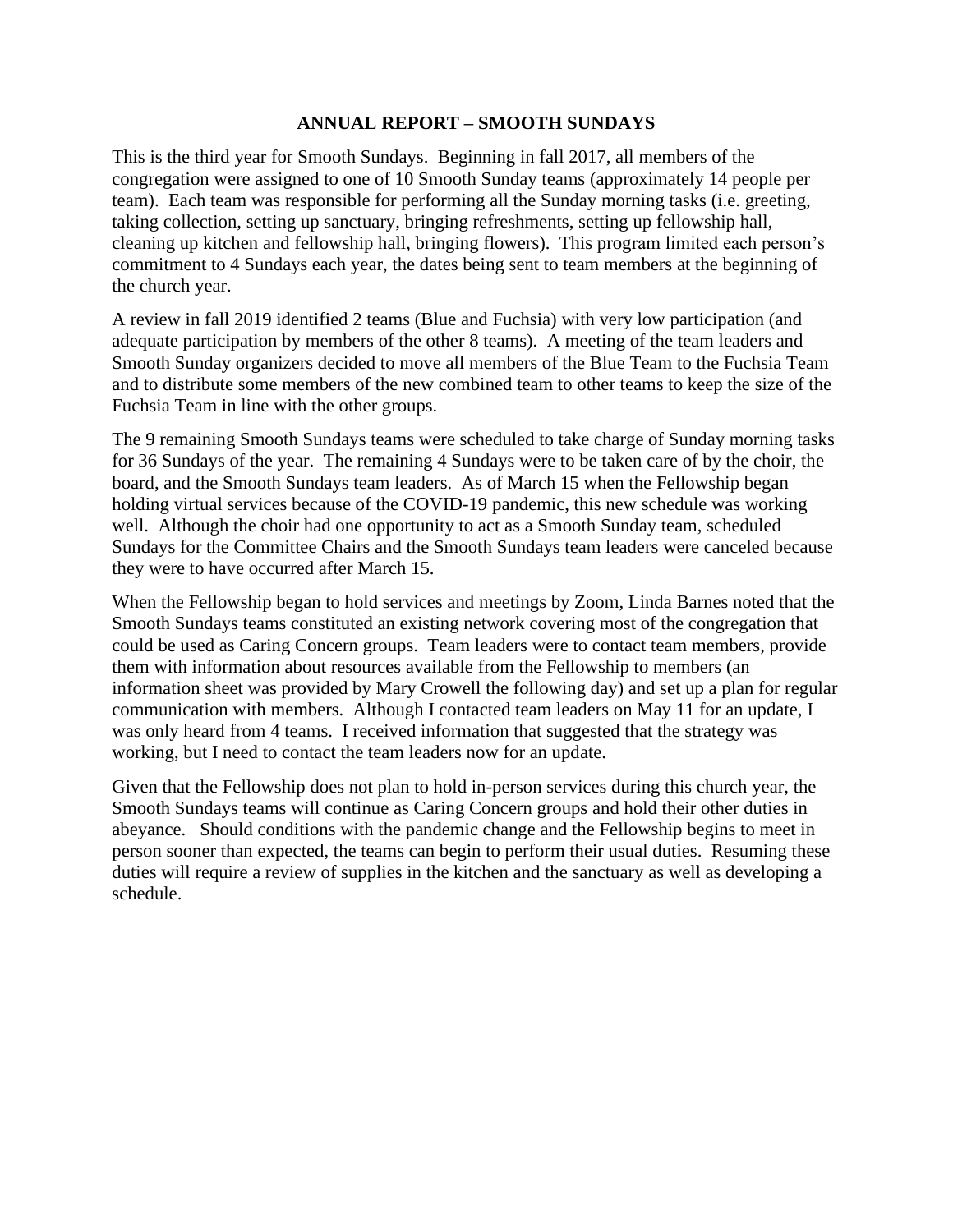#### **SOCIAL JUSTICE OUTREACH Annual Report**

#### **2019-2020**

<span id="page-51-0"></span>The world is full of massive problems that capture our attention and defy easy solutions. My inbox, and I expect yours as well, is loaded each day with urgent requests for donations, from all manner of organizations working to alleviate pain and suffering, and to take one more step toward solving challenging problems. Our Starr King Outreach Program provides one little glimmer of light; every check we send to organizations with their boots on the ground impacts someone somewhere, offering assistance and the gift of hope.

In this past year, your generosity has assisted migrant populations especially vulnerable to climate change, NH residents living with food insecurity, local individuals with no home, and families suffering the loss of their homes due to hurricane damage. You have helped a migrant in NH return home to his family, while awaiting trial for what may have been a minor violation. You have provided assistance to youth needing a safe after school environment, and families benefitting from reduced electric costs through a solar shares program.

It is remarkable. It may not seem significant when you put your Outreach check/dollars in the collection basket, but the reality is that every dollar donated helps, and collectively we are indeed able to make a difference. This past year your generosity provided nearly \$14,000!

Organizations you supported:

September: Unitarian Universalist Service Committee (UUSC): Hurricane Dorian Relief, Climate Action October: Unitarian Universalist Action: NH Bail and Bond Fund November: Plymouth Area Community Closet December: UUSC Guest at your Table January: Plymouth Area Renewable Energy Initiative February: Pemi Youth Center April: Plymouth Got Lunch May: NH Food Bank June: Bridge House

Gratefully,

Katherine Hillier, Outreach Coordinator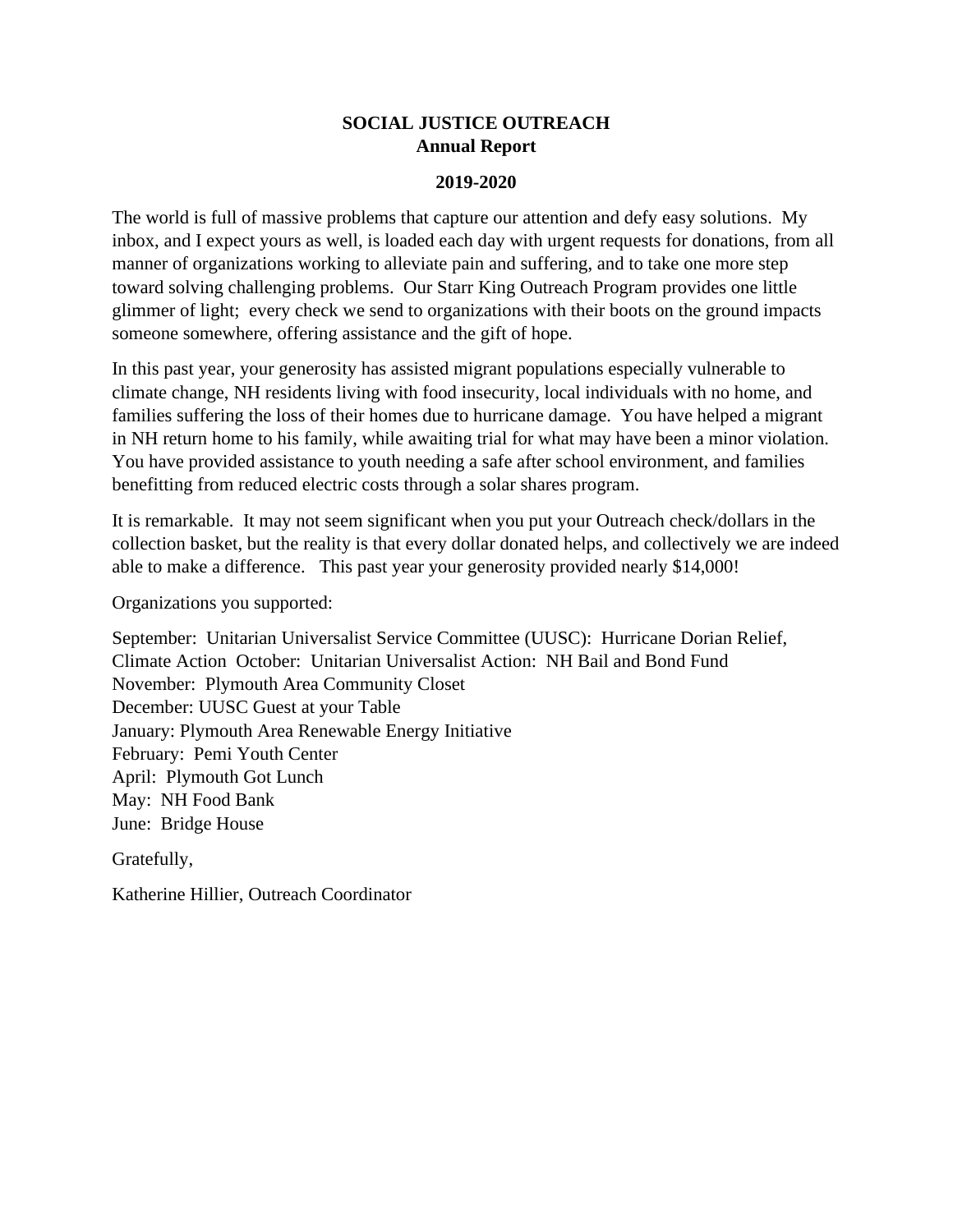#### **SOUL MATTERS FACILITATORS ANNUAL REPORT 2020**

<span id="page-52-0"></span>++ Soul Matters Leaders and groups continued to meet during the pandemic isolation, agreeing that being together is preferable to not being together!

\*\* Leaders treasure their time together meeting with Linda. Free flowing discussion is a little less smooth, as we take turns speaking and with fewer cues about when people are done speaking.

\*\* Most of our group members have computers and connections that work for the zoom format. We are looking for feedback about possible barriers.

\*\*We think continuing Soul Matters groups in this time of isolation is particularly important in providing contact with people we care about.

\*\* Most groups are finishing up for the year, and fall will start our next round of Soul Matter's meetings. This is often a chance for leaders to step forward or back, and for individuals to switch days/groups.

\*\*Question: how will we effectively recruit new group members without coffee hour and bulletin boards?

\*\*Thank you to Reverend Linda and all who are maintaining our key connections, especially our faithful group leaders: Bob Clay, Jane Clay, Mary Crowell, Judi Hall, Barbara Lambert, Margaret Salt and Bill Trought.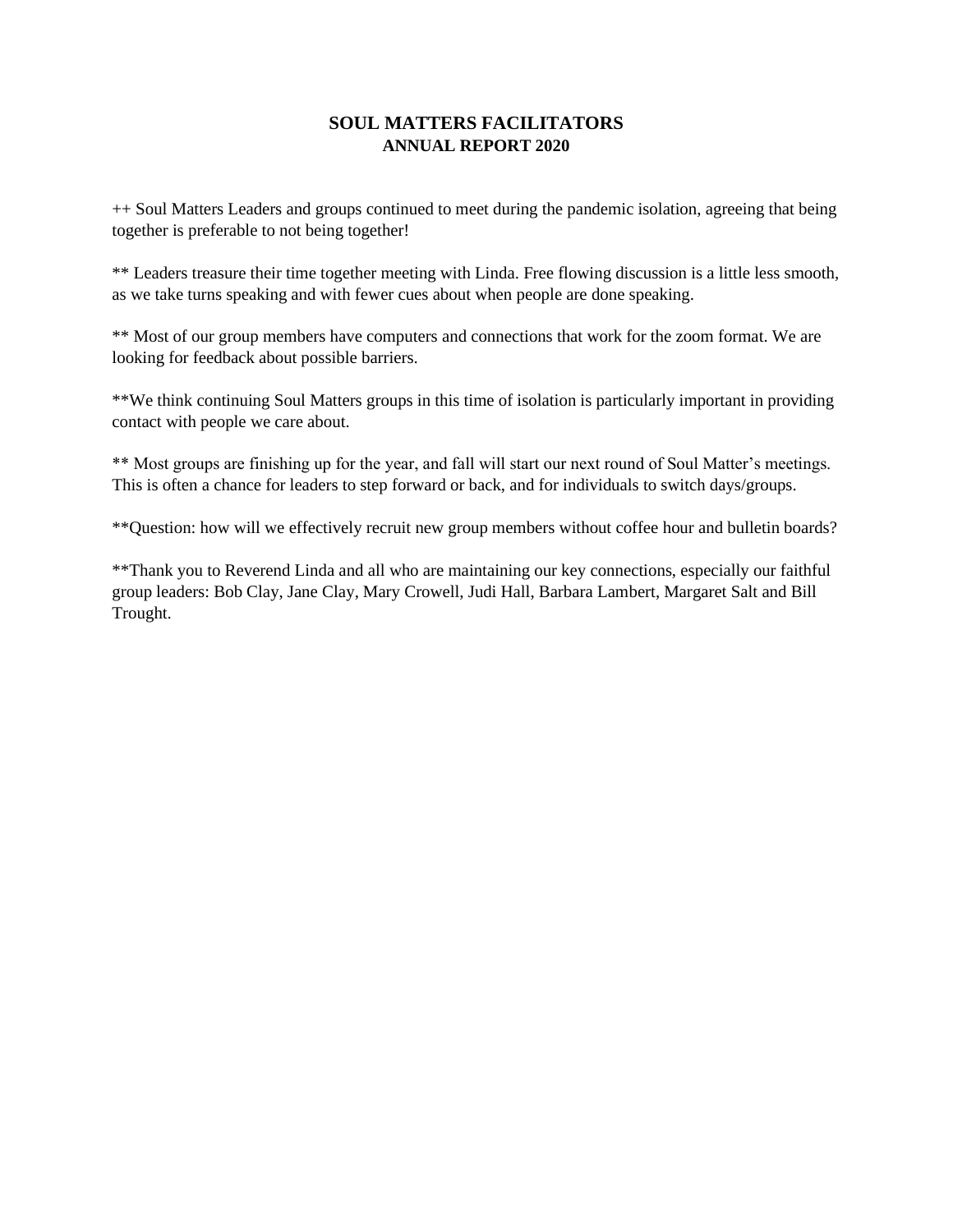#### **STEWARDSHIP COMMITTEE ANNUAL REPORT 2020**

<span id="page-53-0"></span>**Stewardship Committee Members:** Sandy Mucci and Mary Hazelton. Co-Chairs. Nancy Chaddock, Jennifer Legier, Robert Gannett, Susan Scrimshaw.

Our committee is so relieved that our Stewardship campaign had ended before the covid epidemic necessitated the closing of our Fellowship building. We were able to hold our cottage meetings through the month of February into March, and most of our pledges were in by March 15<sup>th</sup>. On this day, the last day we met in person, we celebrated the end of our campaign and our financial commitment to this fellowship during our fortieth anniversary celebration. The epidemic did inform our decision to send electronic thank-you notes rather than use the mail. We also considered the financial affect the epidemic might have on people and reminded folks that their pledge could be changed at any time, and that financial assistance was available through the Fellowship. The epidemic will certainly affect our FY 2021-22 campaign as we determine how best to safely communicate with our members and friends to encourage continued generous support of our Fellowship.

The work the members of this fellowship did to develop a mission and vision statement in the fall drove our theme for our 2020 campaign. We shared in our publicity the comments that folks made during our sessions expressing the importance of the Fellowship in their lives, and the joy, community, and meaning they find here. Our campaign became the financial expression of our mission to cultivate more love in the world and nurture more love for the world.

This year's campaign:

- Mid Jan.-March 15. Inspirational quotes from mission/vision sessions in Starr King view and on the big screen.
- Feb. 2. Campaign officially begins with a testimonial by Susan Scrimshaw.
- Feb. 9 through March 7. Eight cottage meetings, 63 people in all attend.
- Feb. 16- Spiritual Journeys Service.
- March 1-Participatory Art Installation "Reflections on Belonging" celebrating Starr King UU Fellowship. Design donated by San Francisco artist Mary Corey March.
- March 15-Commitment Sunday celebrating our  $40<sup>th</sup>$  anniversary and the financial support that helped to create this Fellowship in the past and will support our mission and vision into the future.
- 78 pledges raised \$176,000 for FY2020-21 exceeding last year's pledges by about \$4,000. More than half of the 78 pledge units increased their pledge.

Thank you to all who participated the Stewardship campaign this year. We are so grateful that our members and friends call on their deep values and faith to give generously to fulfill our mission and vision.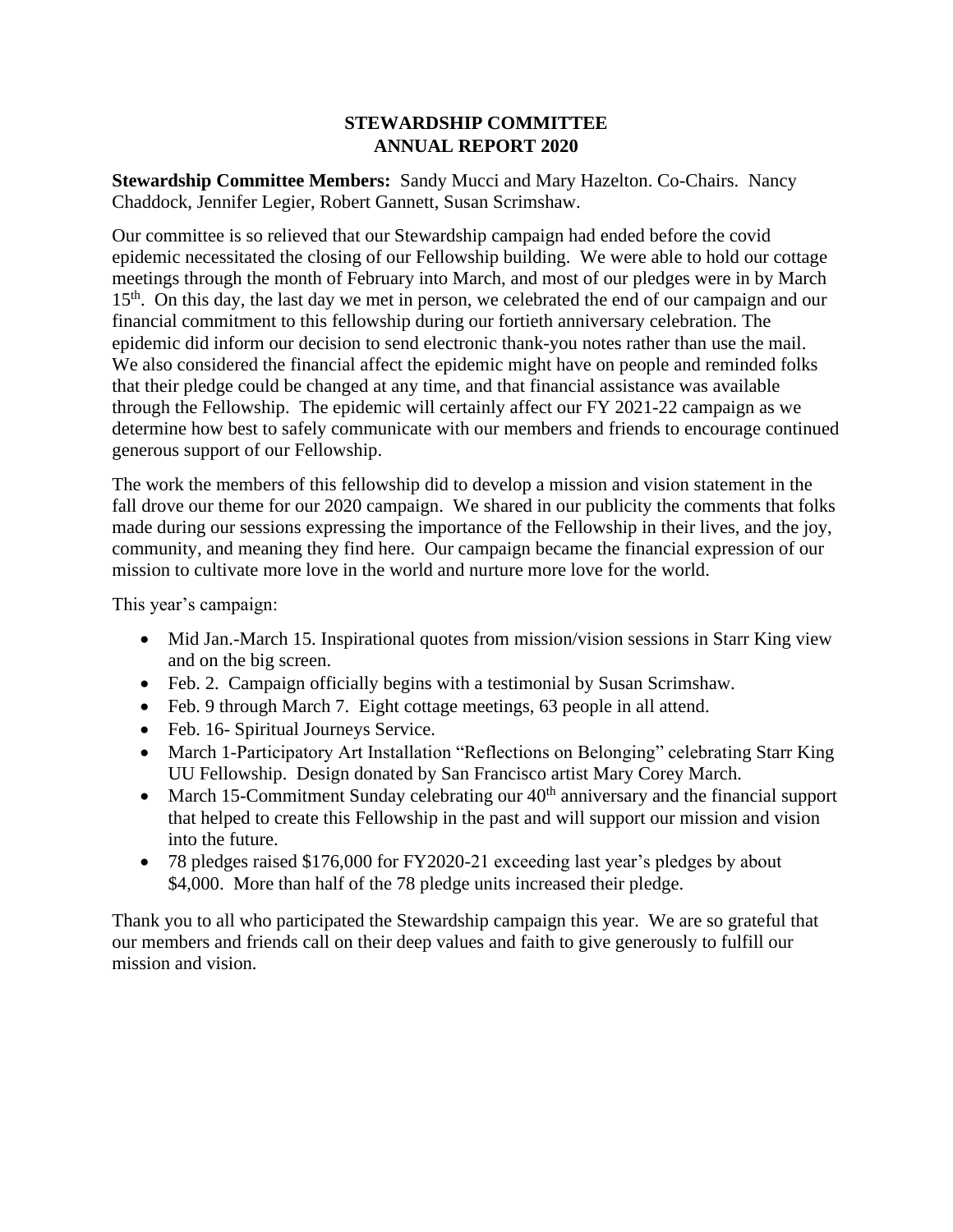#### **SUMMER SERVICES - 2020**

<span id="page-54-0"></span>These services were offered using Zoom since we could not meet at the Fellowship.

**June 28th** - The service was live-streamed from the UU General Assembly. Two of our members, Kathy Kelsey and Janet Englund, sang in the virtual choir!

**July 5th** - Members were encouraged to watch the Frederick Douglass speech. Rev. Linda Barnes, Nancy Chaddock and Suzanne Gaulocher took part.

**July 12th** - The members of the Fellowship who "attended" the virtual GA spoke about their experiences. Speakers were: Nancy Chaddock, Jane Clay, Janet Englund, Jennifer Leggier and Kathy Kelsey. Cindy Spring facilitated the service.

The rest of the services were discussions. Most were planned and facilitated by Cindy Spring. Mary Crowell was our Zoom hostess.

**July 19th** - "What does the Sabbath mean for Unitarian Universalists?"

**July 26th** - "Being Good for Nothing" - This service was based on an old story about Universalists. (Without the threat of a hell, why would people be good?)

**August 2nd** - "Transitions, part 1 - Dealing with Endings" How can we learn to honor the endings in our lives?

**August 9th** - "What is white privilege and how does it show up in our lives?" This discussion was facilitated by our Black Lives Matter Task Force.

**August 16th** - "Transitions, part 2 - Dealing with New Beginnings"

**August 23rd** - "Meaning Making". What gives meaning to your life? How has this changed due to the Pandemic?

**August 30th** - "The Past and the Now" - Given the current state of things, how can we best move forward?

**September 6** - "A Service of Gifts" - sharing favorite poems and readings.

~ Cindy Spring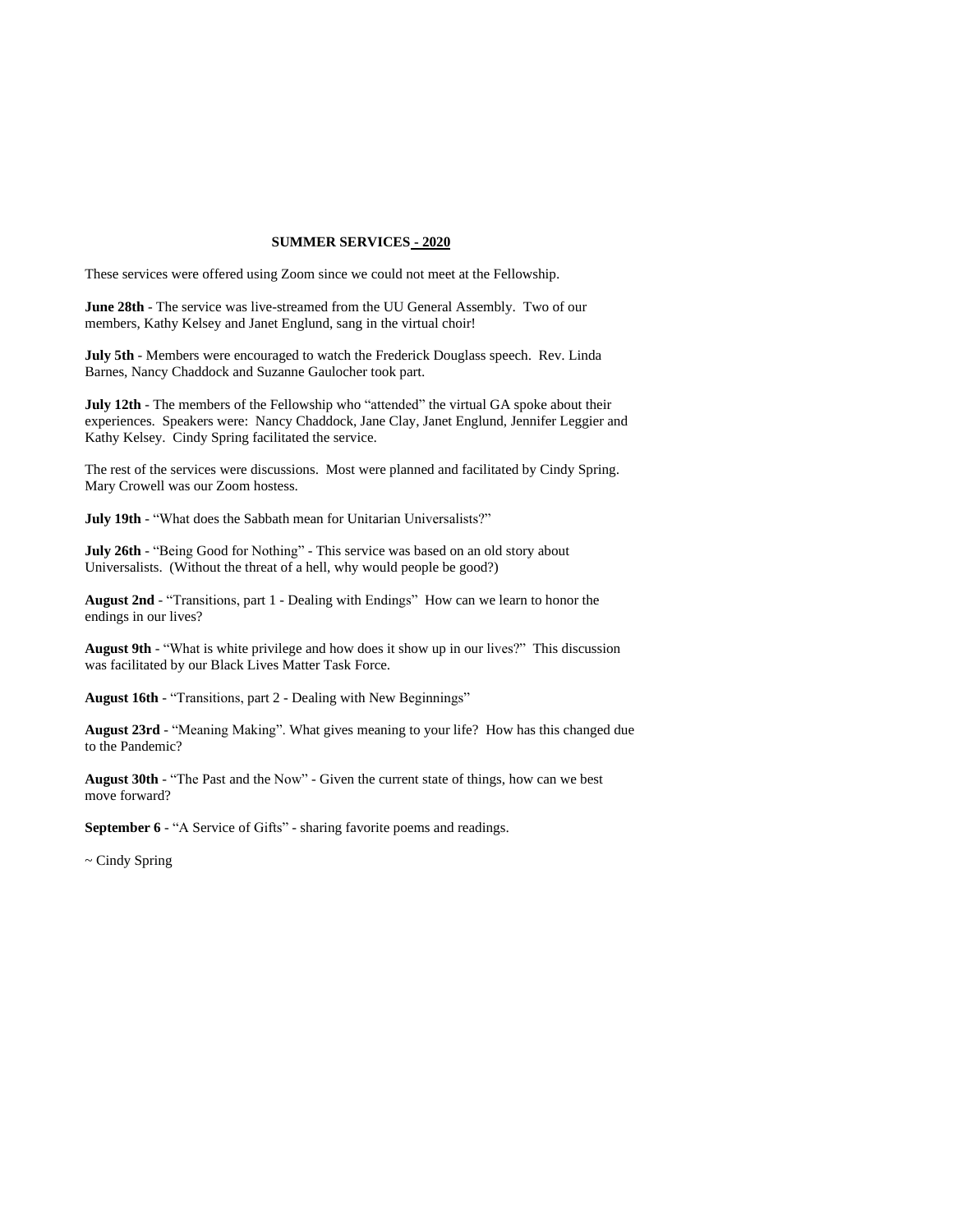#### **2019-2020 WORSHIP ASSOCIATES REPORT**

Worship Associates are lay members of Starr King Fellowship who work with a minister or layleader to plan and conduct Sunday morning worship for the benefit of the whole Fellowship. When the members of the Fellowship enter church on Sunday morning and see one of their own in the sanctuary, it heightens their sense of participation in the service – it creates ownership of the process, week by week. If the worship associate is a friend or acquaintance of theirs so much the better. It makes visible and real the so-called conversation between the worship leaders and those in the chairs. Part of the excitement of coming to church on Sunday involves seeing and hearing one of their own participating in and leading the worship.

Worship Associates meet monthly with the minister to review the past month's services, plan the following month and discuss possible changes to the service. Each associate assists the minister once a month by delivering a welcome and readings, assisting with Joys and Sorrows, and, when the minister is not in the pulpit, working closely with the guest minister or lay leader to coordinate and lead services. In the period between the beginning of the church year and the Covid-19 shutdown the Worship Associates hosted and worked with 5 Guest Ministers.

The 2019-2020 Worship Associates were Bob & Jane Clay, Judi Hall, Kathy Hillier, Joe Kelaghan, Jennifer Legier, Margaret Salt, Paul Tierney, Betty Ann Trought and Ann Verrow.

Post Covid-19 with the Sunday Services moving to a virtual service and to the need to reduce the number of people in the building the Worship Associates have been inactive.

Respectfully Submitted,

Paul Tierney

**Coordinator**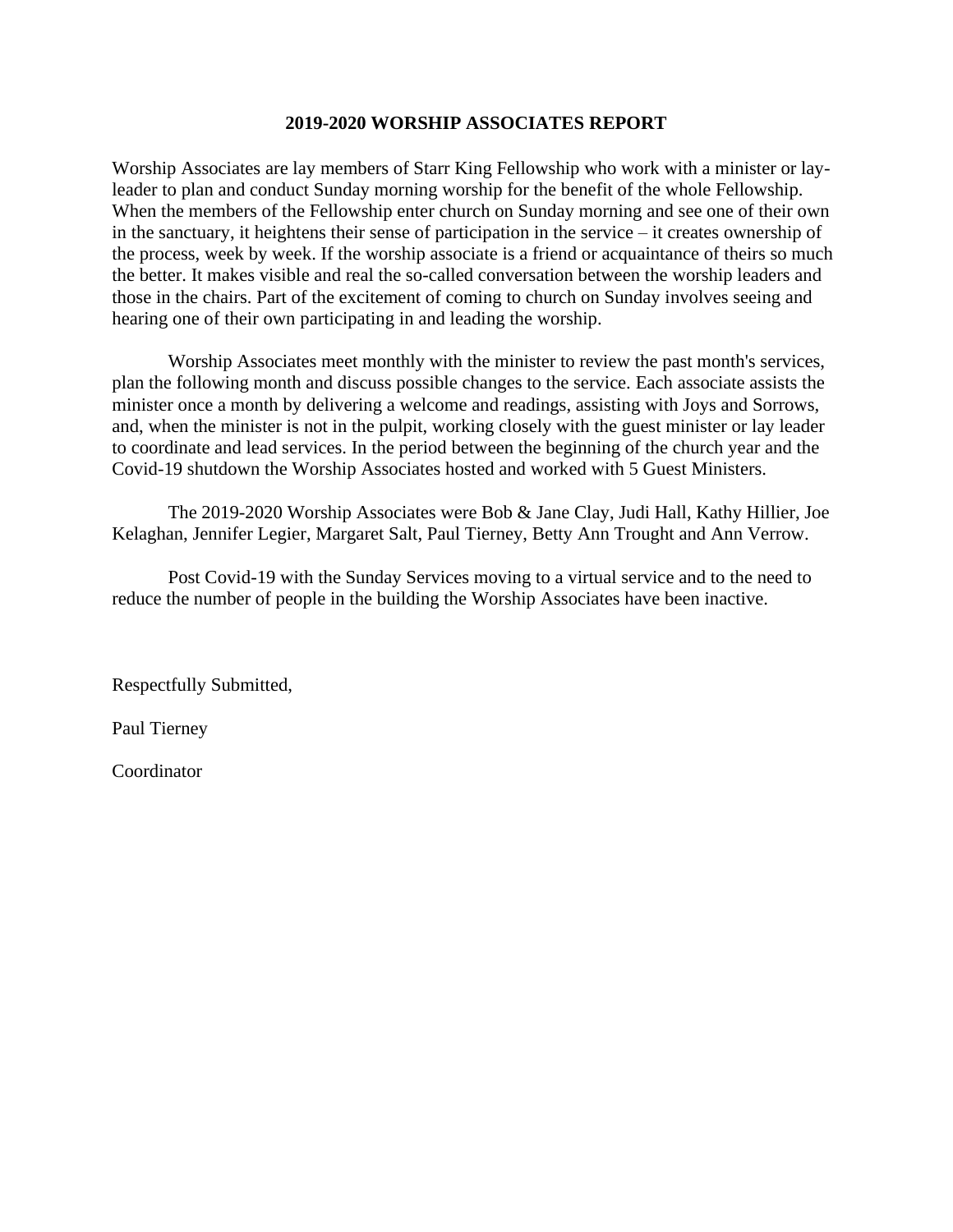# <span id="page-56-0"></span>**Staff, Governing Board, and Committees**

#### **Staff**

| Minister                           | Rev. Dr. Linda Barnes |
|------------------------------------|-----------------------|
| Director of Religious Education    | <b>Tatum Barnes</b>   |
| Director of Music                  | Sarah Dan Jones       |
| <i><b>Office Administrator</b></i> | Lisa Olech            |

# **Governing Board**

| President             | Mary Crowell     | 2022 |
|-----------------------|------------------|------|
| <i>Vice President</i> | Jane Clay        | 2022 |
| Secretary             | Stephanie Halter | 2022 |
| <i>Treasurer</i>      | Janet Englund    | 2021 |
| Trustee               | Mike Randall     | 2021 |
| Trustee               | Stew Weldon      | 2023 |
| Trustee               | Sandy Mucci      | 2023 |
| Trustee               | Cindy Spring     | 2022 |
| Trustee               | Diana Pamplin    | 2021 |

# **Nominating Committee**

| Susan Jacobs   | 2020 |
|----------------|------|
| Danni Simon    | 2021 |
| Linda Haskins  | 2022 |
| Deedie Kriebel | 2023 |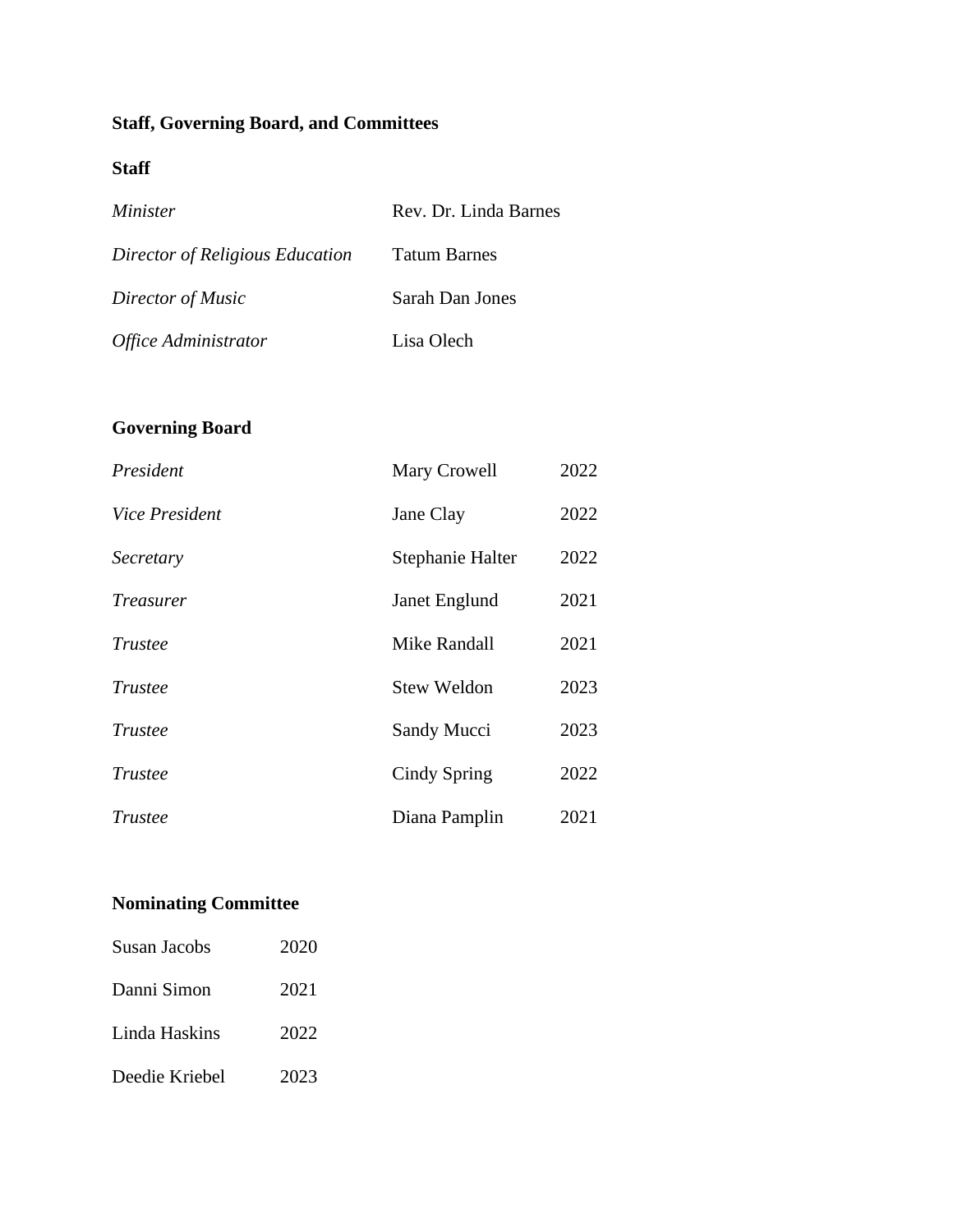#### **Endowment Committee**

| Amy MacDonald        | 2021 |
|----------------------|------|
| Betty Ann Trought    | 2023 |
| <b>Jim Hostetler</b> | 2022 |
| Don Crowell          | 2021 |
| <b>Fred Kelsey</b>   | 2021 |

# **Committee on Ministry**

Margaret Salt

Babe DeRaymond

Suzan Gannett

Jess Marunowski

#### **2020 Committee Chairs**

| Nancy Chaddock              |
|-----------------------------|
| <b>Fred Kelsey</b>          |
| Janet Englund               |
| Kathy Kelsey                |
| Barbara Avery               |
| Susan Jacobs                |
| Rev. Linda Barnes           |
| Jennifer Gentry             |
| Paul Tierney                |
| Nancy Dowey                 |
| Joe Kelehagn                |
| Margaret Salt               |
| Mary Hazelton & Sandy Mucci |
| Mary Crowell                |
| Paul Tierney                |
|                             |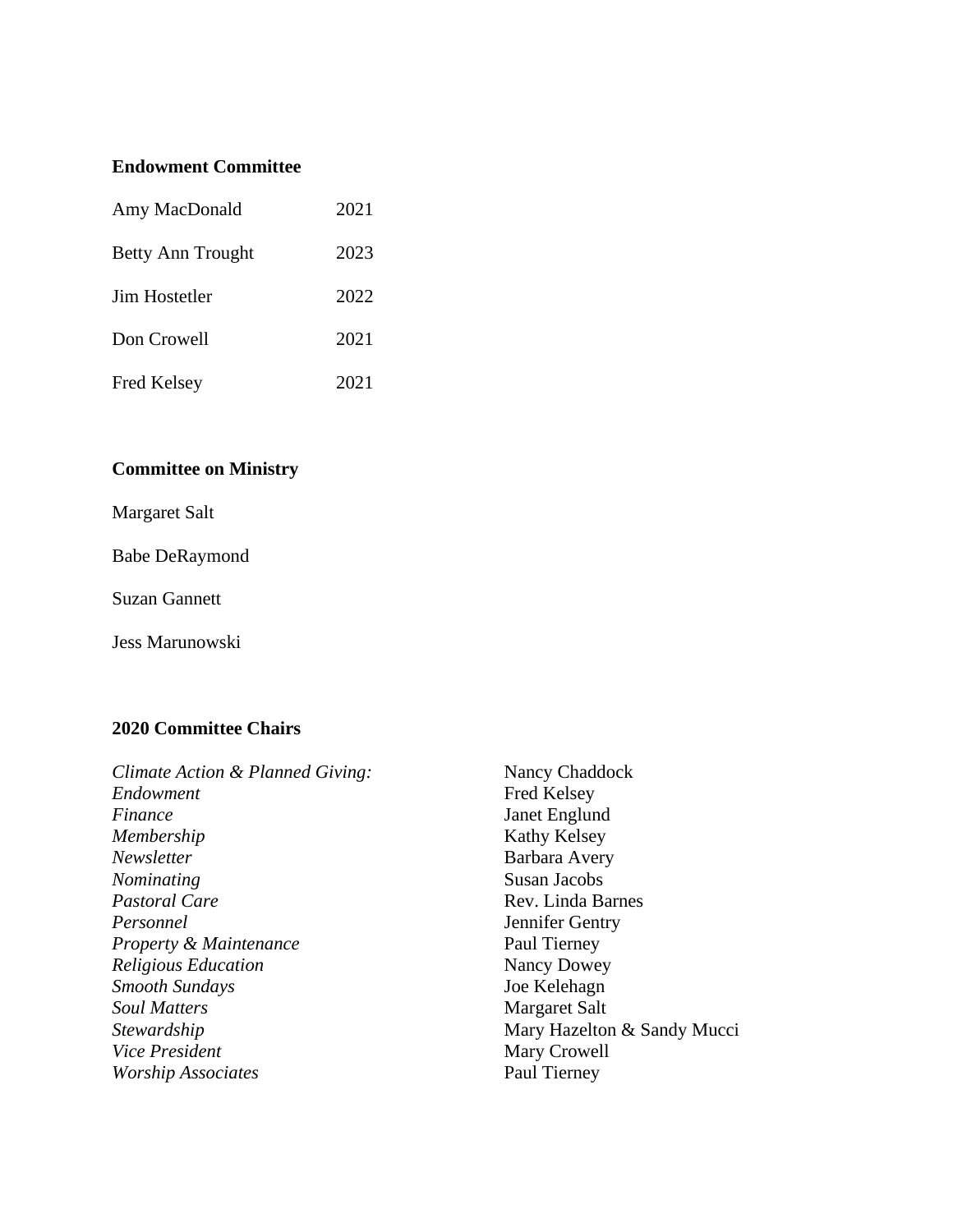<span id="page-58-0"></span>**MEMBERS LIST (***Prepared By SimpleChurch on 09/15/2020)*

**Avery, Barbara (Barbara) Becker, Elizabeth (Elizabeth) Becker, Mark (Mark) Blaine, Marcia (Marcia) Blaine, Quentin (Quentin) Boynton, Jess (Jessica) Cassel, Adrina (Adrina) Chaddock, Nancy (Nancy) Chadwick, Sue (Susan) Chadwick, Wes Chamberlain, Michelle (Michelle) Claus, Jeff Claus, Lora Clay, Jane (Jane) Clay, Bob (Robert) Coughlin, Karen (Karen) Crawford, Will (Will) Crowell, Don (Donald) Crowell, Dorothy Crowell, Mary (Mary) DeFauw, Thad (Thad) DeRaymond, Jr., Babe (Raymond) Doner, Janet (Janet) Dowey, Bill (Bill) Dowey, Nancy (Nancy) Dutille, Bryan Dutille, Jess (Jessica) Eastman, Regina Ellsworth, Rodger (Rodger) Englund, Janet Estes, Gisela (Gisela) Estes, Paul (Paul) Fabian, Sarah Flynn, Meredith (Meredith) Flynn, Stephen (Stephen) Frederick, Hanna Frederick, Howard Gannett, Bob (Bob) Gannett, Suzan (Suzan) Gaulocher, Suzanne Gentry, Jennifer Gove, Sally Grant, Doug Hahn, Cappy (Catherine)**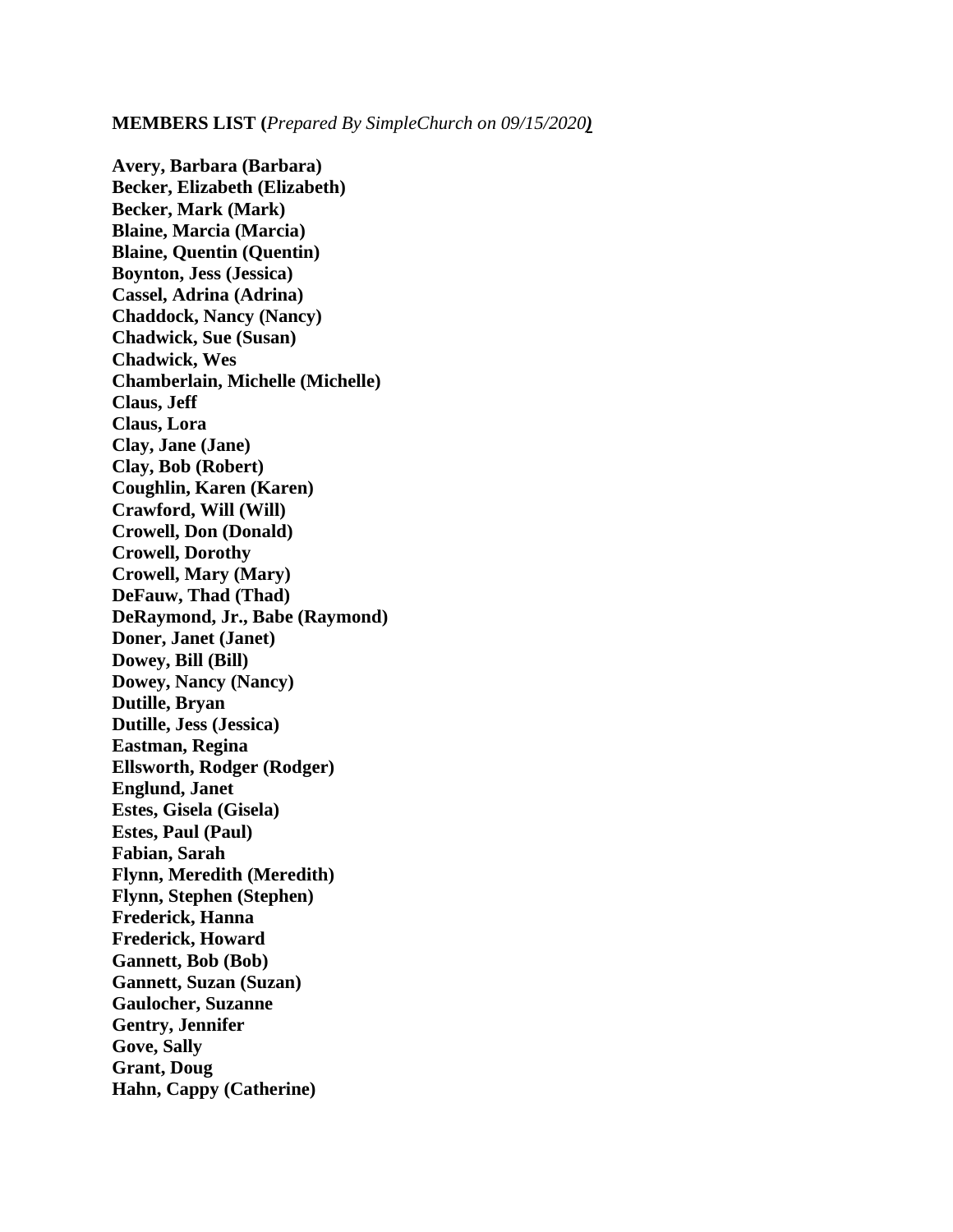**Hahn, Tom (Tom) Hall, Judi (Judi) Halter, Stephanie Haskins, Brian (Brian) Haskins, Linda (Linda) Hazelton, Mary (Mary) Hazelton, Paul (Paul) Hillier, Kathy (Katherine) Hoffman, Darcy (Darcy) Hoffman, Eric (Eric) Hostetler, Jim Ivosevic, Ana Jacobs, Susan (Susan) Jansen, Christina (Christina) Jenkinson, Barbara Kelaghan, Joe (Joe) Kelsey, Frederick (Frederick) Kelsey, Katharina (Katharina) Kendall, Patsy (Patsy) Kriebel, Chuck (Chuck) Kriebel, Deedie (Deedie) Legier, Jennifer Legier, Kat (Katherine) Leston, Chris Levin, Coke (Coke) Levin, Selma (Selma) Lindstrom, Bob (Bob) Livingstone, Alex (Leslie) Loranger, Ed (Ed) Maatta, Connie (Connie) Maatta, Jon (Jon) MacDonald, Amy (Amy) Manseau, Mitch (Mitch) Marunowski, Jessica (Jessica) Marunowski, John (John) Mather, Peter (Peter) McKellar, Joe (Joe ) Miller, Sam (Sam) Miller, Virginia (Virginia) Mucci, Sandy Nadeau, Darlene (Darlene) Nagorka, Eva (Eva) Natkiel, Lucy Noel, Rebecca (Rebecca) Odman, Richard Packard, Anne (Anne)**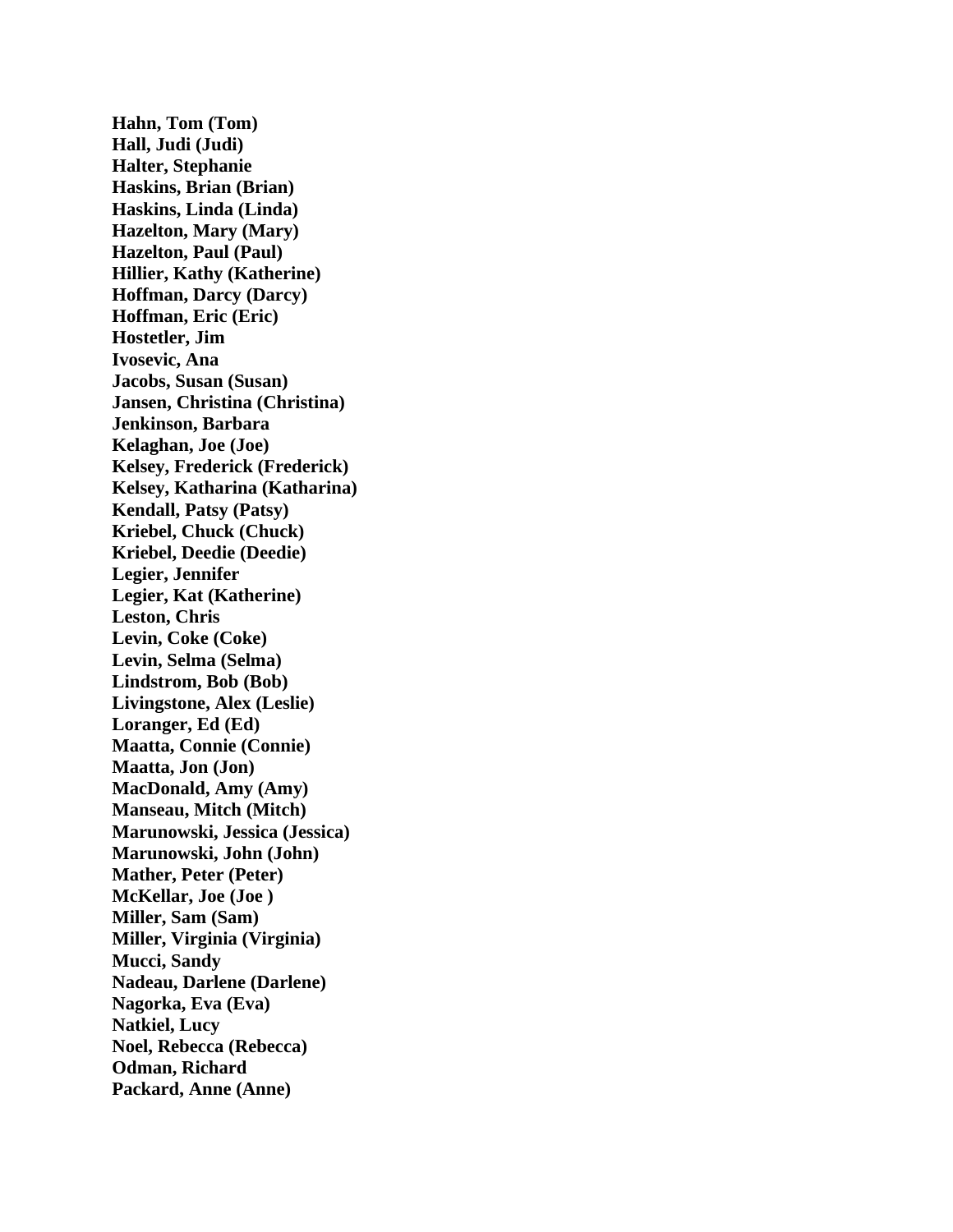**Pamplin, Diana (Diana) Pamplin, Jim (Jim) Parker, Henry (Henry) Parker, Pauline (Pauline) Patridge, Edie (Edie) Phillips, Clarity Phillips, Paul (Paul) Phinney, Emily Quintal, Jan Randall, Louise (Louise) Randall, Mike Roberts, Erica Roberts, Frank Robidoux, Roger Salt, Margaret (Margaret) Saunders, Olivia (Olivia) Scrimshaw, Susan (Susan) Seabrook, Sharon (Sharon) Seavey, Forrest (Forrest) Simon, Danni (Danni) Skinner, Suellen Spring, Cindy (Cindy) Stern, Allan Stern, Eric Sullivan, Amy Sutherland, Andrea (Andrea) Terp, Elizabeth (Elizabeth) Terry, Mary Ann (Mary Ann) Terry, Stuart (Stuart) Therriault, Lauren Tierney, Mary (Mary) Tierney, Paul (Paul) Trought, Betty Ann (Betty Ann) Trought, Bill (Bill) Vaeni, Arthur Van Dorn, Ed Verow, Ann Walker, Bev (Bev) Walker, Gary (Gary) Weldon, Quinn Weldon, Ruby (Ruby) Weldon, Stew (Stewart) Whiting, Anne Whiting, Tim Wilken, Anna (Anna) Woodward, Paula**